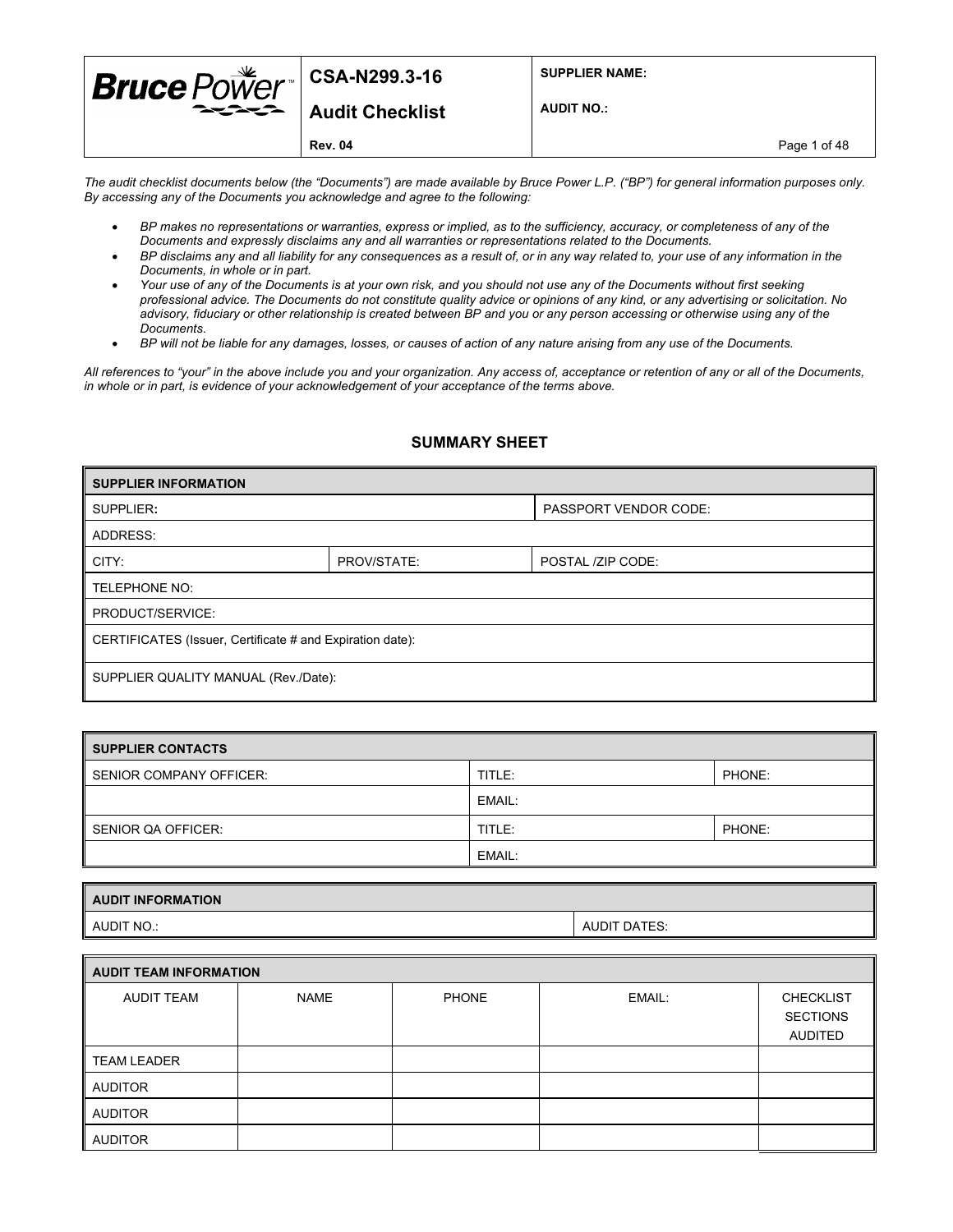

**SUPPLIER NAME:**

**AUDIT NO.:**

**Rev. 04** Page 2 of 48

| AUDITOR-IN-TRAINING  |  |  |
|----------------------|--|--|
| TECHNICAL SPECIALIST |  |  |
|                      |  |  |

Audit Team Leader: Date: Date: Date: Date: Date: Date: Date: Date: Date: Date: Date: Date: Date: Date: Date: Date: Date: Date: Date: Date: Date: Date: Date: Date: Date: Date: Date: Date: Date: Date: Date: Date: Date: Date: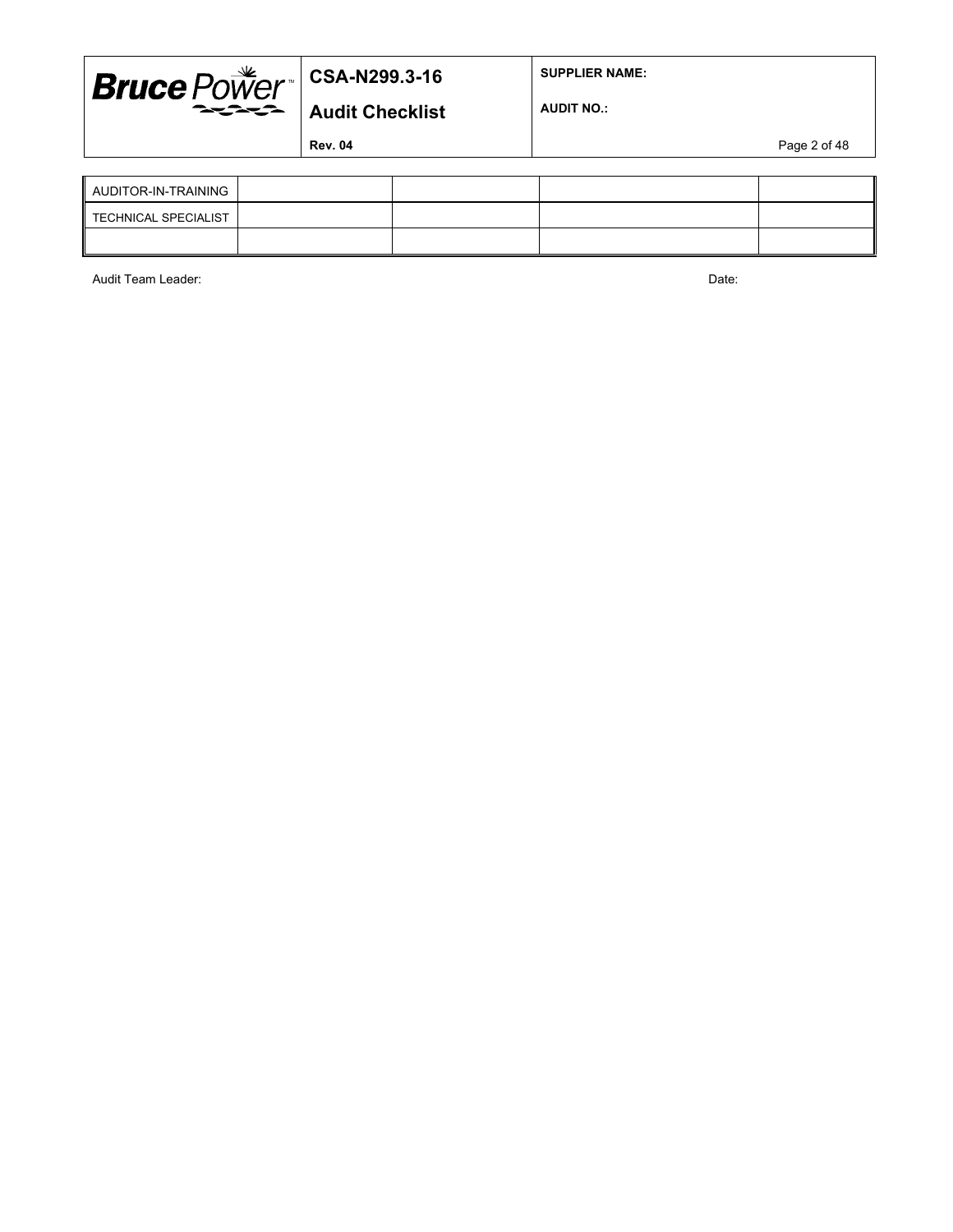

**SUPPLIER NAME:**

**AUDIT NO.:**

**Audit Checklist**

**Rev. 04** Page 3 of 48

### **AUDIT RESULTS SUMMARY SHEET**

| Audit<br><b>Section</b>                                                                                                                                                                                                                                                                                                                                                                                                                  | F<br>E<br><b>Section Description</b><br><b>Status</b>                                      |            |            | <b>Comments/Findings</b> |                                  |
|------------------------------------------------------------------------------------------------------------------------------------------------------------------------------------------------------------------------------------------------------------------------------------------------------------------------------------------------------------------------------------------------------------------------------------------|--------------------------------------------------------------------------------------------|------------|------------|--------------------------|----------------------------------|
| 1                                                                                                                                                                                                                                                                                                                                                                                                                                        | <b>Contract Review</b>                                                                     | $\sqrt{}$  | $\sqrt{}$  |                          |                                  |
| 2                                                                                                                                                                                                                                                                                                                                                                                                                                        | Design                                                                                     | $\sqrt{2}$ |            |                          |                                  |
| $\overline{3}$                                                                                                                                                                                                                                                                                                                                                                                                                           | <b>RESERVED FOR DEDICATION</b>                                                             |            |            |                          |                                  |
| 4                                                                                                                                                                                                                                                                                                                                                                                                                                        | Software Quality Assurance                                                                 | $\sqrt{}$  | $\sqrt{}$  |                          |                                  |
| 5                                                                                                                                                                                                                                                                                                                                                                                                                                        | Procurement                                                                                | $\sqrt{}$  | $\sqrt{}$  |                          |                                  |
| 6                                                                                                                                                                                                                                                                                                                                                                                                                                        | Fabrication/Assembly Activities,<br>Material Control and Handling, Storage<br>and Shipping |            | $\sqrt{2}$ |                          |                                  |
| $\overline{7}$                                                                                                                                                                                                                                                                                                                                                                                                                           | <b>Special Processes</b>                                                                   |            | $\sqrt{}$  |                          |                                  |
| 8                                                                                                                                                                                                                                                                                                                                                                                                                                        | Tests, Inspections, and Calibration                                                        |            | $\sqrt{}$  |                          |                                  |
| 9                                                                                                                                                                                                                                                                                                                                                                                                                                        | Document Control/Adequacy                                                                  | $\sqrt{}$  | $\sqrt{ }$ |                          |                                  |
| 10                                                                                                                                                                                                                                                                                                                                                                                                                                       | Organization/Program                                                                       | $\sqrt{2}$ | $\sqrt{}$  |                          |                                  |
| 11                                                                                                                                                                                                                                                                                                                                                                                                                                       | Nonconforming Items                                                                        |            | $\sqrt{2}$ |                          |                                  |
| 12                                                                                                                                                                                                                                                                                                                                                                                                                                       | <b>Internal Audit</b>                                                                      | N/A        | N/A        | N/A                      | <b>NOT APPLICABLE FOR N299.3</b> |
| 13                                                                                                                                                                                                                                                                                                                                                                                                                                       | <b>Corrective Action</b>                                                                   | $\sqrt{}$  | $\sqrt{}$  |                          |                                  |
| 14                                                                                                                                                                                                                                                                                                                                                                                                                                       | Training/Certification                                                                     | $\sqrt{}$  | $\sqrt{2}$ |                          |                                  |
| 15                                                                                                                                                                                                                                                                                                                                                                                                                                       | <b>Field Services</b>                                                                      | $\sqrt{}$  | $\sqrt{}$  |                          |                                  |
| 16                                                                                                                                                                                                                                                                                                                                                                                                                                       | Records                                                                                    | $\sqrt{}$  | $\sqrt{2}$ |                          |                                  |
| <b>KEY</b><br>S – SATISFACTORY<br>U - UNSATISFACTORY<br>N/A - NOT APPLICABLE<br>E = Recommended for Engineering Services Suppliers<br>F = Recommended for Field Services Suppliers<br>Note: An audit section status identified as "U" only indicates that one or more attributes in this checklist section were found to be<br>unacceptable and may not suggest that the entire section was found to be unsatisfactory or not effective. |                                                                                            |            |            |                          |                                  |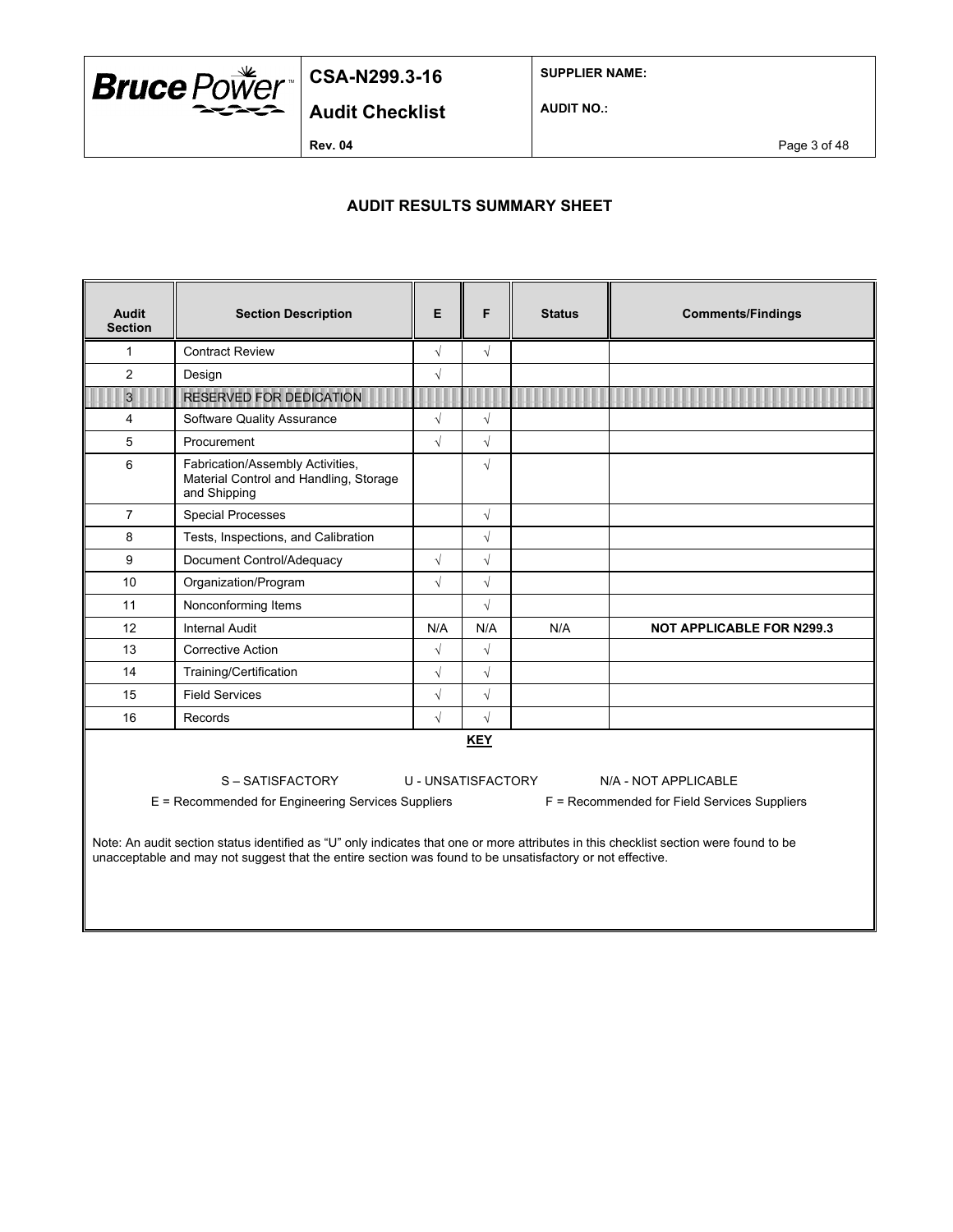

**SUPPLIER NAME:**

**AUDIT NO.:**

**Rev. 04** Page 4 of 48

### **SECTION 1 – CONTRACT REVIEW**

|                 |                                                                                                                                                                             | <b>METHOD OF VERIFICATION</b> |                                                                                                                                                                                                                                                    |  |  |
|-----------------|-----------------------------------------------------------------------------------------------------------------------------------------------------------------------------|-------------------------------|----------------------------------------------------------------------------------------------------------------------------------------------------------------------------------------------------------------------------------------------------|--|--|
| 1.1             | Within the assessment/summary section of each checklist question, record the procedures/instructions/drawings including the<br>revision/date used to verify implementation. |                               |                                                                                                                                                                                                                                                    |  |  |
| 1.2             |                                                                                                                                                                             |                               | TENDER AND CONTRACT                                                                                                                                                                                                                                |  |  |
|                 |                                                                                                                                                                             |                               | Verify that measures are established and implemented to control tender and contract activities. Verify the following:                                                                                                                              |  |  |
|                 | (a)                                                                                                                                                                         |                               | Customer's tendering/purchase order/contract documents and subsequent changes to purchase order/contract documents are<br>reviewed and the results of the review documented by appropriate personnel/functions within the supplier's organization; |  |  |
|                 | (b)                                                                                                                                                                         |                               | Customer purchase order/contract technical and quality requirements are correctly translated on supplier's control documents<br>(e.g. order review form, travelers, shop work orders, inspection and test planning documents);                     |  |  |
|                 | (C)                                                                                                                                                                         |                               | Supplier exceptions to customer requirements are resolved; and,                                                                                                                                                                                    |  |  |
|                 | (d)                                                                                                                                                                         | If applicable;                |                                                                                                                                                                                                                                                    |  |  |
|                 |                                                                                                                                                                             | i)                            | The customer is notified of products to be supplied from inventory.                                                                                                                                                                                |  |  |
|                 |                                                                                                                                                                             | ii)                           | The customer is notified of the statistical techniques/sampling plans that will be used.                                                                                                                                                           |  |  |
|                 | NOTE:                                                                                                                                                                       | (b)                           | Technical and quality requirements include such items as: test/inspection, documentation, C of C, packaging/shipping,<br>hold points, materials, etc.                                                                                              |  |  |
|                 |                                                                                                                                                                             | (c)                           | This includes notification to customer of design deviations/design changes.                                                                                                                                                                        |  |  |
|                 | N299.3: Clause 4.6(g); Clause 5.5.1; Clause 5.5.19(d)                                                                                                                       |                               |                                                                                                                                                                                                                                                    |  |  |
| <b>RESULTS:</b> |                                                                                                                                                                             |                               |                                                                                                                                                                                                                                                    |  |  |
|                 |                                                                                                                                                                             |                               | <b>ASSESSMENT/SUMMARY: (Document observations on Figure 1)</b>                                                                                                                                                                                     |  |  |
|                 |                                                                                                                                                                             |                               | List the supplier quality manual reference and implementing procedure(s) established:                                                                                                                                                              |  |  |
|                 |                                                                                                                                                                             |                               |                                                                                                                                                                                                                                                    |  |  |
|                 |                                                                                                                                                                             |                               | Evaluate controls and implementation of supplier measures (who, what, how):                                                                                                                                                                        |  |  |
|                 |                                                                                                                                                                             |                               |                                                                                                                                                                                                                                                    |  |  |
|                 |                                                                                                                                                                             |                               | Are procedural controls adequate and effectively implemented and procedure revision current?                                                                                                                                                       |  |  |
|                 |                                                                                                                                                                             | $\Box$ Yes                    |                                                                                                                                                                                                                                                    |  |  |
|                 |                                                                                                                                                                             |                               | $\Box$ No (describe the inadequacy above)                                                                                                                                                                                                          |  |  |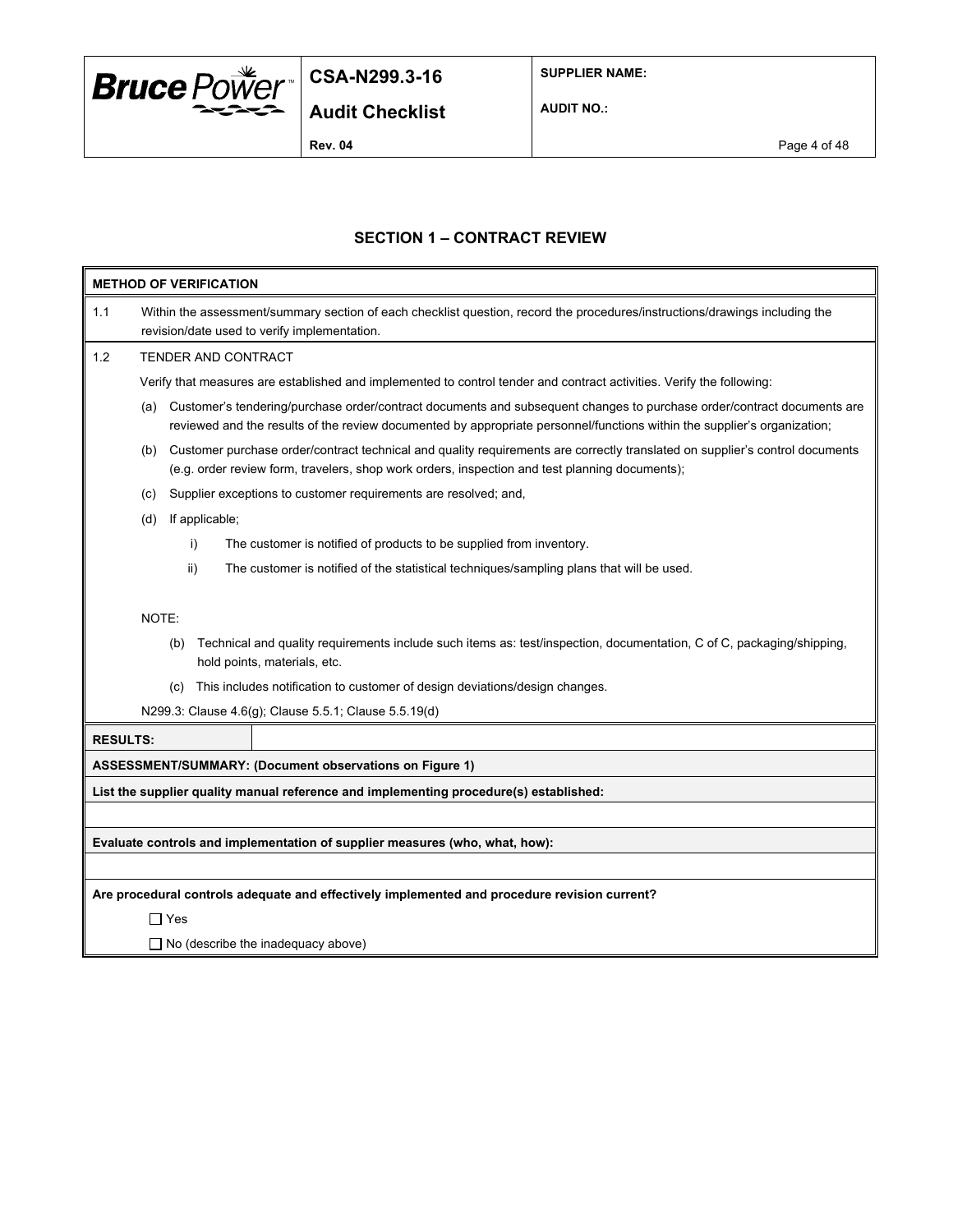

**SUPPLIER NAME:**

**AUDIT NO.:**

**Rev. 04** Page 5 of 48

|                 |            | <b>METHOD OF VERIFICATION</b> |                                                                                                                                                                                                                                                                                                                                            |
|-----------------|------------|-------------------------------|--------------------------------------------------------------------------------------------------------------------------------------------------------------------------------------------------------------------------------------------------------------------------------------------------------------------------------------------|
| 1.3             |            |                               | CUSTOMER SUPPLIED PRODUCTS OR SERVICES                                                                                                                                                                                                                                                                                                     |
|                 |            |                               | Verify that measures are established and implemented for control of items and services, including intellectual property and personal<br>data supplied by the customer or returned from the customer for repair/rework.                                                                                                                     |
|                 |            |                               | NOTE: When applicable, measures must include the examination of the customer's items/services, including documentation, upon<br>receipt to verify acceptability. The customer must be promptly notified in writing of unacceptable customer-supplier<br>property or property that becomes lost or damaged while in the supplier's custody. |
|                 |            | N299.3: Clause 5.5.18         |                                                                                                                                                                                                                                                                                                                                            |
| <b>RESULTS:</b> |            |                               |                                                                                                                                                                                                                                                                                                                                            |
|                 |            | <b>ASSESSMENT/SUMMARY:</b>    |                                                                                                                                                                                                                                                                                                                                            |
|                 |            |                               | List the supplier quality manual reference and implementing procedure(s) established:                                                                                                                                                                                                                                                      |
|                 |            |                               |                                                                                                                                                                                                                                                                                                                                            |
|                 |            |                               | Evaluate controls and implementation of supplier measures (who, what, how):                                                                                                                                                                                                                                                                |
|                 |            |                               |                                                                                                                                                                                                                                                                                                                                            |
|                 |            |                               | Are procedural controls adequate and effectively implemented and procedure revision current?                                                                                                                                                                                                                                               |
|                 | $\Box$ Yes |                               |                                                                                                                                                                                                                                                                                                                                            |
|                 |            |                               | $\Box$ No (describe the inadequacy above)                                                                                                                                                                                                                                                                                                  |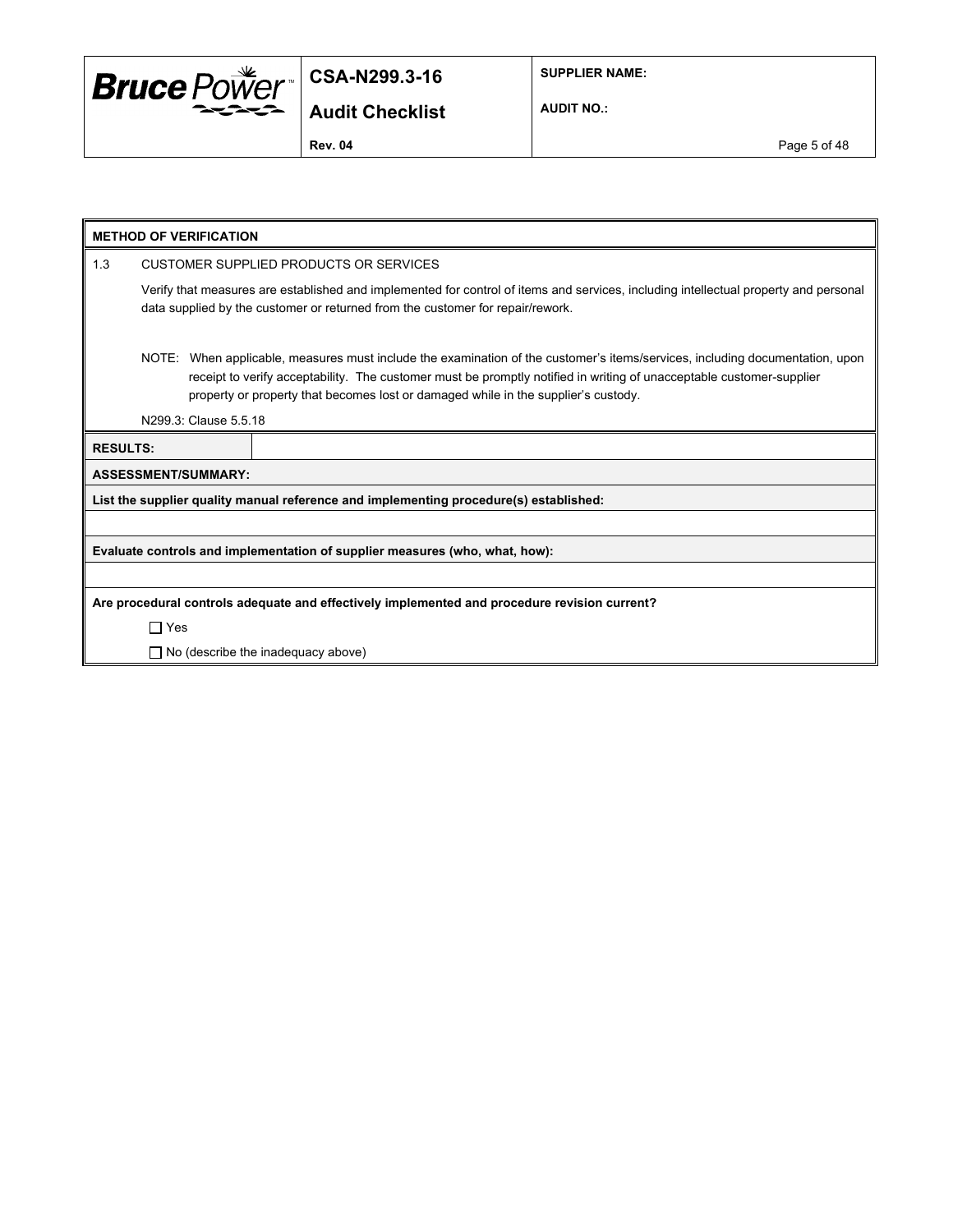

**SUPPLIER NAME:**

**Audit Checklist**

**AUDIT NO.:**

**Rev. 04** Page 6 of 48

### **SECTION 1 - CONTRACT REVIEW**

**(FIGURE 1)**

| P.O. / CONTRACT<br>NO. AND DATE | PART NUMBER AND<br>ITEM/SERVICE DESCRIPTION | P.O. /CONTRACT REQUIREMENTS<br>CORRECTLY TRANSLATED TO<br>SUPPLIER DOCUMENTS | <b>CUSTOMER</b><br>APPROVAL OF<br><b>EXCEPTIONS</b> |
|---------------------------------|---------------------------------------------|------------------------------------------------------------------------------|-----------------------------------------------------|
|                                 |                                             | (Yes/No)                                                                     | (Yes/No)                                            |
|                                 |                                             | (LIST WORK ORDERS, TRAVELERS,<br>DRAWINGS, ETC.)                             |                                                     |
| $^{\star}$ 1.2                  | $^{\star}$ 1.2                              | $^{\star}$ 1.2                                                               | $^{\star}$ 1.2                                      |
|                                 |                                             |                                                                              |                                                     |
|                                 |                                             |                                                                              |                                                     |
|                                 |                                             |                                                                              |                                                     |
| * Refers to applicable question |                                             |                                                                              |                                                     |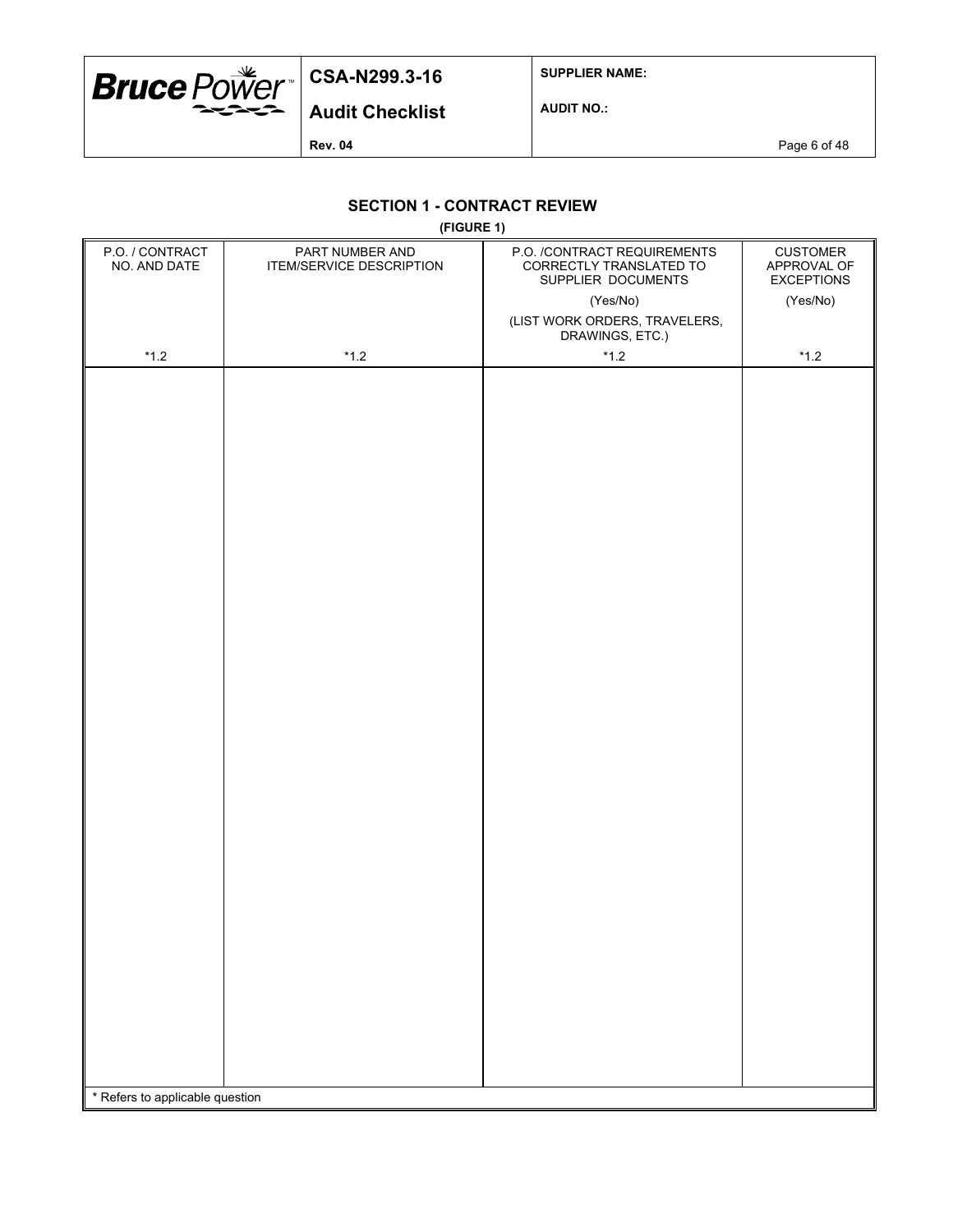

**SUPPLIER NAME:**

**Audit Checklist**

**AUDIT NO.:**

**Rev. 04** Page 7 of 48

### **SECTION 2 – DESIGN**

|                 | <b>METHOD OF VERIFICATION</b>                                                                                                                                                                 |
|-----------------|-----------------------------------------------------------------------------------------------------------------------------------------------------------------------------------------------|
| 2.1             | Within the assessment/summary section of each checklist question, record the procedures/instructions/drawings including the<br>revision/date used to verify implementation.                   |
| 2.2             | <b>WORK ASSIGNMENT and DESIGN INPUTS</b>                                                                                                                                                      |
|                 | Verify that measures are established and implemented to assign the work and to control the translation of design requirements into<br>design documents are implemented. Verify the following: |
|                 | Each design activity is assigned to designated personnel;<br>(a)                                                                                                                              |
|                 | Design inputs are identified and documented; and,<br>(b)                                                                                                                                      |
|                 | Design inputs are reviewed.<br>(c)                                                                                                                                                            |
|                 | NOTE:<br>Design inputs include, but are not limited to, performance and functional requirements and critical characteristics<br>(a)                                                           |
|                 | identified in the contract; applicable codes, standards, and specifications; and, use of experience.                                                                                          |
|                 | CSA N299.3: Clause 5.5.2.5; Clause 5.5.17                                                                                                                                                     |
| <b>RESULTS:</b> |                                                                                                                                                                                               |
|                 | ASSESSMENT/SUMMARY: (Document observations on Figure 2)                                                                                                                                       |
|                 | List the supplier quality manual reference and implementing procedure(s) established:                                                                                                         |
|                 |                                                                                                                                                                                               |
|                 | Evaluate controls and implementation of supplier measures (who, what, how):                                                                                                                   |
|                 |                                                                                                                                                                                               |
|                 | Are procedural controls adequate and effectively implemented and procedure revision current?                                                                                                  |
|                 | $\Box$ Yes                                                                                                                                                                                    |
|                 | $\Box$ No (describe the inadequacy above)                                                                                                                                                     |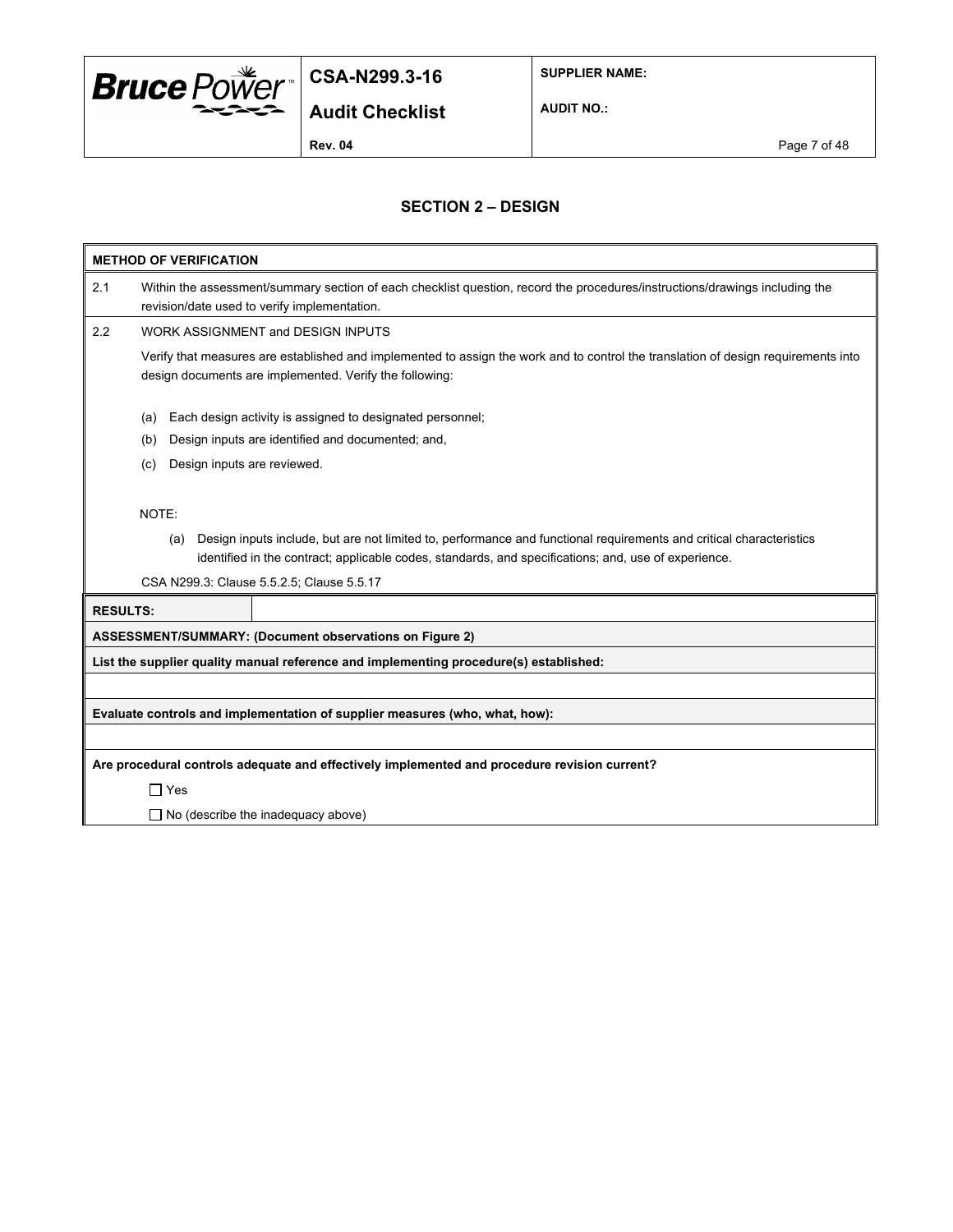

**AUDIT NO.:**

**Rev. 04** Page 8 of 48

#### **METHOD OF VERIFICATION**

2.3 DESIGN OUTPUT

Verify that measures are implemented to prescribe and document design outputs to the level necessary to permit the design process to be carried out in a correct manner and to permit verification that the design meets requirements. Verify the following:

(a) Final design output documents are traceable to the design inputs and contain or reference all applicable criteria.

N299.3: Clause 5.5.2.9

**RESULTS:**

**ASSESSMENT/SUMMARY: (Document observations on Figure 2)**

**List the supplier quality manual reference and implementing procedure(s) established:**

**Evaluate controls and implementation of supplier measures (who, what, how):**

**Are procedural controls adequate and effectively implemented and procedure revision current?**

Yes

□ No (describe the inadequacy above)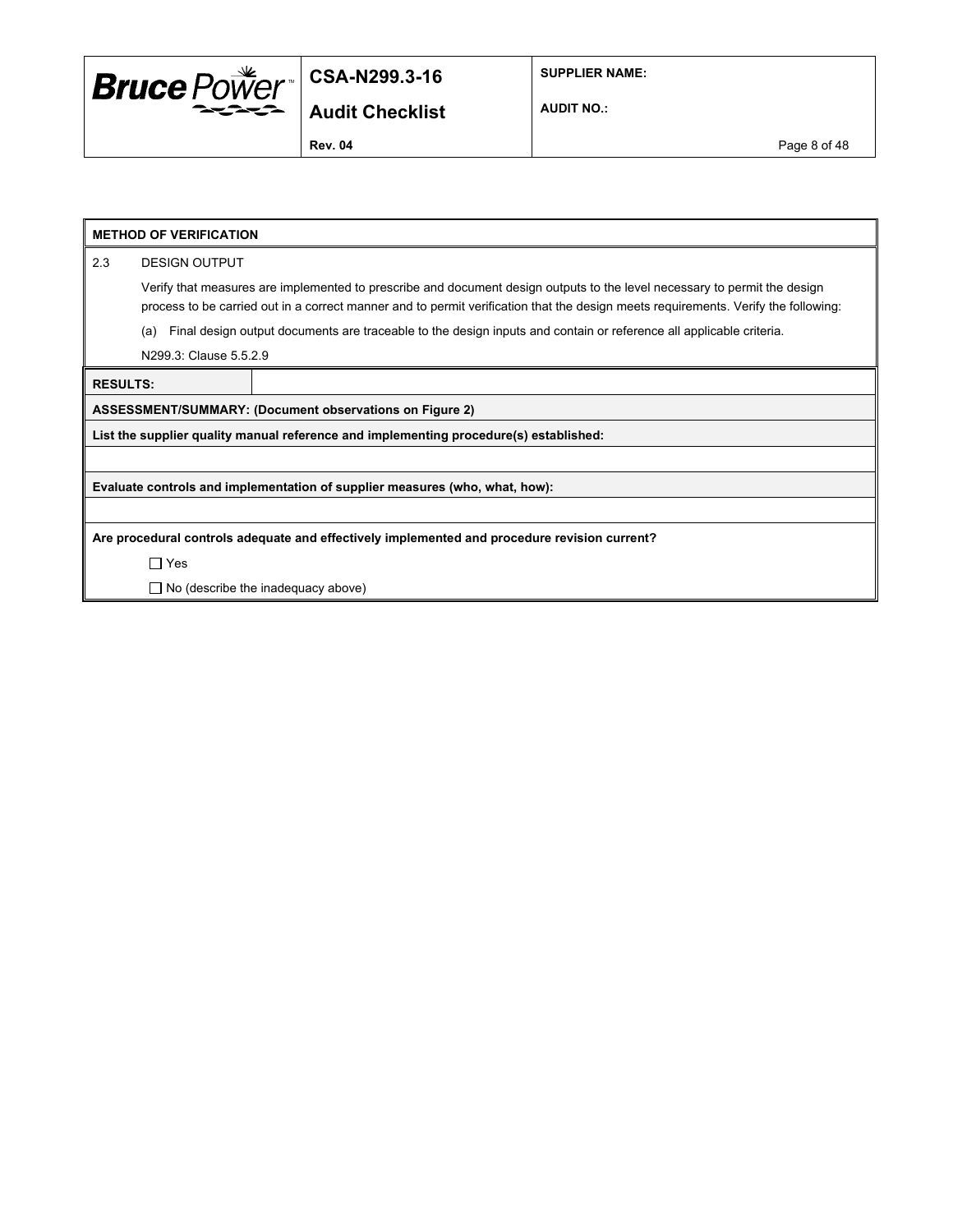

**SUPPLIER NAME:**

**Audit Checklist**

**AUDIT NO.:**

**Rev. 04** Page 9 of 48

|                 | <b>METHOD OF VERIFICATION</b>                                                                                                                                                                                                       |  |  |  |
|-----------------|-------------------------------------------------------------------------------------------------------------------------------------------------------------------------------------------------------------------------------------|--|--|--|
| 2.4             | <b>DESIGN VERIFICATION</b>                                                                                                                                                                                                          |  |  |  |
|                 | Verify that measures are established and implemented for the verification of design adequacy, and assurance that once the<br>changes to the design are complete, the item will perform its intended function. Verify the following: |  |  |  |
|                 | Design verification points, techniques, procedures and characteristics, are identified and described;<br>(a)                                                                                                                        |  |  |  |
|                 | The verification is performed by individuals or groups other than those who performed the original design, but who may be<br>(b)<br>from the same organization;                                                                     |  |  |  |
|                 | N299.3: Clause 5.5.2.10                                                                                                                                                                                                             |  |  |  |
| <b>RESULTS:</b> |                                                                                                                                                                                                                                     |  |  |  |
|                 | <b>ASSESSMENT/SUMMARY: (Document observations on Figure 2)</b>                                                                                                                                                                      |  |  |  |
|                 | List the supplier quality manual reference and implementing procedure(s) established:                                                                                                                                               |  |  |  |
|                 |                                                                                                                                                                                                                                     |  |  |  |
|                 | Evaluate controls and implementation of supplier measures (who, what, how):                                                                                                                                                         |  |  |  |
|                 |                                                                                                                                                                                                                                     |  |  |  |
|                 | Are procedural controls adequate and effectively implemented and procedure revision current?                                                                                                                                        |  |  |  |
|                 | $\Box$ Yes                                                                                                                                                                                                                          |  |  |  |
|                 | $\Box$ No (describe the inadequacy above)                                                                                                                                                                                           |  |  |  |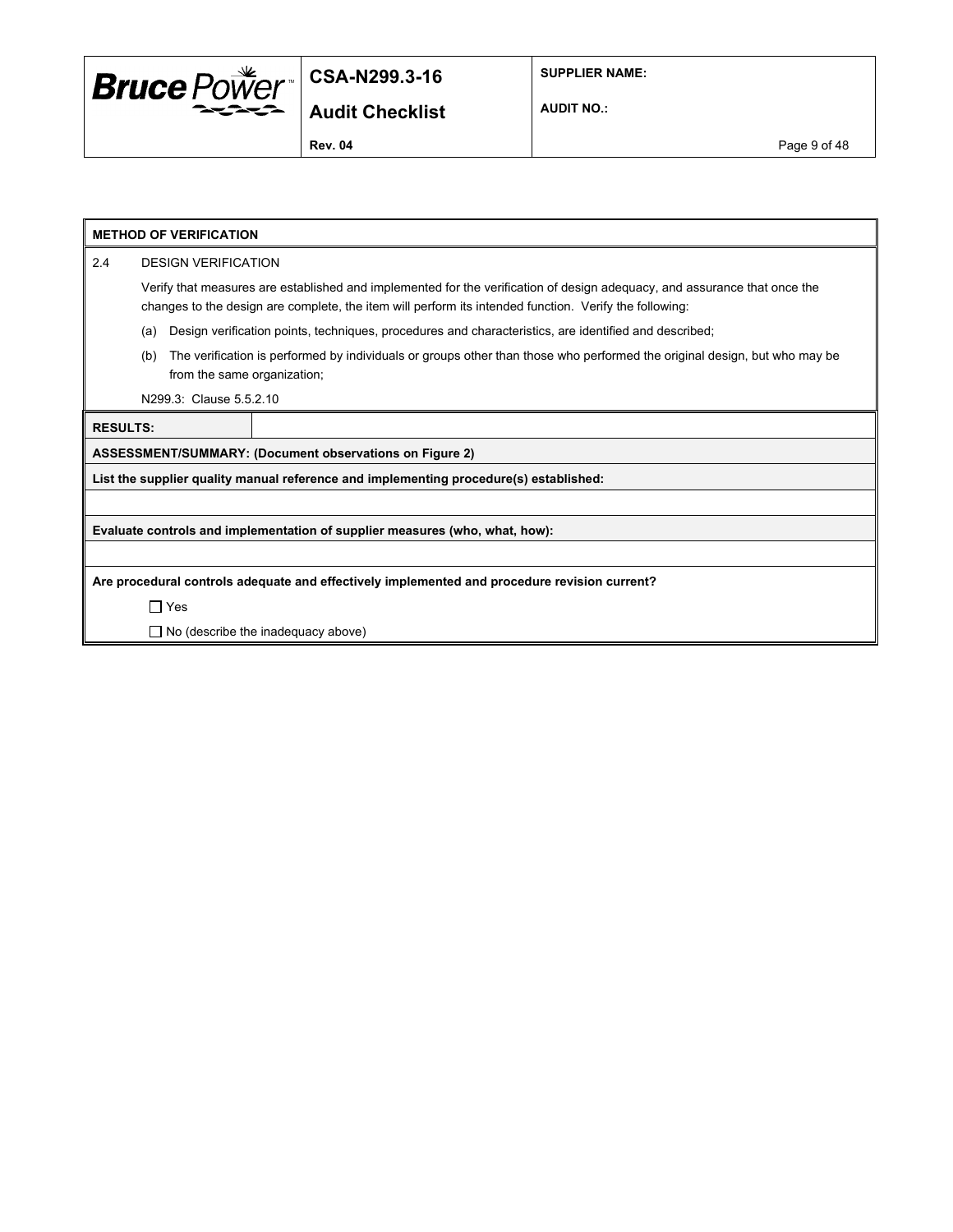

**AUDIT NO.:**

|                 | <b>METHOD OF VERIFICATION</b>             |                            |                                                                                                                                                                                                                                                           |  |  |  |
|-----------------|-------------------------------------------|----------------------------|-----------------------------------------------------------------------------------------------------------------------------------------------------------------------------------------------------------------------------------------------------------|--|--|--|
| 2.5             |                                           | <b>DESIGN CHANGES</b>      |                                                                                                                                                                                                                                                           |  |  |  |
|                 |                                           |                            | Verify that measures are established and implemented to control design changes. Verify the following:                                                                                                                                                     |  |  |  |
|                 | (a)                                       |                            | Revised design documents, (e.g., calculations, drawings, stress reports) are reviewed and approved by the same organization<br>as reviewed and approved the original documents;                                                                           |  |  |  |
|                 | (b)                                       | designs;                   | Design changes have been adequately evaluated to determine the effect of the changes on existing test results (i.e. only those<br>used to demonstrate compliance with requirements), constituent parts and items already delivered, including interfacing |  |  |  |
|                 | (C)                                       |                            | Inputs are addressed, configuration control maintained, and critical characteristics necessary for subsequent item identification<br>have been identified and documented;                                                                                 |  |  |  |
|                 | (d)                                       | design configuration; and, | Design control measures are equal to those of the original design, and that unique identifiers are used to assure control of                                                                                                                              |  |  |  |
|                 | (e)                                       |                            | Changes affecting fit, form or functions are tracked (i.e. subject to tracking control) to enable future identification of changes<br>between the original and the replacement or re-orders of the items and the customer advised of those changes.       |  |  |  |
|                 |                                           | N299.3: Clause 5.5.2.11    |                                                                                                                                                                                                                                                           |  |  |  |
| <b>RESULTS:</b> |                                           |                            |                                                                                                                                                                                                                                                           |  |  |  |
|                 |                                           |                            | <b>ASSESSMENT/SUMMARY: (Document observations on Figure 2)</b>                                                                                                                                                                                            |  |  |  |
|                 |                                           |                            | List the supplier quality manual reference and implementing procedure(s) established:                                                                                                                                                                     |  |  |  |
|                 |                                           |                            |                                                                                                                                                                                                                                                           |  |  |  |
|                 |                                           |                            | Evaluate controls and implementation of supplier measures (who, what, how):                                                                                                                                                                               |  |  |  |
|                 |                                           |                            |                                                                                                                                                                                                                                                           |  |  |  |
|                 |                                           |                            | Are procedural controls adequate and effectively implemented and procedure revision current?                                                                                                                                                              |  |  |  |
|                 |                                           | $\Box$ Yes                 |                                                                                                                                                                                                                                                           |  |  |  |
|                 | $\Box$ No (describe the inadequacy above) |                            |                                                                                                                                                                                                                                                           |  |  |  |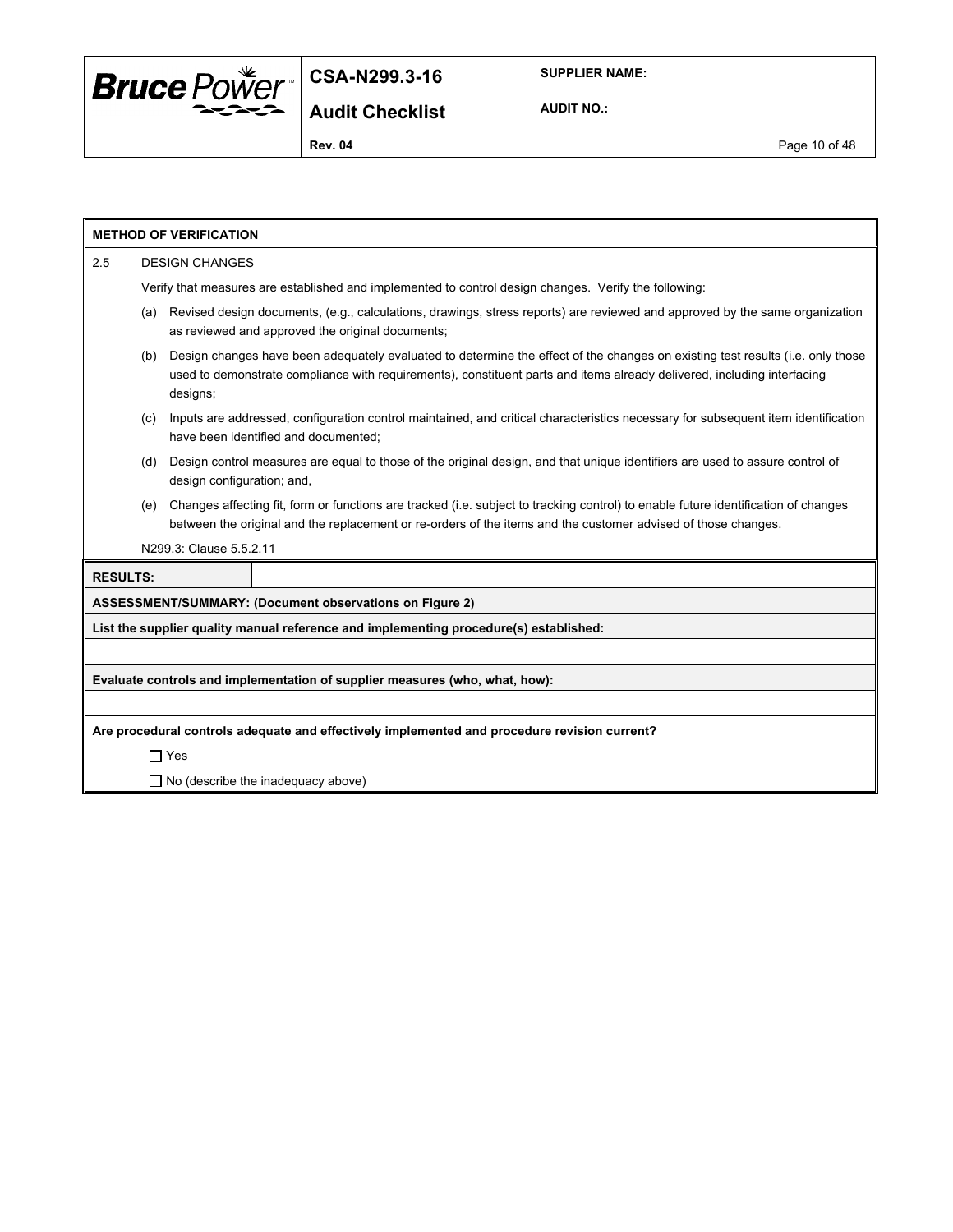

**SUPPLIER NAME:**

**AUDIT NO.:**

**Rev. 04** Page 11 of 48

#### **SECTION 2 – DESIGN (FIGURE 2)**

|                                                     |                                                     | <u>(FIGURE 2)</u>                                        |                                                 |                                                   |                                                  |
|-----------------------------------------------------|-----------------------------------------------------|----------------------------------------------------------|-------------------------------------------------|---------------------------------------------------|--------------------------------------------------|
| CUSTOMER/<br><b>SUPPLIER</b><br><b>DESIGN INPUT</b> | <b>SUPPLIER</b><br><b>DESIGN</b><br><b>DOCUMENT</b> | <b>DESIGN INPUTS</b><br>CORRECTLY<br><b>INCORPORATED</b> | DESIGN OUTPUT<br><b>DOCUMENTED</b><br>CORRECTLY | METHOD OF<br><b>DESIGN</b><br><b>VERIFICATION</b> | <b>DESIGN CHANGE</b><br>CONTROL AND<br>REV./DATE |
| AND BASES                                           |                                                     | (Yes/No)                                                 | (Yes/No)                                        |                                                   |                                                  |
| $*2.2$                                              | $*2.3$                                              | $*2.3$                                                   | $*2.3$                                          | $*2.4$                                            | $*2.5$                                           |
|                                                     |                                                     |                                                          |                                                 |                                                   |                                                  |
| *Refers to applicable question.                     |                                                     |                                                          |                                                 |                                                   |                                                  |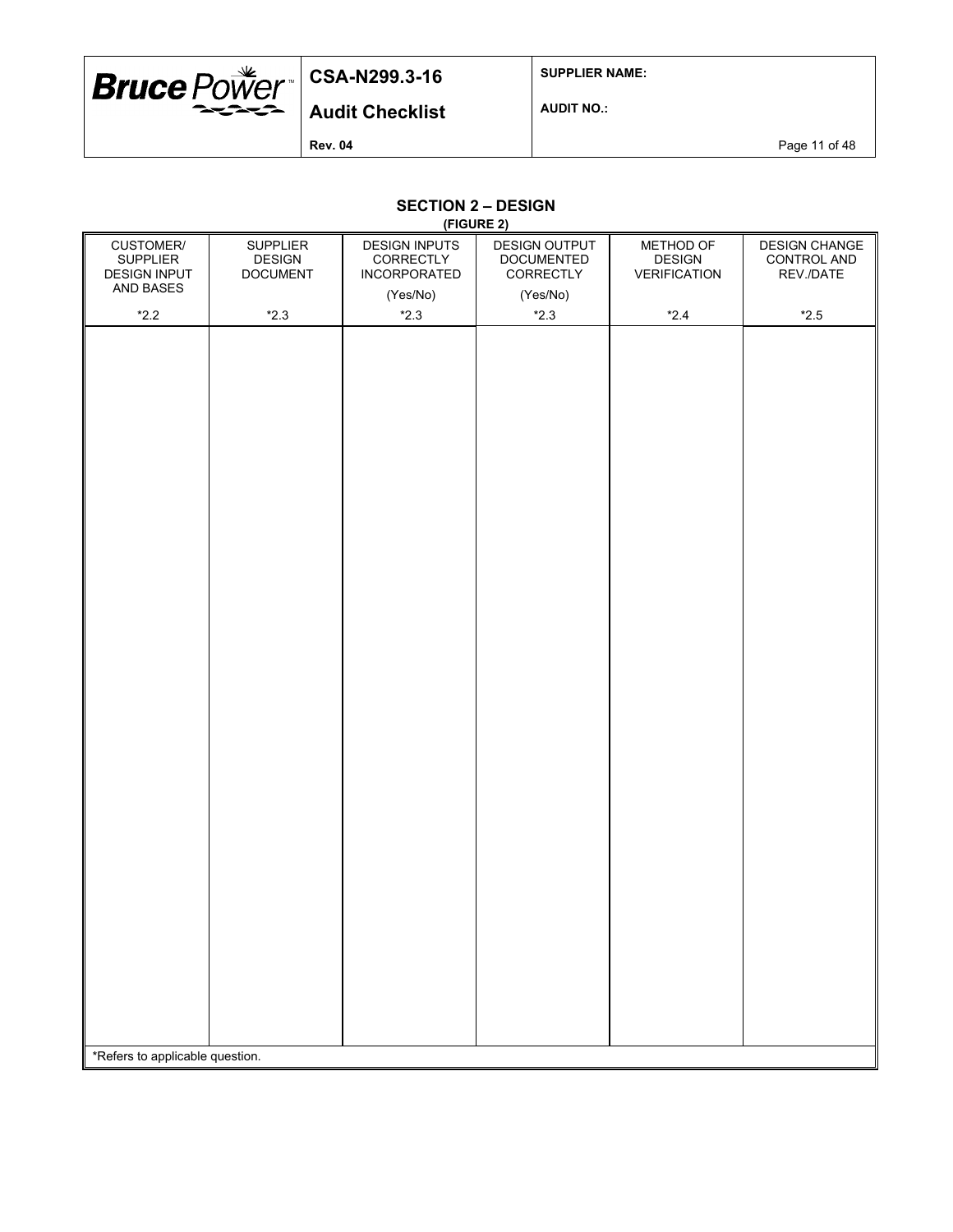

**SUPPLIER NAME:**

**AUDIT NO.:**

### **SECTION 3 – RESERVED FOR DEDICATION**

#### **SECTION 4 – SOFTWARE**

|     | <b>METHOD OF VERIFICATION</b>                                               |                                                                                                                                                                             |  |
|-----|-----------------------------------------------------------------------------|-----------------------------------------------------------------------------------------------------------------------------------------------------------------------------|--|
| 4.1 |                                                                             | Within the assessment/summary section of each checklist question, record the procedures/instructions/drawings including the<br>revision/date used to verify implementation. |  |
| 4.2 | CONTROL OF SOFTWARE EMPLOYED IN PRODUCTION, INSPECTION, AND TEST ACTIVITIES |                                                                                                                                                                             |  |
|     | activities. Verify the following:                                           | Verify measures have been established and implemented to control software employed in production, inspection, and test                                                      |  |
|     | (a)                                                                         | The software has been documented and approved;                                                                                                                              |  |
|     | (b)                                                                         | The software has been placed under configuration control; and                                                                                                               |  |
|     | (c)                                                                         | The software has been verified or validated.                                                                                                                                |  |
|     |                                                                             | N299.3: Clause 4.4.1; Clause 5.5.6.2 k)                                                                                                                                     |  |
|     | <b>RESULTS:</b>                                                             |                                                                                                                                                                             |  |
|     |                                                                             | <b>ASSESSMENT/SUMMARY: (Document observations on Figure 4)</b>                                                                                                              |  |
|     |                                                                             | List the supplier quality manual reference and implementing procedure(s) established:                                                                                       |  |
|     |                                                                             |                                                                                                                                                                             |  |
|     |                                                                             | Evaluate controls and implementation of supplier measures (who, what, how):                                                                                                 |  |
|     |                                                                             |                                                                                                                                                                             |  |
|     |                                                                             | Are procedural controls adequate and effectively implemented and procedure revision current?                                                                                |  |
|     | $\Box$ Yes                                                                  |                                                                                                                                                                             |  |
|     |                                                                             | $\Box$ No (describe the inadequacy above)                                                                                                                                   |  |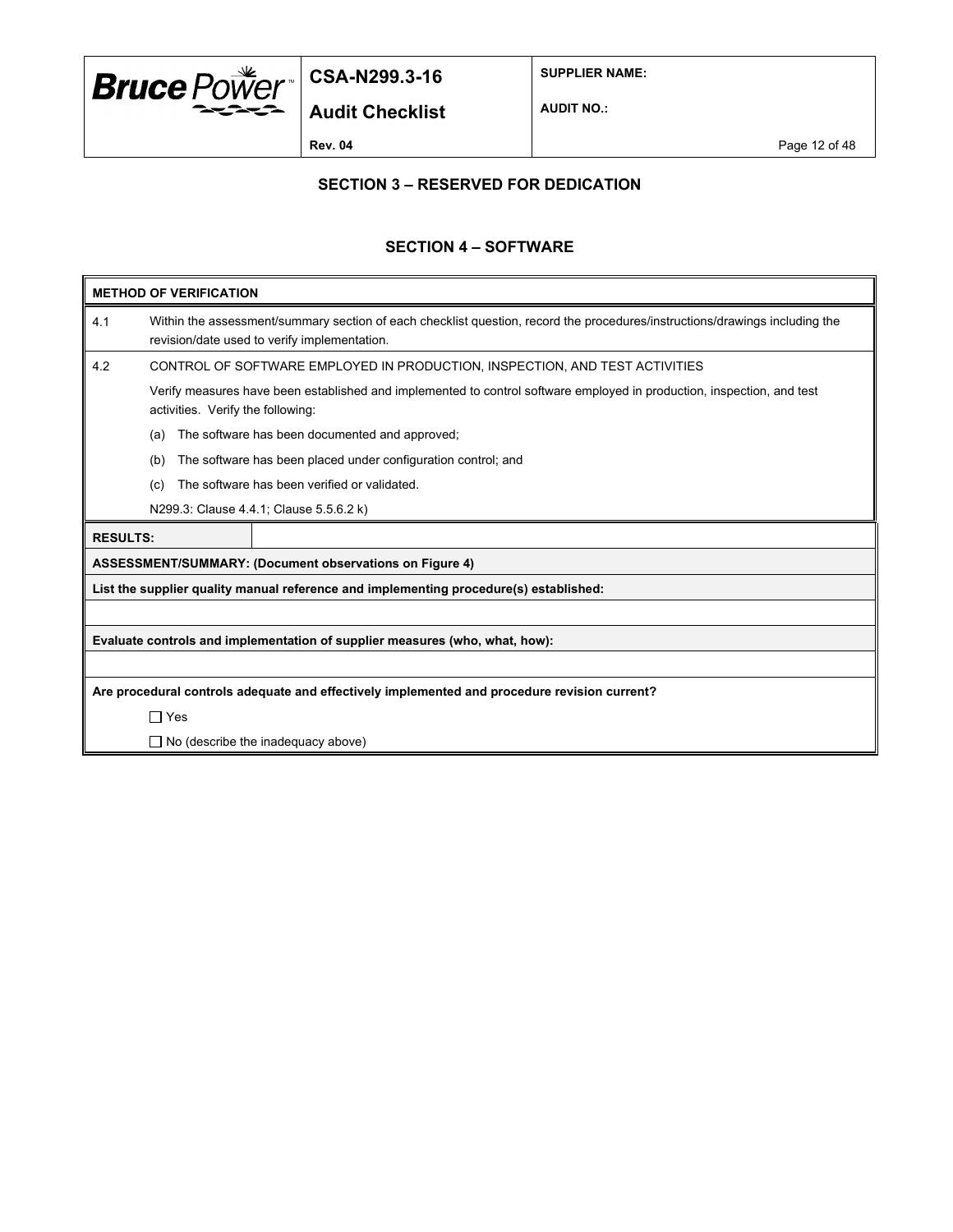

**SUPPLIER NAME:**

**AUDIT NO.:**

**Rev. 04** Page 13 of 48

| <b>METHOD OF VERIFICATION</b> |  |
|-------------------------------|--|
|-------------------------------|--|

4.3 CONTROL OF SOFTWARE THAT FORMS PART OF OR IS INCORPORATED INTO ITEMS OR SERVICES.

Verify that software that forms part of or is incorporated into items or services is subject to performance testing and final acceptance. Verify that the customer is notified that an item to be supplied includes embedded software.

N299.3: Clause 4.4.2

**RESULTS:**

**ASSESSMENT/SUMMARY: (Document observations on Figure 4)**

**List the supplier quality manual reference and implementing procedure(s) established:**

**Evaluate controls and implementation of supplier measures (who, what, how):**

**Are procedural controls adequate and effectively implemented and procedure revision current?**

Yes

□ No (describe the inadequacy above)

#### **METHOD OF VERIFICATION**

4.4 CONTROL OF DESIGN ANALYSIS SOFTWARE

Verify measures have been established and implemented to control software used in design analysis. Verify the following:

- (a) The software has been verified to support the application of the computer program to the specific physical problem including the identification of the computer and the computer program name and revision/version;
- (b) The software is controlled; and,
- (c) The software is adequate for its intended use.
- N299.3: Clause 5.5.2.7

**RESULTS:**

**ASSESSMENT/SUMMARY: (Document observations on Figure 4)**

**List the supplier quality manual reference and implementing procedure(s) established:**

**Evaluate controls and implementation of supplier measures (who, what, how):**

**Are procedural controls adequate and effectively implemented and procedure revision current?**

□ Yes

 $\Box$  No (describe the inadequacy above)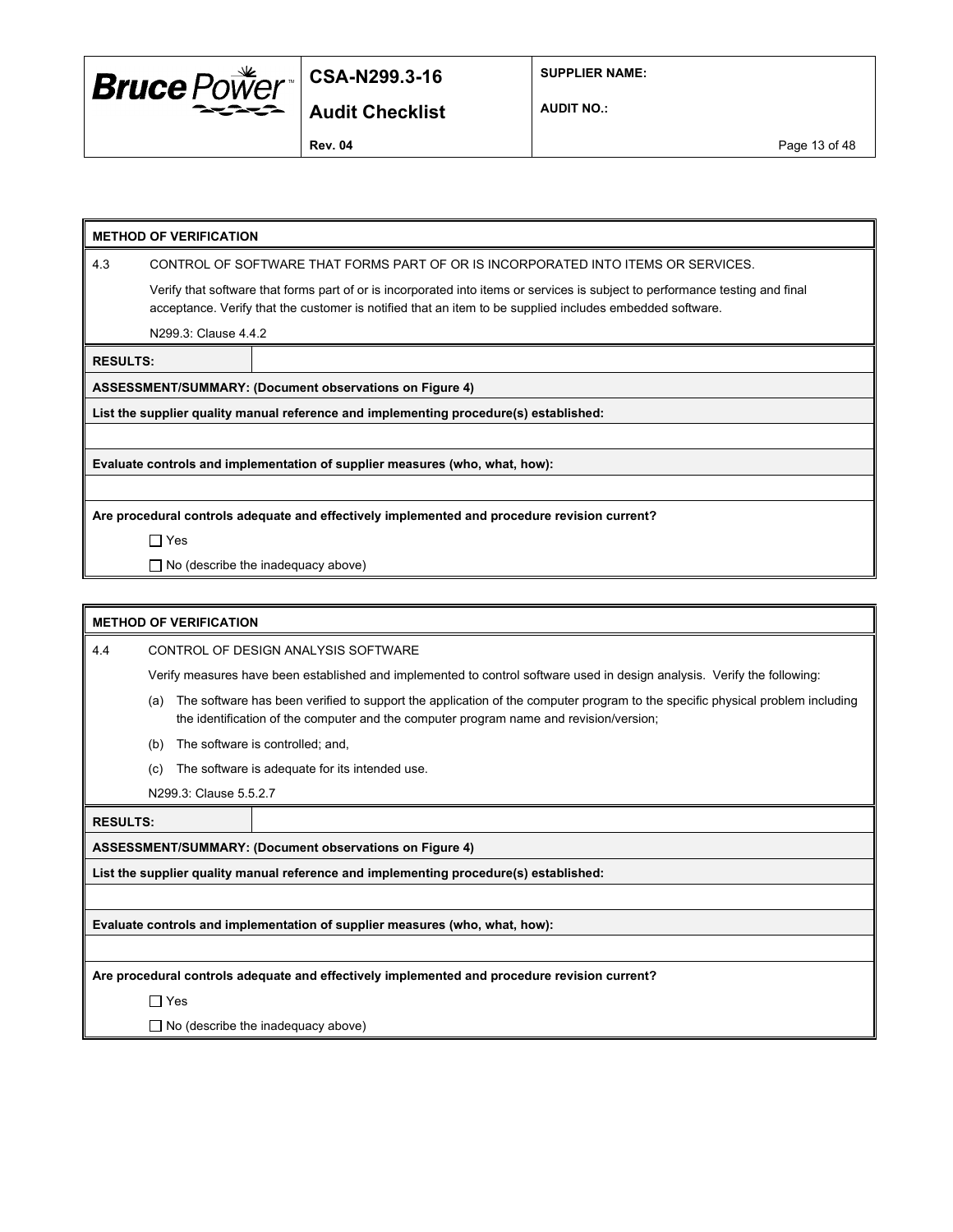

**SUPPLIER NAME:**

**AUDIT NO.:**

**Rev. 04** Page 14 of 48

### **SECTION 4 – SOFTWARE**

**(FIGURE 4)**

| SOFTWARE PROGRAM (NAME, NO., REV./DATE) | METHOD OF ACCEPTANCE AND DATE |
|-----------------------------------------|-------------------------------|
| $*4.2, 4.3, 4.4$                        | $*4.2, 4.3, 4.4$              |
|                                         |                               |
|                                         |                               |
|                                         |                               |
|                                         |                               |
|                                         |                               |
|                                         |                               |
|                                         |                               |
|                                         |                               |
|                                         |                               |
|                                         |                               |
|                                         |                               |
|                                         |                               |
|                                         |                               |
|                                         |                               |
|                                         |                               |
|                                         |                               |
|                                         |                               |
|                                         |                               |
|                                         |                               |
|                                         |                               |
|                                         |                               |
|                                         |                               |
|                                         |                               |
|                                         |                               |
|                                         |                               |
|                                         |                               |
|                                         |                               |
|                                         |                               |
|                                         |                               |
| * Refers to applicable question         |                               |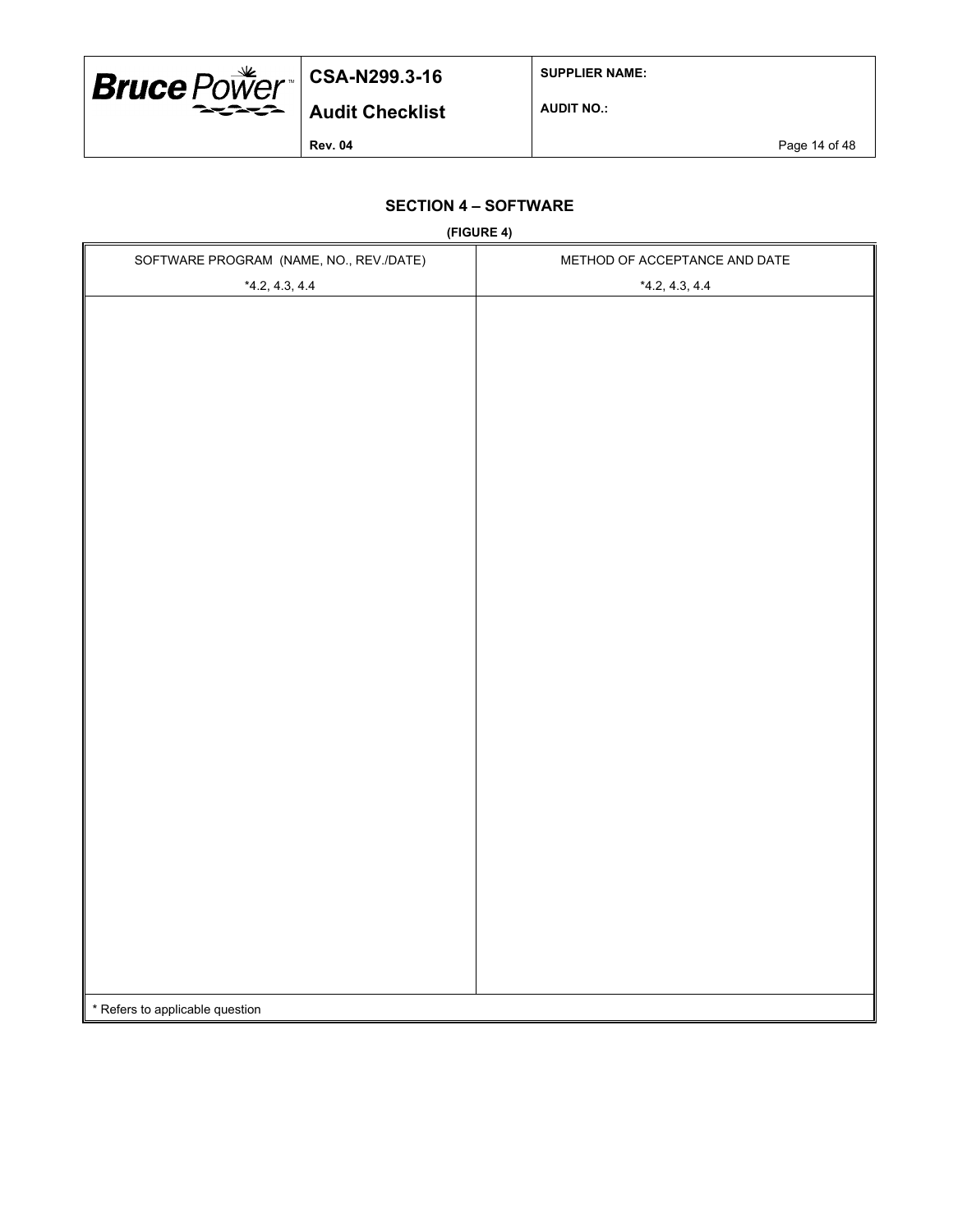

**SUPPLIER NAME:**

**Audit Checklist**

**AUDIT NO.:**

**Rev. 04** Page 15 of 48

#### **SECTION 5 – PROCUREMENT**

| <b>METHOD OF VERIFICATION</b> |                                                                                                                                                                                                                                                                                                                                                              |                                                                                                                                                                                                                      |  |  |  |  |
|-------------------------------|--------------------------------------------------------------------------------------------------------------------------------------------------------------------------------------------------------------------------------------------------------------------------------------------------------------------------------------------------------------|----------------------------------------------------------------------------------------------------------------------------------------------------------------------------------------------------------------------|--|--|--|--|
| 5.1                           | Within the assessment/summary section of each checklist question, record the procedures/instructions/drawings including the<br>revision/date used to verify implementation.                                                                                                                                                                                  |                                                                                                                                                                                                                      |  |  |  |  |
| 5.2                           | PROCUREMENT DOCUMENT                                                                                                                                                                                                                                                                                                                                         |                                                                                                                                                                                                                      |  |  |  |  |
|                               | Verify that measures are established and implemented for the control and release of procurement documents, including changes.<br>Ensure the following requirements are included in procurement documents, and changes, for items and services, as applicable<br>considering the relative importance, complexity, and quantity of items or services procured: |                                                                                                                                                                                                                      |  |  |  |  |
|                               | (a)                                                                                                                                                                                                                                                                                                                                                          | Description of the products or services ordered including: specifications, drawings, verification requirements, and other<br>relevant technical data by title or other positive identification and applicable issue; |  |  |  |  |
|                               | (b)                                                                                                                                                                                                                                                                                                                                                          | The title, number, and issue of the quality assurance program, to be applied;                                                                                                                                        |  |  |  |  |
|                               | (c)                                                                                                                                                                                                                                                                                                                                                          | Requirement for approval or qualification of documentation, products or services, procedures, processes, equipment, and<br>personnel;                                                                                |  |  |  |  |
|                               | (d)                                                                                                                                                                                                                                                                                                                                                          | Requirements for the submittal for acceptance of the disposition of nonconformances;                                                                                                                                 |  |  |  |  |
|                               | (e)                                                                                                                                                                                                                                                                                                                                                          | Identification requirements for the items or services;                                                                                                                                                               |  |  |  |  |
|                               | (f)                                                                                                                                                                                                                                                                                                                                                          | Requirements for preservation, packaging and shipping;                                                                                                                                                               |  |  |  |  |
|                               | (g)                                                                                                                                                                                                                                                                                                                                                          | Requirement for right of access to plant facilities and records for the source inspection/audit;                                                                                                                     |  |  |  |  |
|                               | (h)                                                                                                                                                                                                                                                                                                                                                          | Points in the sub-supplier's design plan or the inspection and test planning documents where the supplier's customer or<br>supplier will verify conformance to contract requirements;                                |  |  |  |  |
|                               | (i)                                                                                                                                                                                                                                                                                                                                                          | References as required by contract;                                                                                                                                                                                  |  |  |  |  |
|                               | (i)                                                                                                                                                                                                                                                                                                                                                          | Requirements for the submission, approval, control or qualification of documentation, including distribution, retention,<br>maintenance, and disposition of documentation and quality records;                       |  |  |  |  |
|                               | (K)                                                                                                                                                                                                                                                                                                                                                          | Documentation and instructions required when the items or services are shipped directly to a consignee other than the<br>supplier;                                                                                   |  |  |  |  |
|                               | (1)                                                                                                                                                                                                                                                                                                                                                          | Requirements for traceability;                                                                                                                                                                                       |  |  |  |  |
|                               | (m)                                                                                                                                                                                                                                                                                                                                                          | Requirements for the submittal of inspection and test procedures as specified by the customer and supplier; and                                                                                                      |  |  |  |  |
|                               | (n)                                                                                                                                                                                                                                                                                                                                                          | Requirements for the prevention and detection of CFSIs.                                                                                                                                                              |  |  |  |  |
|                               |                                                                                                                                                                                                                                                                                                                                                              | N299.3: Clause 5.5.5.2                                                                                                                                                                                               |  |  |  |  |
| <b>RESULTS:</b>               |                                                                                                                                                                                                                                                                                                                                                              |                                                                                                                                                                                                                      |  |  |  |  |
|                               |                                                                                                                                                                                                                                                                                                                                                              | ASSESSMENT/SUMMARY: (Document observations on Figure 5A)                                                                                                                                                             |  |  |  |  |
|                               |                                                                                                                                                                                                                                                                                                                                                              | List the supplier quality manual reference and implementing procedure(s) established:                                                                                                                                |  |  |  |  |
|                               |                                                                                                                                                                                                                                                                                                                                                              |                                                                                                                                                                                                                      |  |  |  |  |
|                               |                                                                                                                                                                                                                                                                                                                                                              | Evaluate controls and implementation of supplier measures (who, what, how):                                                                                                                                          |  |  |  |  |
|                               |                                                                                                                                                                                                                                                                                                                                                              |                                                                                                                                                                                                                      |  |  |  |  |
|                               |                                                                                                                                                                                                                                                                                                                                                              | Are procedural controls adequate and effectively implemented and procedure revision current?                                                                                                                         |  |  |  |  |
|                               |                                                                                                                                                                                                                                                                                                                                                              | $\Box$ Yes                                                                                                                                                                                                           |  |  |  |  |
|                               |                                                                                                                                                                                                                                                                                                                                                              | $\Box$ No (describe the inadequacy above)                                                                                                                                                                            |  |  |  |  |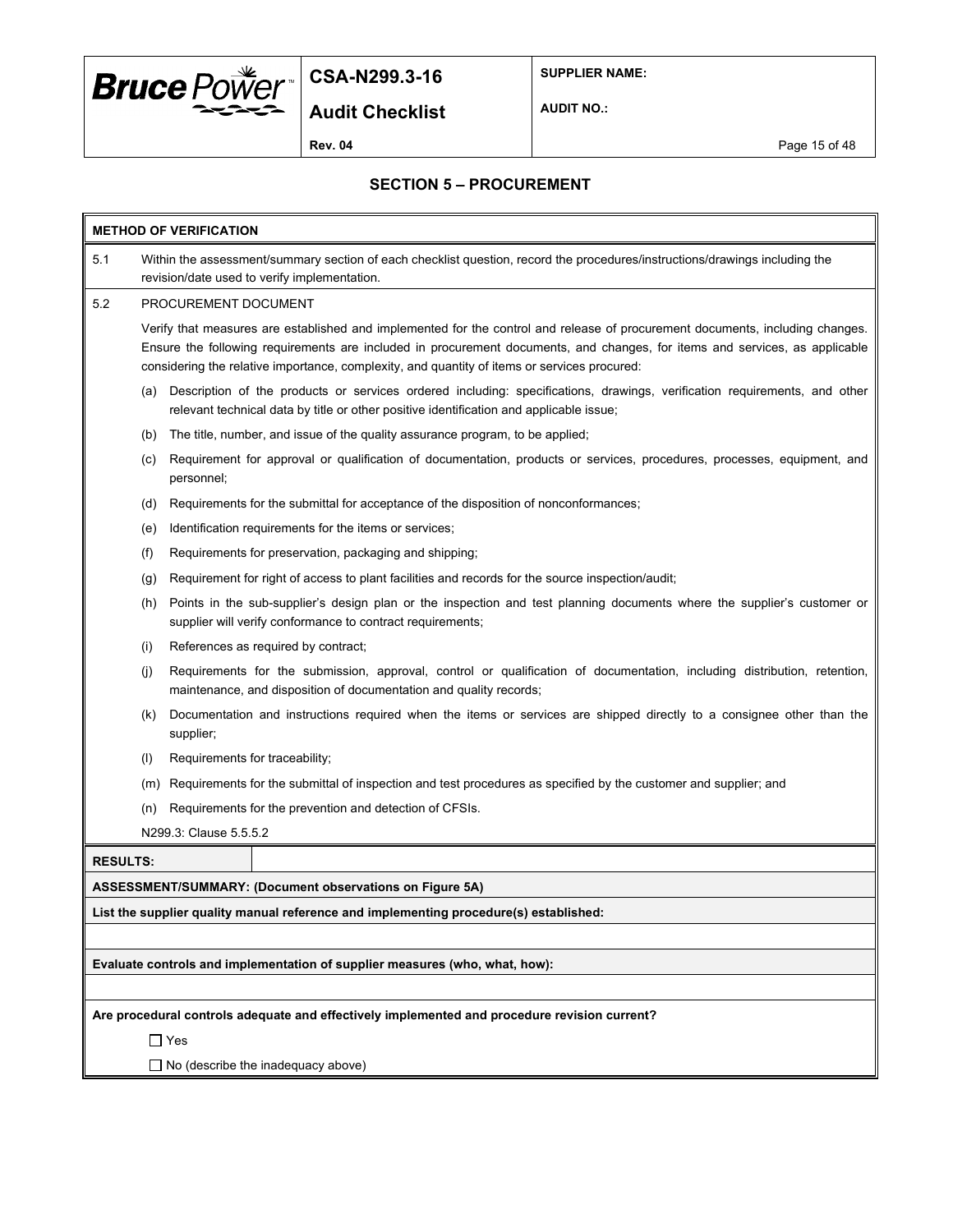

**SUPPLIER NAME:**

**AUDIT NO.:**

**Rev. 04** Page 16 of 48

|                 | <b>METHOD OF VERIFICATION</b>                                                                                                                                                                    |  |  |  |  |
|-----------------|--------------------------------------------------------------------------------------------------------------------------------------------------------------------------------------------------|--|--|--|--|
| 5.3             | PROCUREMENT DOCUMENT REVIEW                                                                                                                                                                      |  |  |  |  |
|                 | Verify that measures are established and implemented for the independent review of procurement documents and changes thereto<br>prior to purchase order or contract award. Verify the following: |  |  |  |  |
|                 | The review is documented and is performed by persons other than those who prepared the procurement documents and who<br>(a)<br>have the necessary knowledge of the requirements;                 |  |  |  |  |
|                 | The review considers the adequacy of specified requirements in procurement documents (i.e. section 5.2); and,<br>(b)                                                                             |  |  |  |  |
|                 | Changes to procurement documents were subject to the same degree of control as utilized in the preparation of the original<br>(c)<br>documents.                                                  |  |  |  |  |
|                 | N299.3: Clause 4.6 b), f); Clause 5.5.5.3; Clause 5.5.5.5                                                                                                                                        |  |  |  |  |
| <b>RESULTS:</b> |                                                                                                                                                                                                  |  |  |  |  |
|                 | ASSESSMENT/SUMMARY: (Document observations on Figure 5A)                                                                                                                                         |  |  |  |  |
|                 | List the supplier quality manual reference and implementing procedure(s) established:                                                                                                            |  |  |  |  |
|                 |                                                                                                                                                                                                  |  |  |  |  |
|                 | Evaluate controls and implementation of supplier measures (who, what, how):                                                                                                                      |  |  |  |  |
|                 |                                                                                                                                                                                                  |  |  |  |  |
|                 | Are procedural controls adequate and effectively implemented and procedure revision current?                                                                                                     |  |  |  |  |
|                 | $\Box$ Yes                                                                                                                                                                                       |  |  |  |  |
|                 | $\Box$ No (describe the inadequacy above)                                                                                                                                                        |  |  |  |  |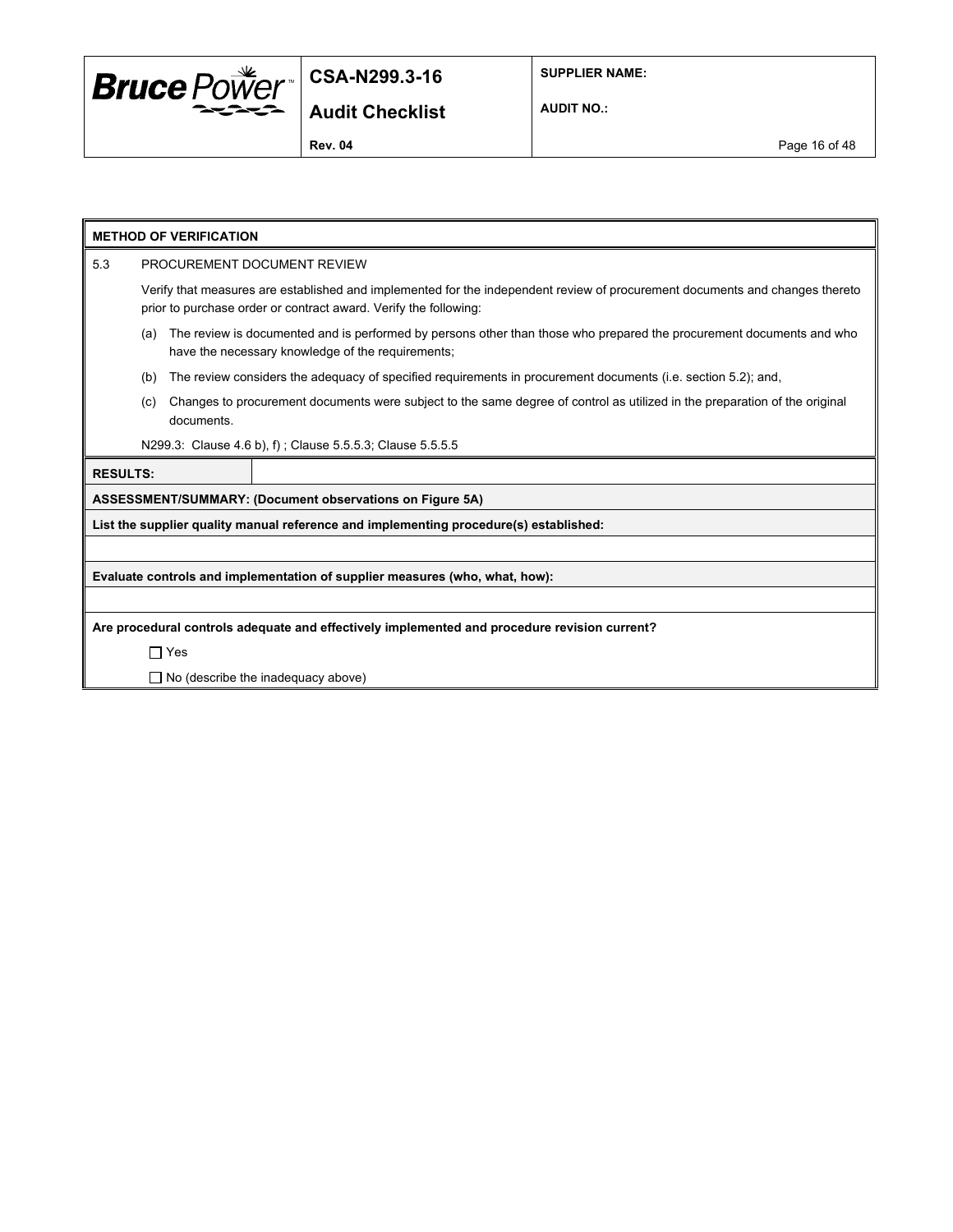

**SUPPLIER NAME:**

**AUDIT NO.:**

#### **METHOD OF VERIFICATION**

#### 5.4 SUPPLIER SELECTION

Verify that measures are established and implemented for the determination of the Quality Assurance Program Standards applicable to a sub-supplier and for the selection and assessment of sub-suppliers (including distributors and calibration, NDE, testing labs, software suppliers, heat treatment services suppliers, etc) consistent with the importance, complexity and quality of the product or service. Verify the following:

- (a) Applicable quality assurance standards are selected utilizing the "Factor Rating Method" and "Analytical Selection Method" and justified;
- (b) Evaluations of the selected supplier are performed, prior to award of contract, and at the specified frequency in accordance with an audit schedule;
- (c) Scope of approval of the sub-supplier is commensurate with the requirements of the procurement documents;
- (d) Only approved suppliers are used, and that their QA program certificates have been verified as valid as applicable; and,
- (e) A record of acceptable sub-suppliers that includes approval status and the scope of approval is established and maintained.

NOTE:

- (a) Written acceptance is required from the customer where the supplier intends to award all or part of the contract to a subsupplier who will not be implementing the QA program specified in the customer contract for the item or service. However, if the supplier applies its own QA program as the manufacturer or assumes the contract responsibilities of a manufacturer then written acceptance from the customer is not required when an alternate QA program is specified.
- (b) Evaluations include an evaluation of the QA Manual (QA Program Description for Cat. 4); performing an audit of the QA program implementation (for Cat. 1, 2, 3 or equivalent); evaluation of other required locations, plan(s) and resources; consideration of the sub-supplier's history and current capability. Where planned audits are not performed as scheduled, the reasons why the audit was not performed and an evaluation of the potential impact on the supplier approval must be documented. Supplemental audits of specific elements of concern should be scheduled when necessary.
- N299.3: Clause 5.5.5.1; Clause 5.5.20.2; Annex A "Category Selection"

#### **RESULTS:**

**ASSESSMENT/SUMMARY: (Document observations on Figure 5A)**

**List the supplier quality manual reference and implementing procedure(s) established:**

**Evaluate controls and implementation of supplier measures (who, what, how):**

**Are procedural controls adequate and effectively implemented and procedure revision current?**

Yes

 $\Box$  No (describe the inadequacy above)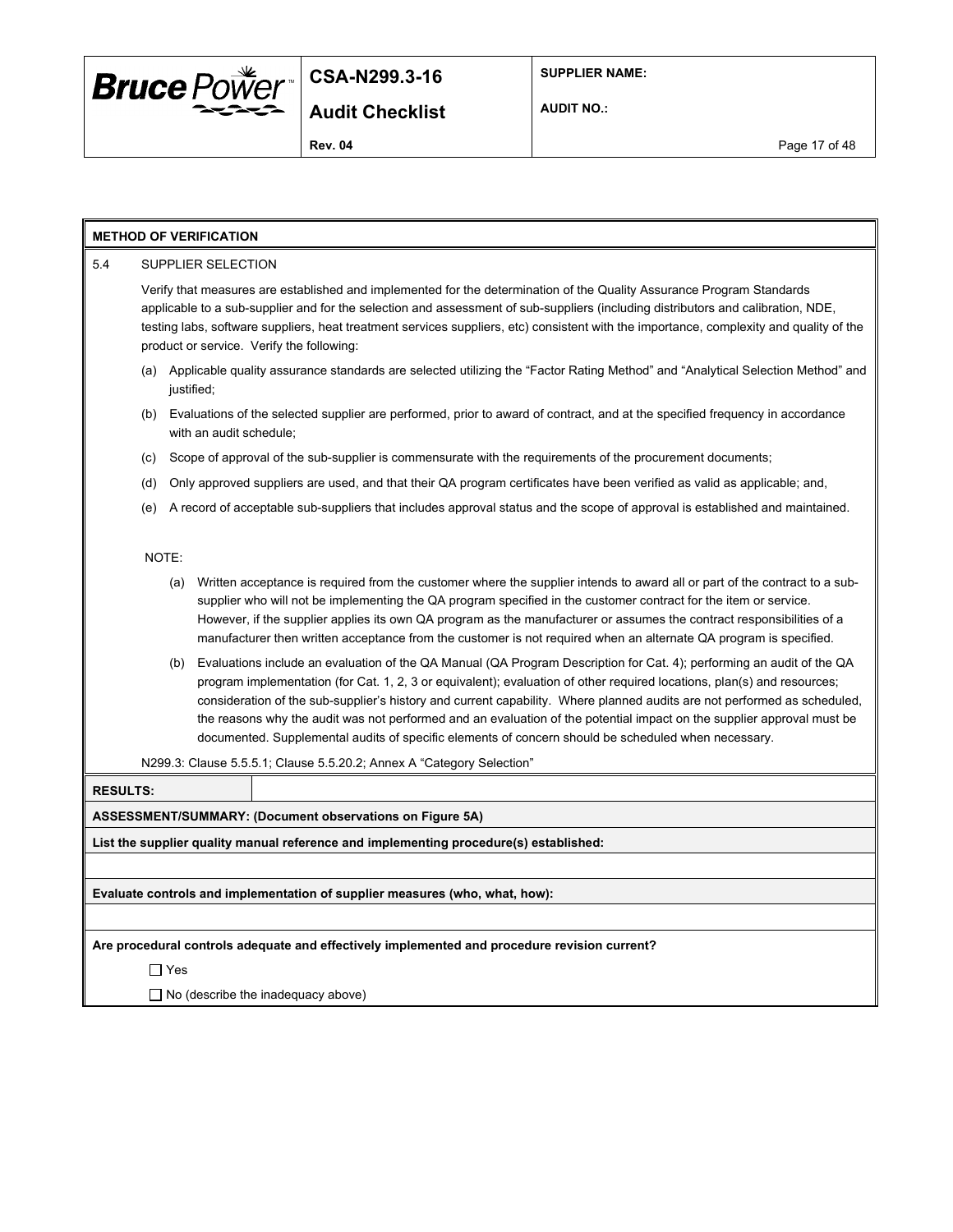

**AUDIT NO.:**

**Rev. 04** Page 18 of 48

#### **METHOD OF VERIFICATION**

#### 5.5 SUPPLIER (EXTERNAL) AUDITS

Verify that measures are established and implemented to ensure a comprehensive system of planned and periodic external audits. Verify the following:

- (a) Audits are conducted in accordance with an audit schedule augmented with supplemental audits to evaluate areas of concern. Where planned audits are not performed, the reasons why the audit was not performed and an evaluation of the impact on supplier approval qualification and required follow-up actions is documented;
- (b) An audit plan is prepared for each audit;
- (c) Audits are conducted utilizing procedures and checklists;
- (d) An audit report is prepared for each audit; and,
- (e) Appropriate follow-up action is taken on corrective actions to address identified audit findings.

NOTE: When  $3^{rd}$  party audits are used as a basis for supplier qualification, the evaluation must be controlled in accordance with established measures under the supplier's quality program (note: the acceptable approach to utilizing 3<sup>rd</sup> party CANIAC audits was under discussion by the Canadian nuclear industry utilities/suppliers at the time of development of this audit checklist).

NOTE:

- (b) The Audit Plan must define what is to be audited, including the audit scope, requirements, and activities to be audited; assignments of those performing the quality audits; the applicable documents and written procedures or checklists; the method of reporting findings and recommendations; the person(s) to who the findings and recommendations are to be reported; and the means for having corrective actions decided, implemented and verified.
- (c) Objective evidence must be documented to the depth necessary to support audit results.
- (d) The Audit Report must identify the audit scope, the auditors and persons contacted; a summary of the audit results including a statement on the effectiveness of the elements audited; each reported adverse audit finding; and the corrective action requests.
- (e) The acceptability of the sub-supplier's responses to the corrective actions issued must be evaluated.

N299.3: Clause 5.5.20.2

| <b>RESULTS:</b> |  |
|-----------------|--|
| 100000010000000 |  |

**ASSESSMENT/SUMMARY: (Document observations on Figure 5B)**

**List the supplier quality manual reference and implementing procedure(s) established:**

**Evaluate controls and implementation of supplier measures (who, what, how):**

**Are procedural controls adequate and effectively implemented and procedure revision current?**

□ Yes

 $\Box$  No (describe the inadequacy above)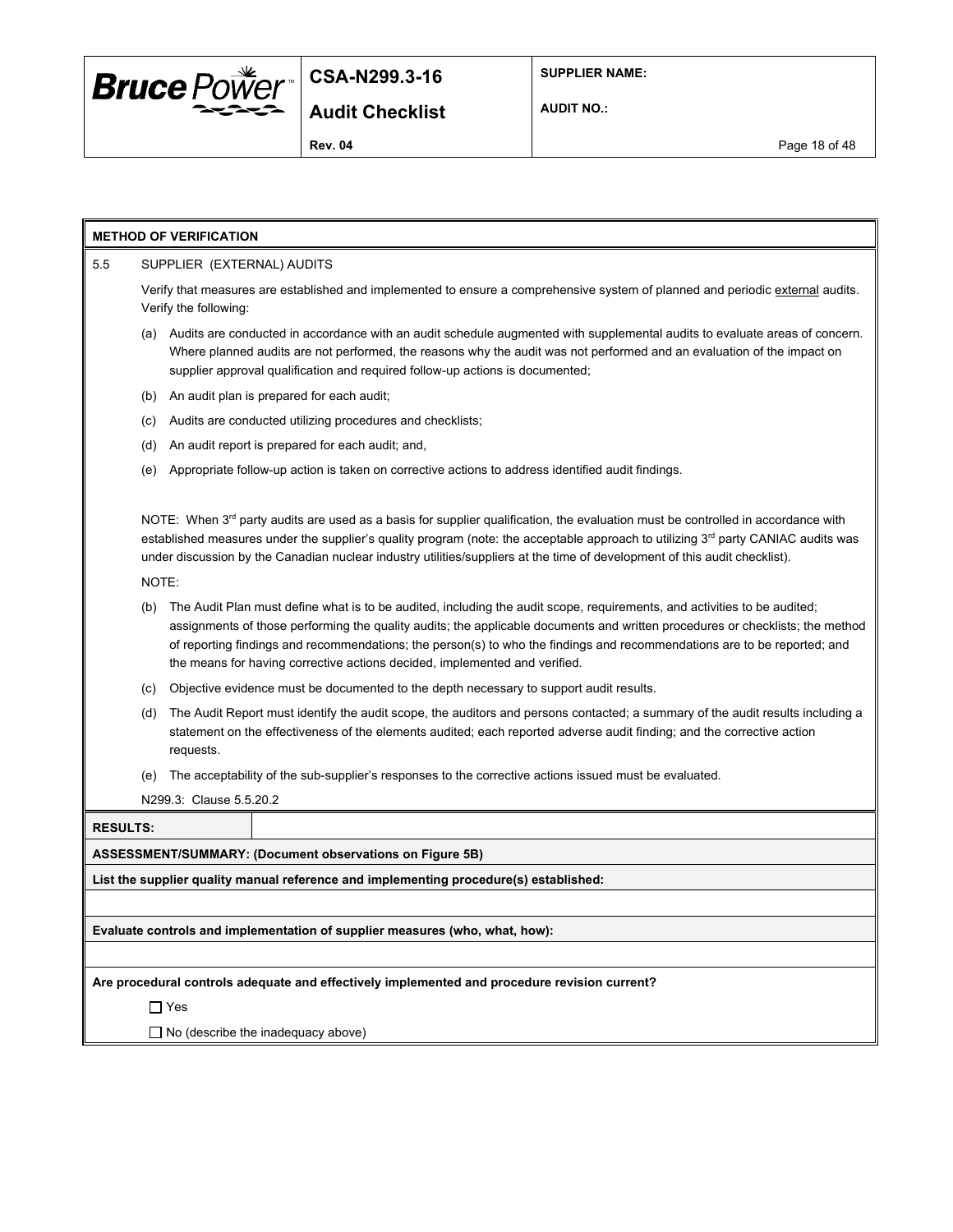

**SUPPLIER NAME:**

**AUDIT NO.:**

**Rev. 04** Page 19 of 48

### **SECTION 5 - PROCUREMENT**

|                                 |                | (FIGURE 5A) |                 |            |                   |
|---------------------------------|----------------|-------------|-----------------|------------|-------------------|
| <b>ITEM DESCRIPTION</b>         | SUPPLIER AND   | P.O. NUMBER | PO              | DATE OF    | SCOPE OF SUPPLIER |
| NAME (P/N, S/N, MODEL           | LOCATION       | AND         | <b>REVIEWED</b> | SUPPLIER   | APPROVAL          |
| NO.)                            |                | DATE        | PRIOR TO        | APPROVAL / |                   |
|                                 |                |             | P.O.            | EVALUATION |                   |
|                                 |                |             | AWARD           |            |                   |
|                                 |                |             |                 |            |                   |
|                                 |                |             | (Yes/No)        |            |                   |
| $^{\star}$ 5.2                  | $^{\star}$ 5.2 | $*5.2$      | $*5.3$          | $*5.4$     | $^{\star}5.4$     |
|                                 |                |             |                 |            |                   |
|                                 |                |             |                 |            |                   |
|                                 |                |             |                 |            |                   |
|                                 |                |             |                 |            |                   |
|                                 |                |             |                 |            |                   |
|                                 |                |             |                 |            |                   |
|                                 |                |             |                 |            |                   |
|                                 |                |             |                 |            |                   |
|                                 |                |             |                 |            |                   |
|                                 |                |             |                 |            |                   |
|                                 |                |             |                 |            |                   |
|                                 |                |             |                 |            |                   |
|                                 |                |             |                 |            |                   |
|                                 |                |             |                 |            |                   |
|                                 |                |             |                 |            |                   |
|                                 |                |             |                 |            |                   |
|                                 |                |             |                 |            |                   |
|                                 |                |             |                 |            |                   |
|                                 |                |             |                 |            |                   |
|                                 |                |             |                 |            |                   |
|                                 |                |             |                 |            |                   |
|                                 |                |             |                 |            |                   |
|                                 |                |             |                 |            |                   |
|                                 |                |             |                 |            |                   |
|                                 |                |             |                 |            |                   |
|                                 |                |             |                 |            |                   |
|                                 |                |             |                 |            |                   |
|                                 |                |             |                 |            |                   |
|                                 |                |             |                 |            |                   |
|                                 |                |             |                 |            |                   |
|                                 |                |             |                 |            |                   |
|                                 |                |             |                 |            |                   |
|                                 |                |             |                 |            |                   |
|                                 |                |             |                 |            |                   |
|                                 |                |             |                 |            |                   |
|                                 |                |             |                 |            |                   |
|                                 |                |             |                 |            |                   |
|                                 |                |             |                 |            |                   |
|                                 |                |             |                 |            |                   |
| *Refers to applicable question. |                |             |                 |            |                   |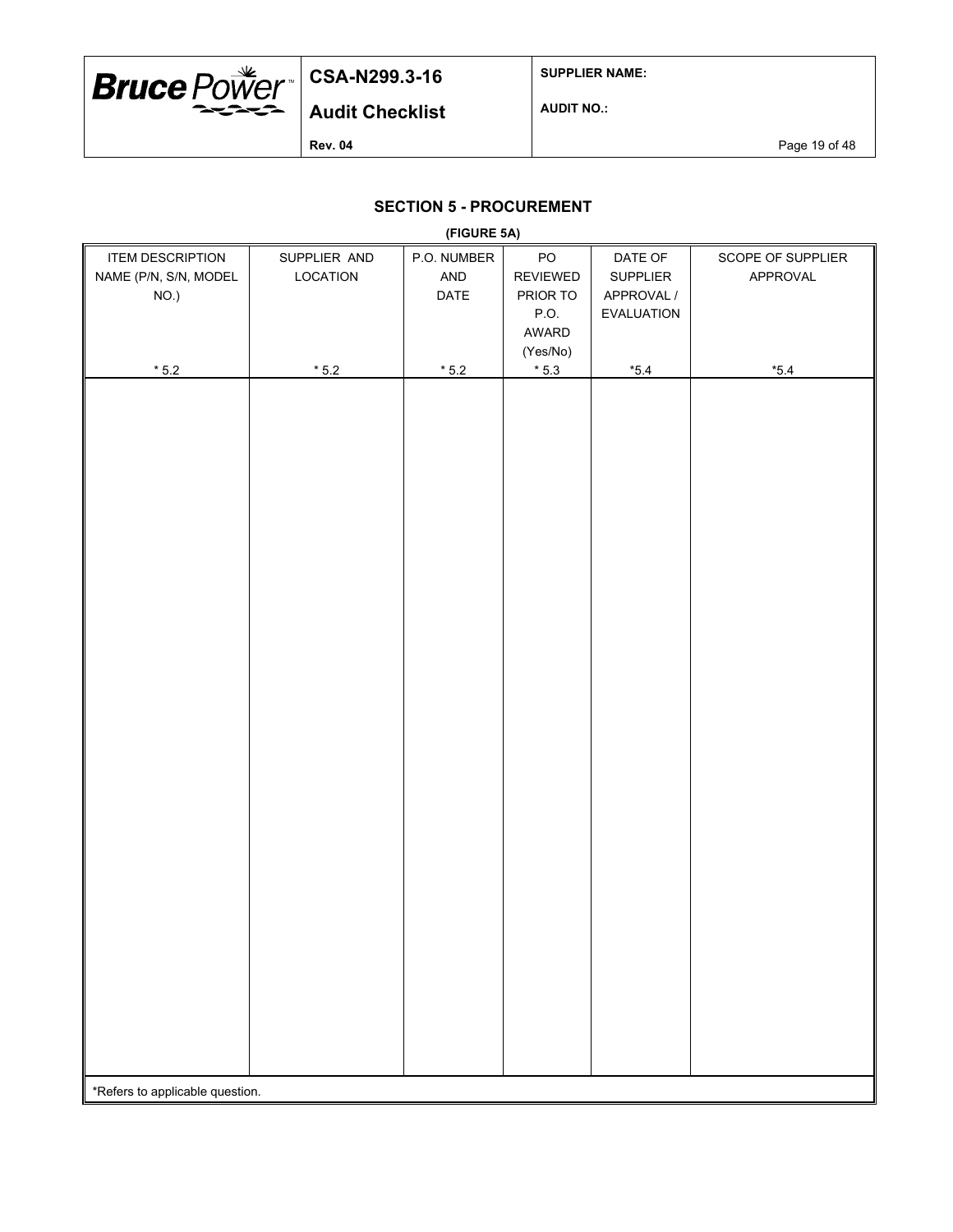

**SUPPLIER NAME:**

**AUDIT NO.:**

**Rev. 04** Page 20 of 48

### **SECTION 5 – PROCUREMENT**

#### **(FIGURE 5B SUPPLIER EVALUATION)**

| SUPPLIER                        | EVALUATION METHOD | SCOPE OF SUPPLY | AUDITOR(S) OR | EVALUATION               | <b>AUDIT</b>        |
|---------------------------------|-------------------|-----------------|---------------|--------------------------|---------------------|
| NAME,                           | (AUDIT, QA        |                 | EVALUATOR(S)  | <b>RESULTS</b>           | CORRECTIVE          |
| <b>LOCATION AND</b>             | MANUAL/PROGRAM    |                 |               |                          | <b>ACTION</b>       |
| DATE(S)                         | DESCRIPTION)      |                 |               | NUMBER OF                | <b>VERIFICATION</b> |
| PERFORMED                       |                   |                 |               | AUDIT                    | METHOD AND          |
|                                 |                   |                 |               | <b>FINDINGS</b>          | DATE                |
|                                 |                   |                 |               | (OPEN/                   |                     |
| $^{\star}5.5$                   | $^{\star}5.5$     | $^{\star}5.5$   | $^{\ast}5.5$  | CLOSED)<br>$^{\star}5.5$ | $^{\star}5.5$       |
|                                 |                   |                 |               |                          |                     |
|                                 |                   |                 |               |                          |                     |
|                                 |                   |                 |               |                          |                     |
|                                 |                   |                 |               |                          |                     |
|                                 |                   |                 |               |                          |                     |
|                                 |                   |                 |               |                          |                     |
|                                 |                   |                 |               |                          |                     |
|                                 |                   |                 |               |                          |                     |
|                                 |                   |                 |               |                          |                     |
|                                 |                   |                 |               |                          |                     |
|                                 |                   |                 |               |                          |                     |
|                                 |                   |                 |               |                          |                     |
|                                 |                   |                 |               |                          |                     |
|                                 |                   |                 |               |                          |                     |
|                                 |                   |                 |               |                          |                     |
|                                 |                   |                 |               |                          |                     |
|                                 |                   |                 |               |                          |                     |
|                                 |                   |                 |               |                          |                     |
|                                 |                   |                 |               |                          |                     |
|                                 |                   |                 |               |                          |                     |
|                                 |                   |                 |               |                          |                     |
|                                 |                   |                 |               |                          |                     |
|                                 |                   |                 |               |                          |                     |
|                                 |                   |                 |               |                          |                     |
|                                 |                   |                 |               |                          |                     |
|                                 |                   |                 |               |                          |                     |
|                                 |                   |                 |               |                          |                     |
|                                 |                   |                 |               |                          |                     |
|                                 |                   |                 |               |                          |                     |
|                                 |                   |                 |               |                          |                     |
|                                 |                   |                 |               |                          |                     |
|                                 |                   |                 |               |                          |                     |
|                                 |                   |                 |               |                          |                     |
|                                 |                   |                 |               |                          |                     |
|                                 |                   |                 |               |                          |                     |
| *Refers to applicable question. |                   |                 |               |                          |                     |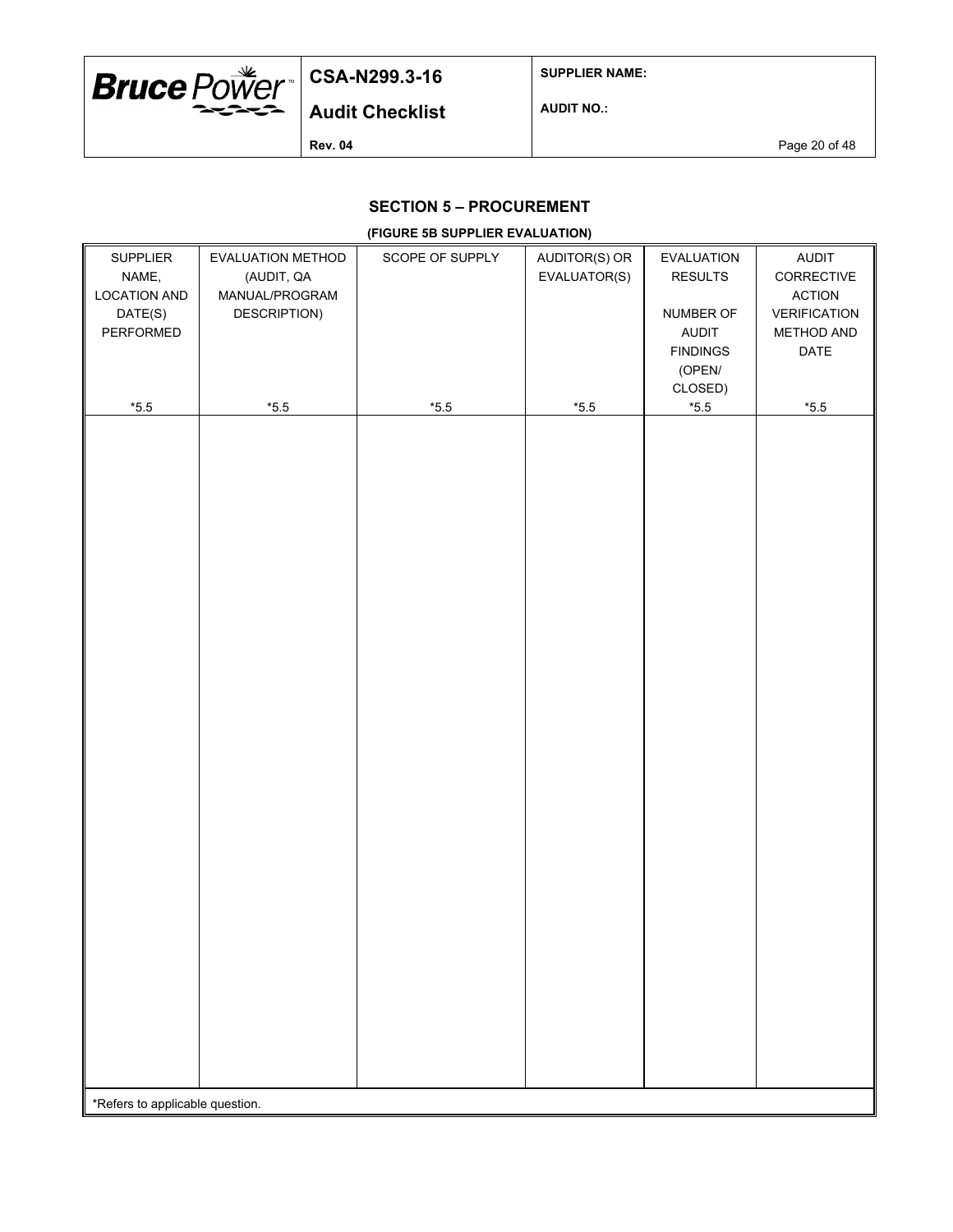

**Audit Checklist**

**SUPPLIER NAME:**

**AUDIT NO.:**

**Rev. 04** Page 21 of 48

#### **SECTION 6 - FABRICATION/ASSEMBLY ACTIVITIES MATERIAL CONTROL, HANDLING, SHIPPING AND STORAGE**

|                 | <b>METHOD OF VERIFICATION</b>                                                                                                                                                                                                                                                                                                                                                                                                  |                                                                                                                                                                             |  |  |  |  |
|-----------------|--------------------------------------------------------------------------------------------------------------------------------------------------------------------------------------------------------------------------------------------------------------------------------------------------------------------------------------------------------------------------------------------------------------------------------|-----------------------------------------------------------------------------------------------------------------------------------------------------------------------------|--|--|--|--|
| 6.1             |                                                                                                                                                                                                                                                                                                                                                                                                                                | Within the assessment/summary section of each checklist question, record the procedures/instructions/drawings including the<br>revision/date used to verify implementation. |  |  |  |  |
| 6.2             | PRODUCTION PROCESS CONTROL                                                                                                                                                                                                                                                                                                                                                                                                     |                                                                                                                                                                             |  |  |  |  |
|                 | Verify that measures are established and implemented for the control of fabrication/assembly activities. These activities should be<br>controlled by a shop work order/traveler/process sheet/route card type document which ensures the work is performed to meet<br>specified requirements. Establishes measures should include prevention, detection, and removal of foreign material, including,<br>CFSIs when applicable. |                                                                                                                                                                             |  |  |  |  |
|                 | NOTE:                                                                                                                                                                                                                                                                                                                                                                                                                          | Assessment of software controls relating to the production processes is to be verified in Section 4.                                                                        |  |  |  |  |
|                 |                                                                                                                                                                                                                                                                                                                                                                                                                                | N299.3: Clause 5.5.11.1; Clause 5.5.11.2; Clause 5.5.11.4                                                                                                                   |  |  |  |  |
| <b>RESULTS:</b> |                                                                                                                                                                                                                                                                                                                                                                                                                                |                                                                                                                                                                             |  |  |  |  |
|                 |                                                                                                                                                                                                                                                                                                                                                                                                                                | ASSESSMENT/SUMMARY: (Document observations on Figure 6A)                                                                                                                    |  |  |  |  |
|                 | List the supplier quality manual reference and implementing procedure(s) established:                                                                                                                                                                                                                                                                                                                                          |                                                                                                                                                                             |  |  |  |  |
|                 |                                                                                                                                                                                                                                                                                                                                                                                                                                |                                                                                                                                                                             |  |  |  |  |
|                 | Evaluate controls and implementation of supplier measures (who, what, how):                                                                                                                                                                                                                                                                                                                                                    |                                                                                                                                                                             |  |  |  |  |
|                 |                                                                                                                                                                                                                                                                                                                                                                                                                                |                                                                                                                                                                             |  |  |  |  |
|                 | Are procedural controls adequate and effectively implemented and procedure revision current?                                                                                                                                                                                                                                                                                                                                   |                                                                                                                                                                             |  |  |  |  |
|                 | $\Box$ Yes                                                                                                                                                                                                                                                                                                                                                                                                                     |                                                                                                                                                                             |  |  |  |  |
|                 | $\Box$ No (describe the inadequacy above)                                                                                                                                                                                                                                                                                                                                                                                      |                                                                                                                                                                             |  |  |  |  |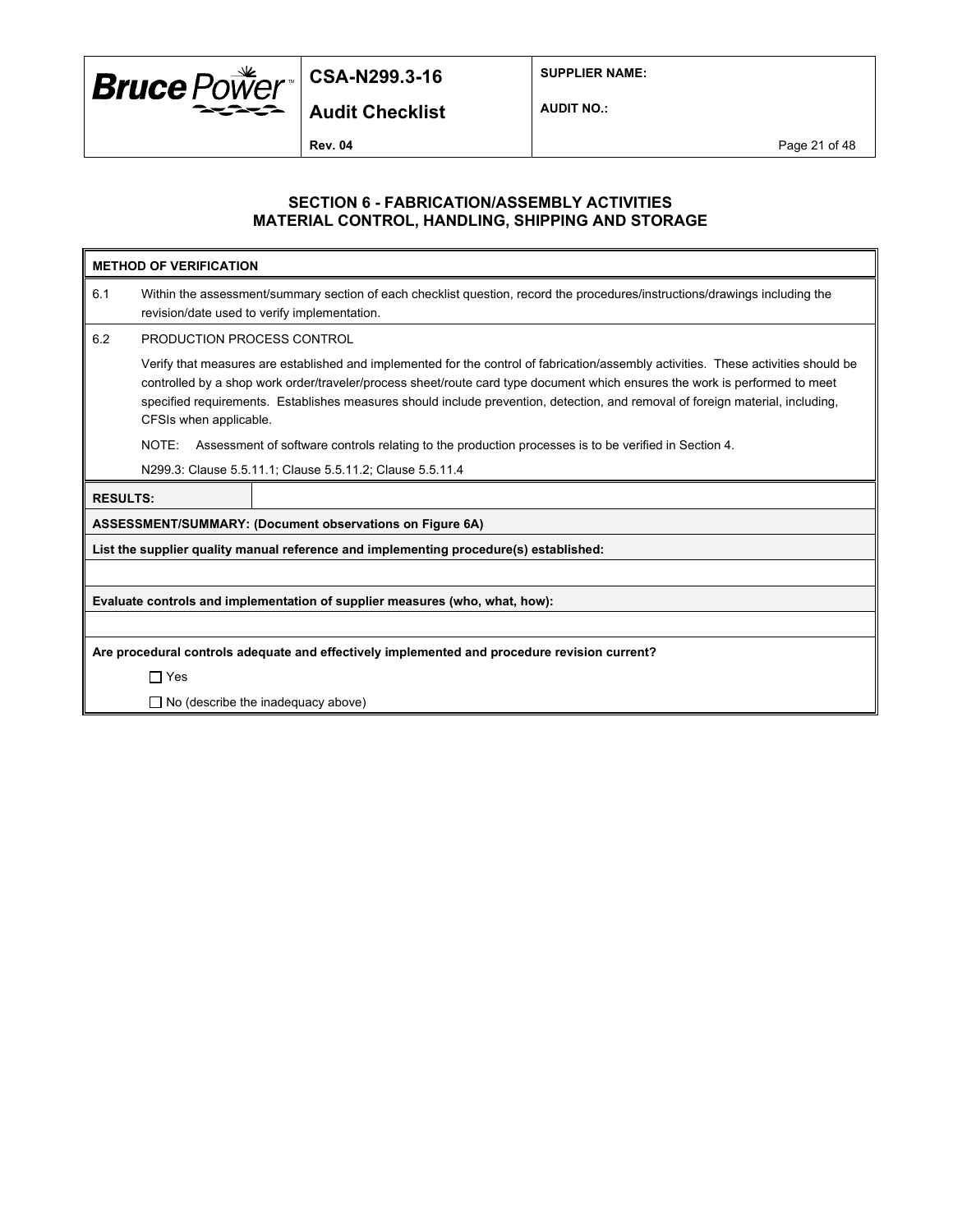

**SUPPLIER NAME:**

**AUDIT NO.:**

**Rev. 04** Page 22 of 48

|                 | <b>METHOD OF VERIFICATION</b>                                               |                                                                                                                                                                                                                                                                                                                                      |  |  |  |  |
|-----------------|-----------------------------------------------------------------------------|--------------------------------------------------------------------------------------------------------------------------------------------------------------------------------------------------------------------------------------------------------------------------------------------------------------------------------------|--|--|--|--|
| 6.3             | ITEM IDENTIFICATION, TEST STATUS, AND TRACEABILITY                          |                                                                                                                                                                                                                                                                                                                                      |  |  |  |  |
|                 |                                                                             | Verify that measures are established to assure the identification, item status and traceability of items (i.e., materials, parts, weld filler<br>material, batch, lots or components, etc.) is maintained, as required throughout processing operations. Verify the following:                                                       |  |  |  |  |
|                 | (a)                                                                         | Identification of items is controlled, and traceable to the applicable drawings, specification or other technical documentation,<br>from receipt through delivery;                                                                                                                                                                   |  |  |  |  |
|                 | (b)                                                                         | Item markings are clear (not obliterated or hidden) and not detrimental. (For example: if die stamps are used, verify stamps are<br>low stress);                                                                                                                                                                                     |  |  |  |  |
|                 | (c)                                                                         | Subdivided items have satisfactory transfer of markings to each item;                                                                                                                                                                                                                                                                |  |  |  |  |
|                 | (d)                                                                         | Items are adequately identified as to inspection/test status throughout production including final acceptance;                                                                                                                                                                                                                       |  |  |  |  |
|                 | (e)                                                                         | The authority for application and removal of identification markings/status indicators is defined including the establishment of a<br>controlled record of names and signatures of personnel authorized to review, approve, or accept a document, item, or service.<br>Control status indicators (i.e. tags, stamps) are controlled; |  |  |  |  |
|                 | (f)                                                                         | Supplier's identity and the inspector are identified on inspection and test stamps; and,                                                                                                                                                                                                                                             |  |  |  |  |
|                 | (g)                                                                         | Measures are established to maintain traceability of items (i.e., materials, parts, weld filler material etc.) throughout processing<br>operations when traceability is required by the contact, regulation or specification.                                                                                                        |  |  |  |  |
|                 |                                                                             | NOTE: When traceability is required by contract, the identification number must be unique, and must be assigned to each product,<br>service, or batch and identified on all process, inspection and test records.                                                                                                                    |  |  |  |  |
|                 |                                                                             | N299.3: Clause 5.5.7.1 a)-v); Clause 5.5.8; Clause 5.5.9                                                                                                                                                                                                                                                                             |  |  |  |  |
| <b>RESULTS:</b> |                                                                             |                                                                                                                                                                                                                                                                                                                                      |  |  |  |  |
|                 |                                                                             | ASSESSMENT/SUMMARY: (Document observations on Figure 6B)                                                                                                                                                                                                                                                                             |  |  |  |  |
|                 |                                                                             | List the supplier quality manual reference and implementing procedure(s) established:                                                                                                                                                                                                                                                |  |  |  |  |
|                 |                                                                             |                                                                                                                                                                                                                                                                                                                                      |  |  |  |  |
|                 | Evaluate controls and implementation of supplier measures (who, what, how): |                                                                                                                                                                                                                                                                                                                                      |  |  |  |  |
|                 |                                                                             |                                                                                                                                                                                                                                                                                                                                      |  |  |  |  |
|                 |                                                                             | Are procedural controls adequate and effectively implemented and procedure revision current?                                                                                                                                                                                                                                         |  |  |  |  |
|                 | $\Box$ Yes                                                                  |                                                                                                                                                                                                                                                                                                                                      |  |  |  |  |

□ No (describe the inadequacy above)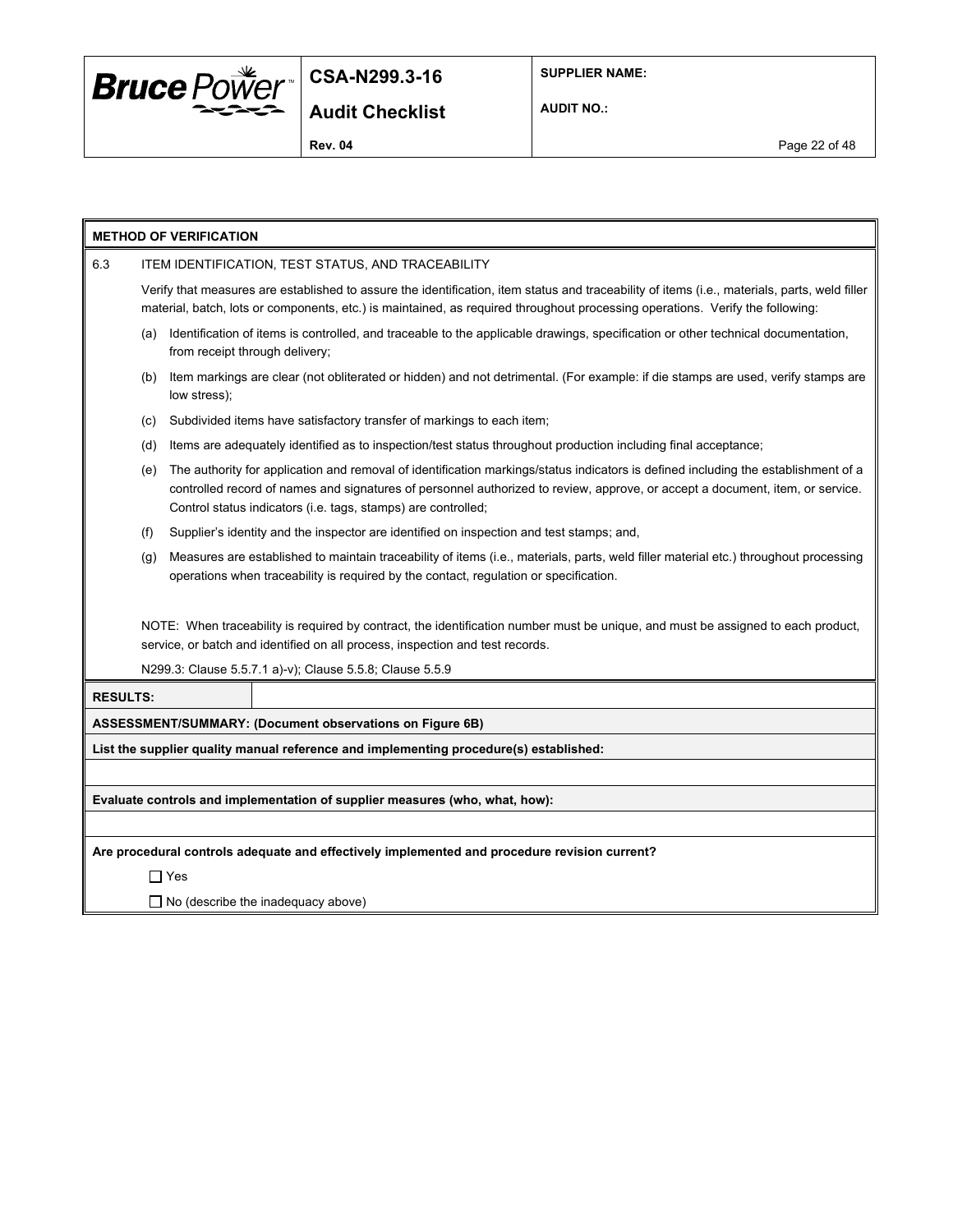

**SUPPLIER NAME:**

### **Audit Checklist**

**AUDIT NO.:**

## **METHOD OF VERIFICATION** 6.4 ITEM HANDLING AND STORAGE Verify that measures are established and implemented for the handling and storage of items. Verify the following: (a) Storage areas and methods comply with specified requirements; (b) Shelf-life requirements are defined and implemented; and, (c) Cleaning, preservation, segregation, and handling of items are performed in such a manner to prevent misuse, abuse, damage, deterioration, or loss. N299.3: Clause 5.5.10. **RESULTS: ASSESSMENT/SUMMARY: (Document observations on Figure 6B) List the supplier quality manual reference and implementing procedure(s) established: Evaluate controls and implementation of supplier measures (who, what, how): Are procedural controls adequate and effectively implemented and procedure revision current?** Yes  $\Box$  No (describe the inadequacy above)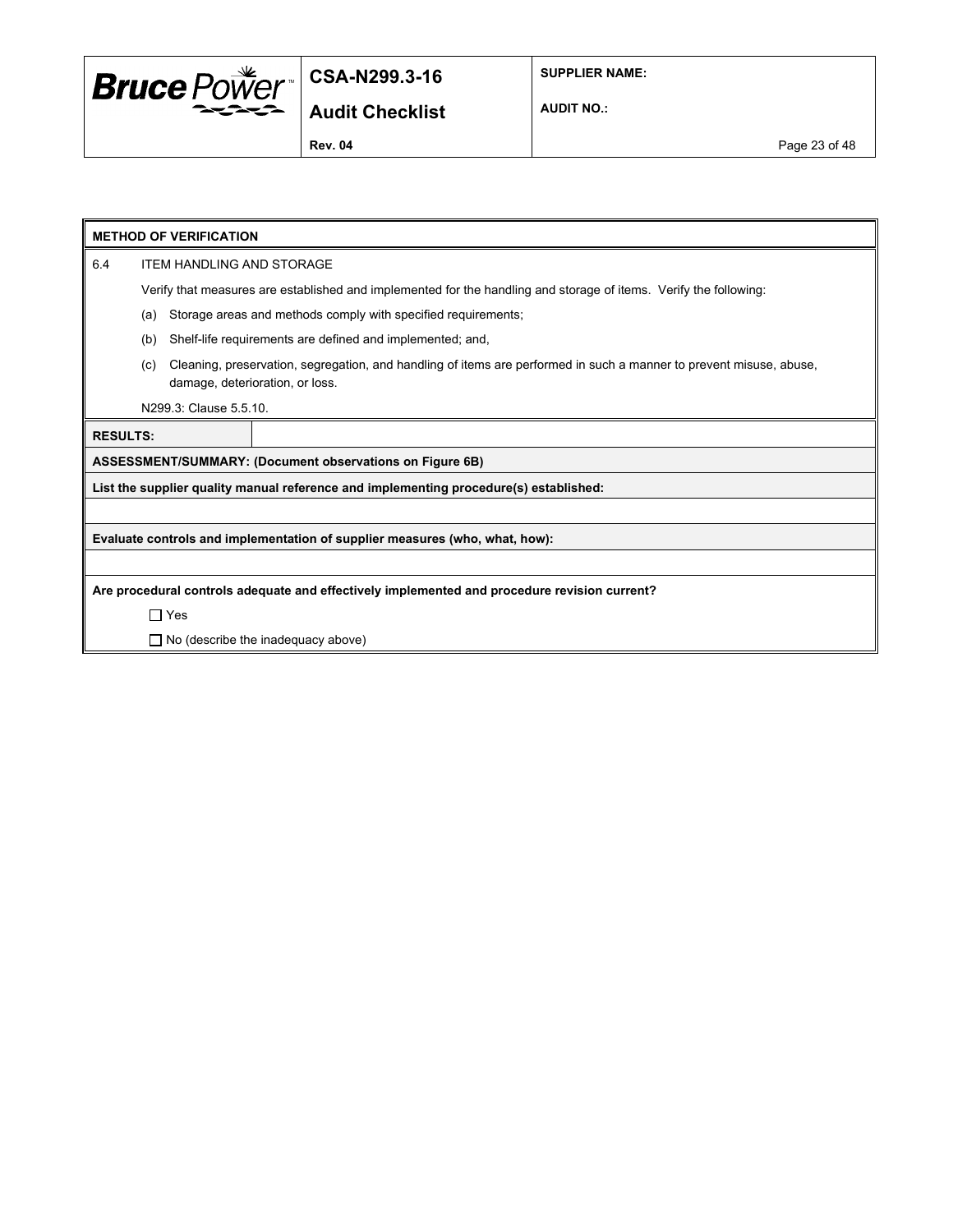

**SUPPLIER NAME:**

**AUDIT NO.:**

## **METHOD OF VERIFICATION** 6.5 PACKAGING AND SHIPPING Verify that measures are established and implemented for the control of shipping activities, which include packaging, marking, storing, status and shipment of items and components including spare and replacement parts. Verify the following: (a) Techniques being used (e.g. cleaning, preservation, and packaging) are acceptable relative to contract/procedural requirements and will prevent damage/deterioration or loss and prevent the introduction of foreign material during packaging/shipment to the customer; (b) Marking and labelling are adequate to identify the shipment and indicate any requirements for or the presence of special environments, or the need of special control or preservation requirements; and, (c) Required documents accompanying the item are made available to the customer at the time of shipment in accordance with contract requirements. NOTE: (a) Shipping containers, packaging, and pallets must be free from any harmful biological, environmental, and combustible contamination when specified in the contract. N299.3: Clause, 5.5.7.1 a)-iv),vi); Clause 5.5.13 **RESULTS: ASSESSMENT/SUMMARY: (Document observations on Figure 6B) List the supplier quality manual reference and implementing procedure(s) established: Evaluate controls and implementation of supplier measures (who, what, how): Are procedural controls adequate and effectively implemented and procedure revision current?** Yes  $\Box$  No (describe the inadequacy above)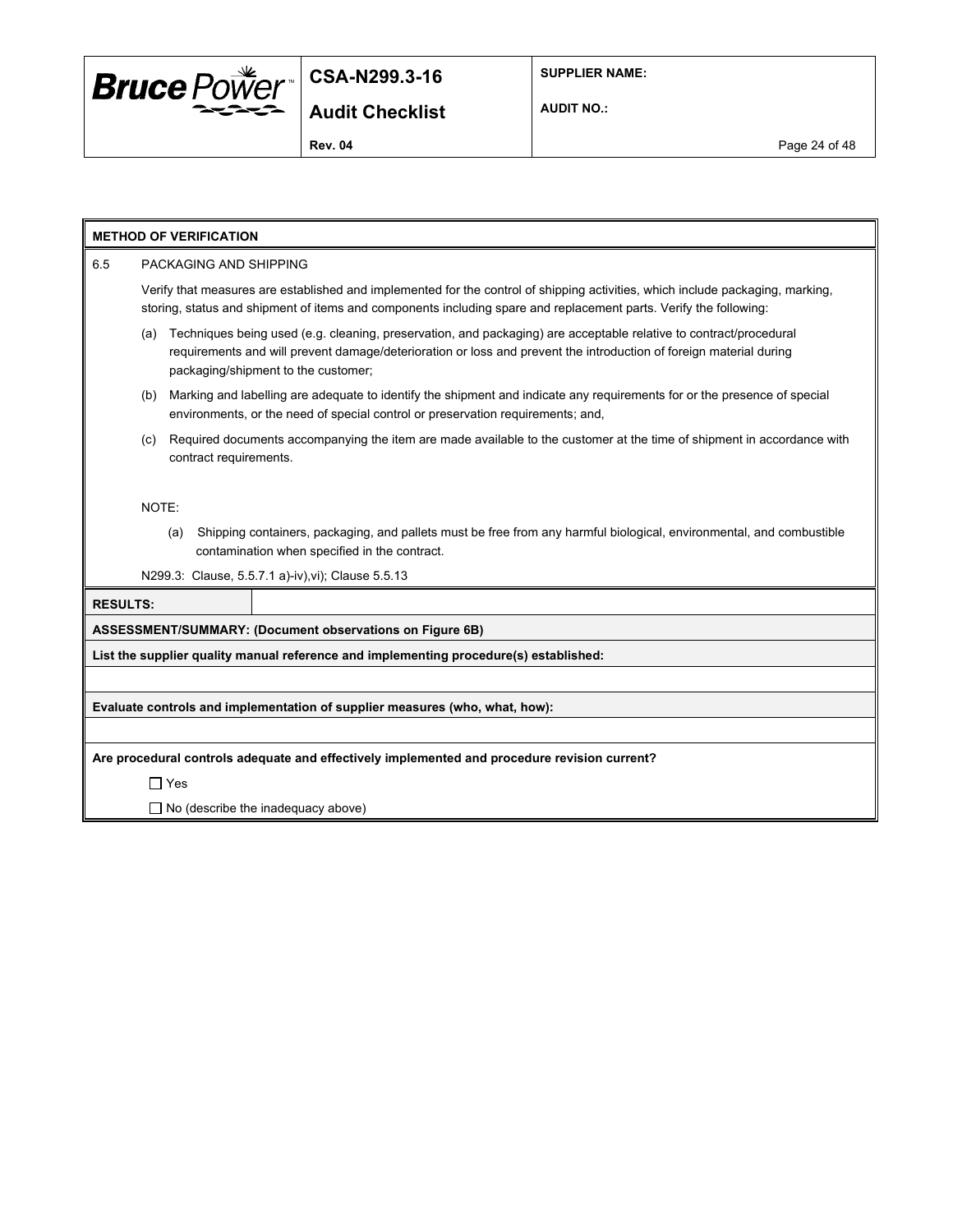

**SUPPLIER NAME:**

### **Audit Checklist**

**AUDIT NO.:**

**Rev. 04** Page 25 of 48

|                 | <b>METHOD OF VERIFICATION</b>                                                                                                                                                                     |                                                                                              |  |  |  |
|-----------------|---------------------------------------------------------------------------------------------------------------------------------------------------------------------------------------------------|----------------------------------------------------------------------------------------------|--|--|--|
| 6.6             | PRODUCTION PROCESS VERIFICATION                                                                                                                                                                   |                                                                                              |  |  |  |
|                 | Verify that measures are established and implemented to verify production equipment are verified/qualified prior to use. Verify the<br>following:                                                 |                                                                                              |  |  |  |
|                 | Production equipment, including all jigs, fixtures, tooling masters, templates, patterns, documentation are qualified (tool prove)<br>(a)<br>prior to release for use in production or a service. |                                                                                              |  |  |  |
|                 | NOTE: Assessment of software controls relating to the production processes is to be verified in Section 4.<br>NOTE:                                                                               |                                                                                              |  |  |  |
|                 |                                                                                                                                                                                                   | (Document processes, standards, or tooling reviewed under the Assessment/Summary)            |  |  |  |
|                 | N299.3: Clause 5.5.11.3                                                                                                                                                                           |                                                                                              |  |  |  |
| <b>RESULTS:</b> |                                                                                                                                                                                                   |                                                                                              |  |  |  |
|                 | <b>ASSESSMENT/SUMMARY:</b>                                                                                                                                                                        |                                                                                              |  |  |  |
|                 |                                                                                                                                                                                                   | List the supplier quality manual reference and implementing procedure(s) established:        |  |  |  |
|                 |                                                                                                                                                                                                   |                                                                                              |  |  |  |
|                 |                                                                                                                                                                                                   | Evaluate controls and implementation of supplier measures (who, what, how):                  |  |  |  |
|                 |                                                                                                                                                                                                   |                                                                                              |  |  |  |
|                 |                                                                                                                                                                                                   | Are procedural controls adequate and effectively implemented and procedure revision current? |  |  |  |
|                 | $\Box$ Yes                                                                                                                                                                                        |                                                                                              |  |  |  |
|                 |                                                                                                                                                                                                   | $\Box$ No (describe the inadequacy above)                                                    |  |  |  |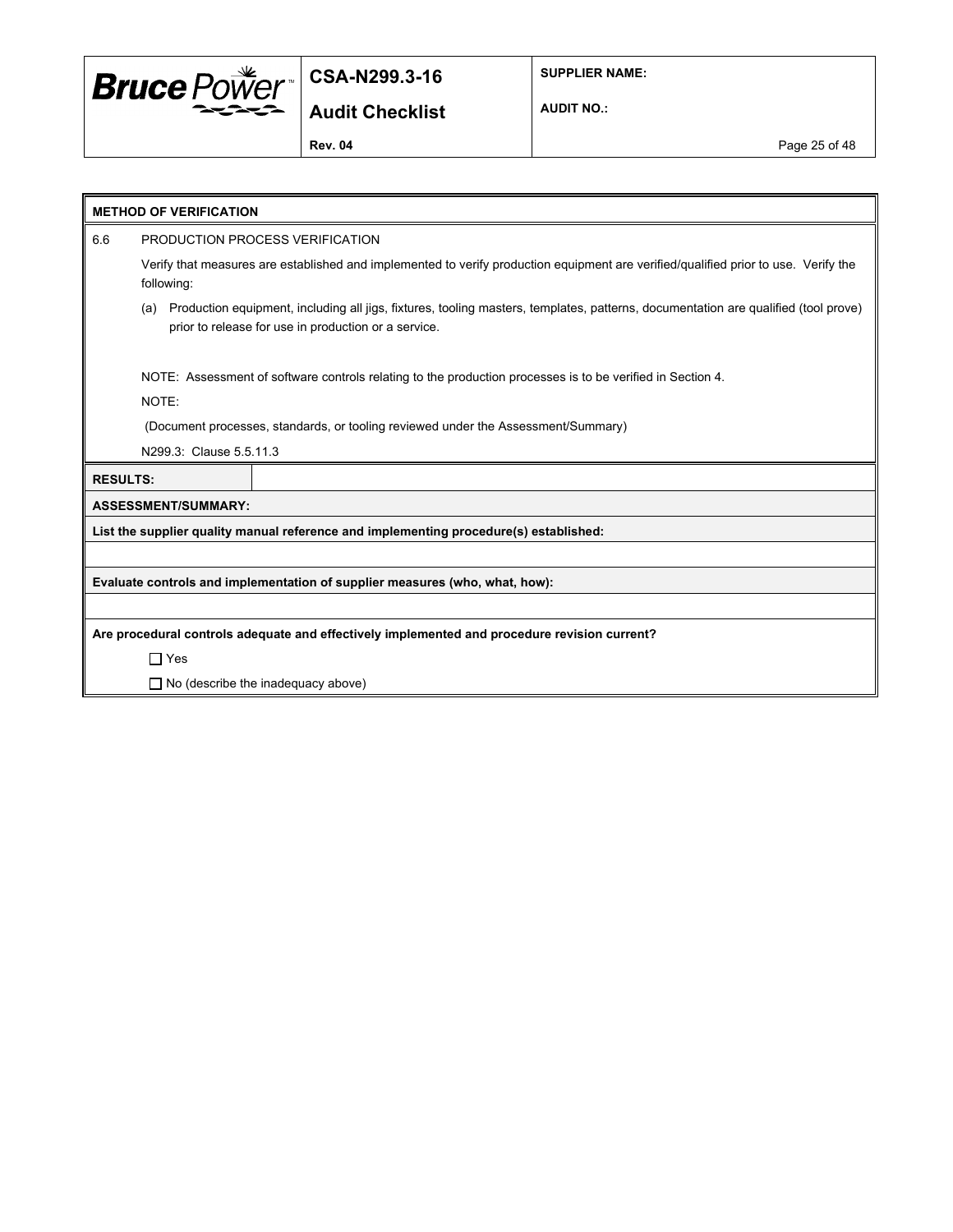

**SUPPLIER NAME:**

**AUDIT NO.:**

**Rev. 04** Page 26 of 48

### **SECTION 6 - FABRICATION/ASSEMBLY ACTIVITIES MATERIAL CONTROL, HANDLING, SHIPPING AND STORAGE**

**(FIGURE 6A)**

| <b>ITEM DESCRIPTION</b><br>(NAME, PART NO.,<br>P.O./CONTRACT NO., ETC.) | WORK DOCUMENT | WORK ACTIVITY | WORK ACTIVITY PROCEDURE<br>REV./DATE |  |
|-------------------------------------------------------------------------|---------------|---------------|--------------------------------------|--|
| $^{\star}6.2$                                                           | $*6.2$        | $^{\star}6.2$ | $^{\star}6.2$                        |  |
|                                                                         |               |               |                                      |  |
|                                                                         |               |               |                                      |  |
|                                                                         |               |               |                                      |  |
|                                                                         |               |               |                                      |  |
|                                                                         |               |               |                                      |  |
|                                                                         |               |               |                                      |  |
|                                                                         |               |               |                                      |  |
|                                                                         |               |               |                                      |  |
|                                                                         |               |               |                                      |  |
|                                                                         |               |               |                                      |  |
|                                                                         |               |               |                                      |  |
|                                                                         |               |               |                                      |  |
|                                                                         |               |               |                                      |  |
|                                                                         |               |               |                                      |  |
|                                                                         |               |               |                                      |  |
|                                                                         |               |               |                                      |  |
|                                                                         |               |               |                                      |  |
|                                                                         |               |               |                                      |  |
|                                                                         |               |               |                                      |  |
|                                                                         |               |               |                                      |  |
|                                                                         |               |               |                                      |  |
|                                                                         |               |               |                                      |  |
|                                                                         |               |               |                                      |  |
|                                                                         |               |               |                                      |  |
|                                                                         |               |               |                                      |  |
|                                                                         |               |               |                                      |  |
|                                                                         |               |               |                                      |  |
|                                                                         |               |               |                                      |  |
|                                                                         |               |               |                                      |  |
| *Refers to applicable question.                                         |               |               |                                      |  |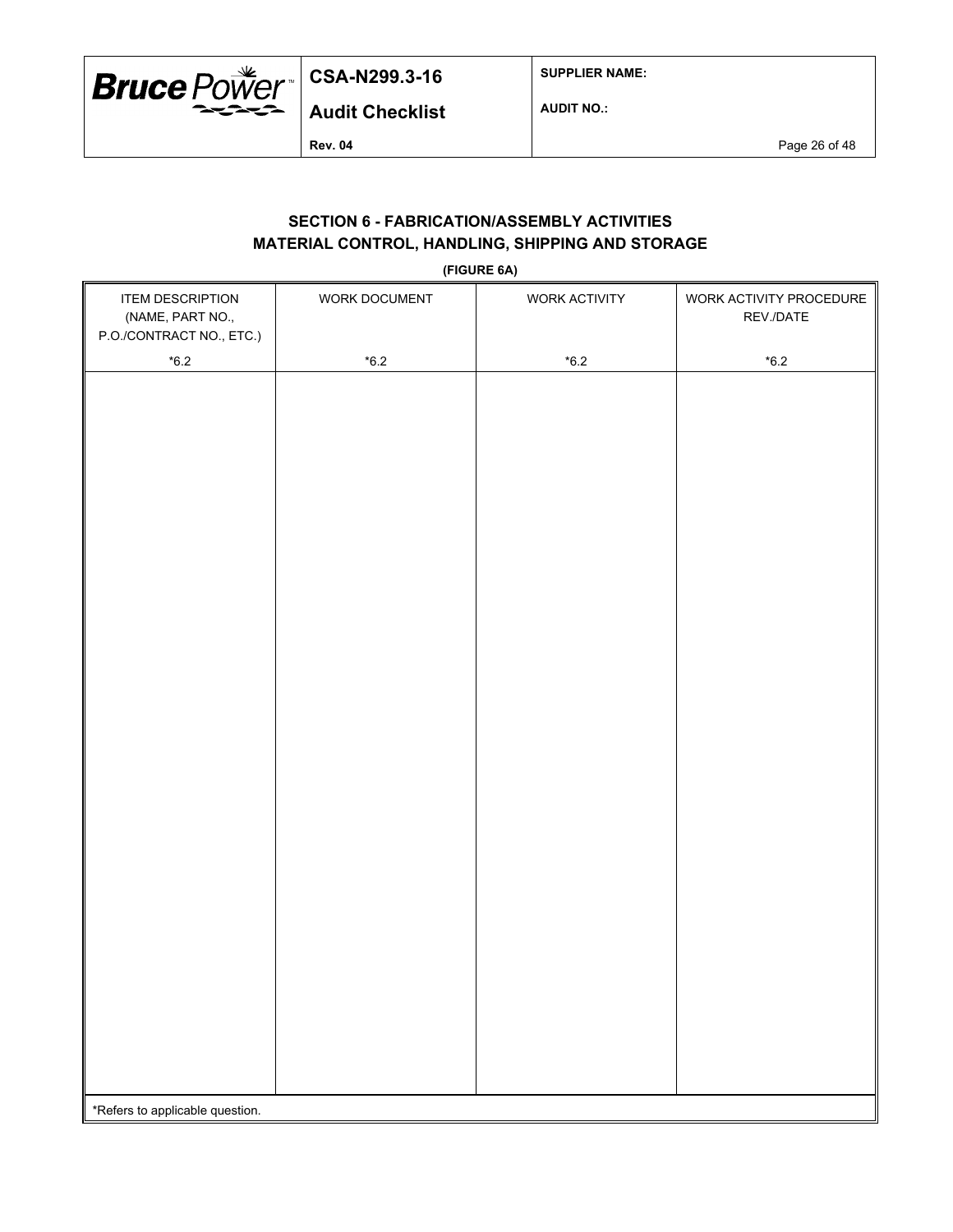

**SUPPLIER NAME:**

**AUDIT NO.:**

**Rev. 04** Page 27 of 48

### **SECTION 6 - FABRICATION/ASSEMBLY ACTIVITIES MATERIAL CONTROL, HANDLING, SHIPPING AND STORAGE**

**(FIGURE 6B)**

| <b>ITEM DESCRIPTION</b><br>(NAME, PART NO., P.O./CONTRACT NO.,<br>ETC.) | METHOD OF IDENTIFICATION AND<br>TRACEABILITY | <b>INSPECTION STATUS</b> |  |  |
|-------------------------------------------------------------------------|----------------------------------------------|--------------------------|--|--|
| $*6.3, 6.4, 6.5$                                                        | $*6.3, 6.4, 6.5$                             | $*6.4, 6.5$              |  |  |
|                                                                         |                                              |                          |  |  |
|                                                                         |                                              |                          |  |  |
|                                                                         |                                              |                          |  |  |
|                                                                         |                                              |                          |  |  |
|                                                                         |                                              |                          |  |  |
|                                                                         |                                              |                          |  |  |
|                                                                         |                                              |                          |  |  |
|                                                                         |                                              |                          |  |  |
|                                                                         |                                              |                          |  |  |
|                                                                         |                                              |                          |  |  |
|                                                                         |                                              |                          |  |  |
|                                                                         |                                              |                          |  |  |
|                                                                         |                                              |                          |  |  |
|                                                                         |                                              |                          |  |  |
|                                                                         |                                              |                          |  |  |
|                                                                         |                                              |                          |  |  |
|                                                                         |                                              |                          |  |  |
|                                                                         |                                              |                          |  |  |
|                                                                         |                                              |                          |  |  |
|                                                                         |                                              |                          |  |  |
|                                                                         |                                              |                          |  |  |
|                                                                         |                                              |                          |  |  |
|                                                                         |                                              |                          |  |  |
|                                                                         |                                              |                          |  |  |
|                                                                         |                                              |                          |  |  |
|                                                                         |                                              |                          |  |  |
| *Refers to applicable question.                                         |                                              |                          |  |  |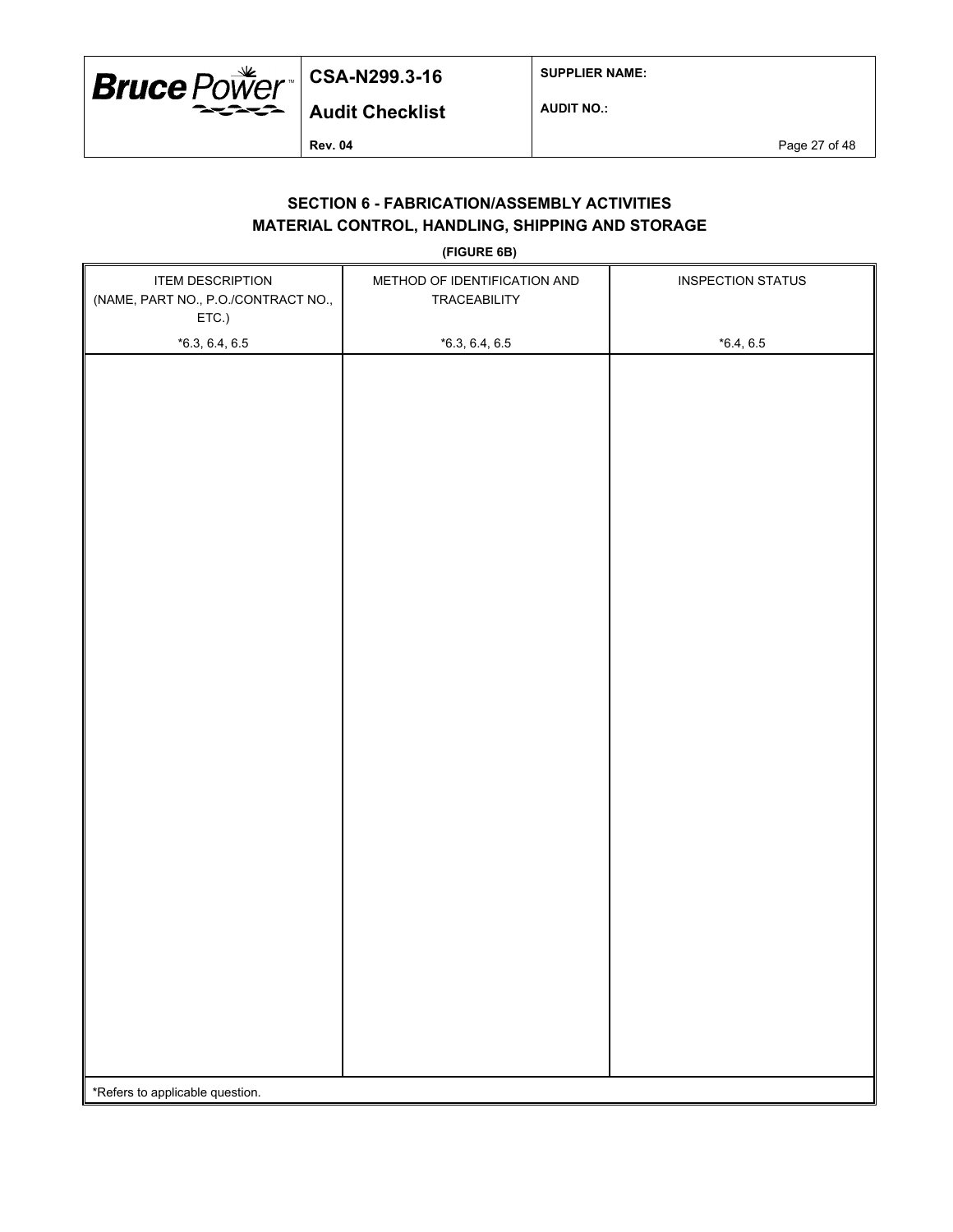

**SUPPLIER NAME:**

**Audit Checklist**

**AUDIT NO.:**

**Rev. 04** Page 28 of 48

### **SECTION 7 - SPECIAL PROCESSES**

|     | <b>METHOD OF VERIFICATION</b>                                                               |                                                                                                                                                                            |  |  |  |  |
|-----|---------------------------------------------------------------------------------------------|----------------------------------------------------------------------------------------------------------------------------------------------------------------------------|--|--|--|--|
| 7.1 |                                                                                             | Within the assessment/summary section of each checklist question, record the procedures/instructions/drawings including the<br>revision/date used to verify implementation |  |  |  |  |
| 7.2 | <b>SPECIAL PROCESSES</b>                                                                    |                                                                                                                                                                            |  |  |  |  |
|     |                                                                                             | Verify that measures are established and implemented and that special processes are accomplished utilizing:                                                                |  |  |  |  |
|     | Qualified personnel;<br>(a)                                                                 |                                                                                                                                                                            |  |  |  |  |
|     | Qualified procedures; and,<br>(b)                                                           |                                                                                                                                                                            |  |  |  |  |
|     | (c)                                                                                         | Qualified equipment, as applicable                                                                                                                                         |  |  |  |  |
|     |                                                                                             |                                                                                                                                                                            |  |  |  |  |
|     |                                                                                             | NOTE: Special production and inspection processes must be identified by the supplier and include those specified by the customer                                           |  |  |  |  |
|     |                                                                                             | (e.g. welding, NDE, heat treating, soldering, painting, etc.).                                                                                                             |  |  |  |  |
|     |                                                                                             | NOTE: PT, UT and RT may be automated processes, as opposed to being manually performed.                                                                                    |  |  |  |  |
|     | NOTE: Unique identification and acceptability of instruments to be checked under Section 8. |                                                                                                                                                                            |  |  |  |  |
|     | N299.3: Clause 5.5.12                                                                       |                                                                                                                                                                            |  |  |  |  |
|     | <b>RESULTS:</b>                                                                             |                                                                                                                                                                            |  |  |  |  |
|     |                                                                                             | ASSESSMENT/SUMMARY: (Document observations on Figures 7A, 7B)                                                                                                              |  |  |  |  |
|     |                                                                                             | List the supplier quality manual reference and implementing procedure(s) established:                                                                                      |  |  |  |  |
|     |                                                                                             |                                                                                                                                                                            |  |  |  |  |
|     |                                                                                             | Evaluate controls and implementation of supplier measures (who, what, how):                                                                                                |  |  |  |  |
|     |                                                                                             |                                                                                                                                                                            |  |  |  |  |
|     |                                                                                             | Are procedural controls adequate and effectively implemented and procedure revision current?                                                                               |  |  |  |  |
|     | $\Box$ Yes                                                                                  |                                                                                                                                                                            |  |  |  |  |
|     |                                                                                             | $\Box$ No (describe the inadequacy above)                                                                                                                                  |  |  |  |  |
|     |                                                                                             |                                                                                                                                                                            |  |  |  |  |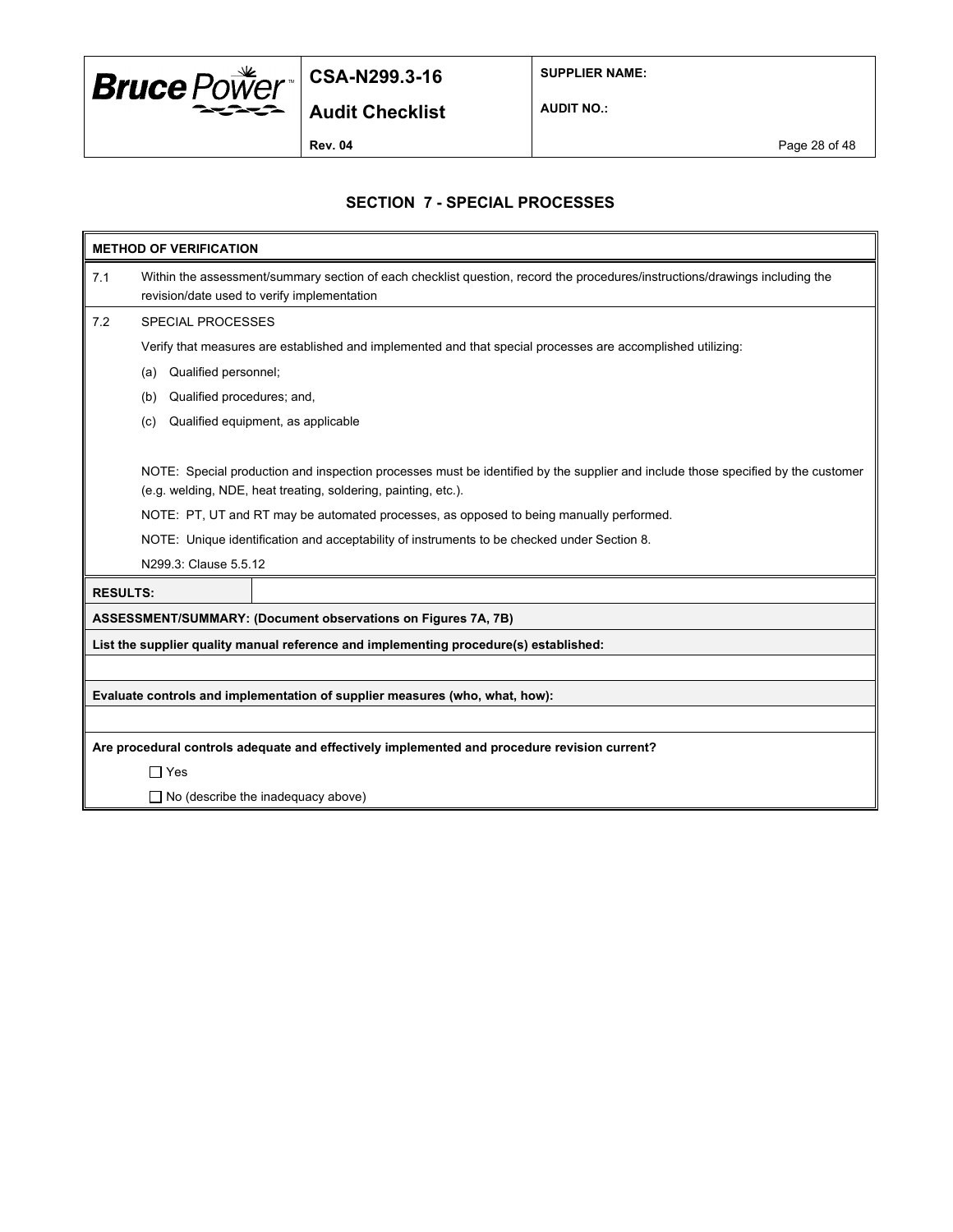

\*Refers to applicable question.

## **CSA-N299.3-16**

**SUPPLIER NAME:**

**AUDIT NO.:**

**Rev. 04** Page 29 of 48

### **SECTION 7 - SPECIAL PROCESSES**

|                                | <b>OLD IIOM / - OF LUIAL FRUULOOLD</b><br>(FIGURE 7A) |               |                        |               |                  |  |
|--------------------------------|-------------------------------------------------------|---------------|------------------------|---------------|------------------|--|
| <b>ITEM DESCRIPTION</b>        | <b>PROCESS</b>                                        | PROCEDURE AND | QUALIFICATION          |               |                  |  |
| (NAME, P/N, S/N,<br>MODEL NO.) |                                                       | REV./DATE     | PERSONNEL AND<br>LEVEL | PROCEDURE     | <b>EQUIPMENT</b> |  |
| $^{\star}7.2$                  | $^{\star}7.2$                                         | $^{\star}7.2$ | $^{\star}7.2$          | $^{\star}7.2$ | $^{\star}7.2$    |  |
|                                |                                                       |               |                        |               |                  |  |
|                                |                                                       |               |                        |               |                  |  |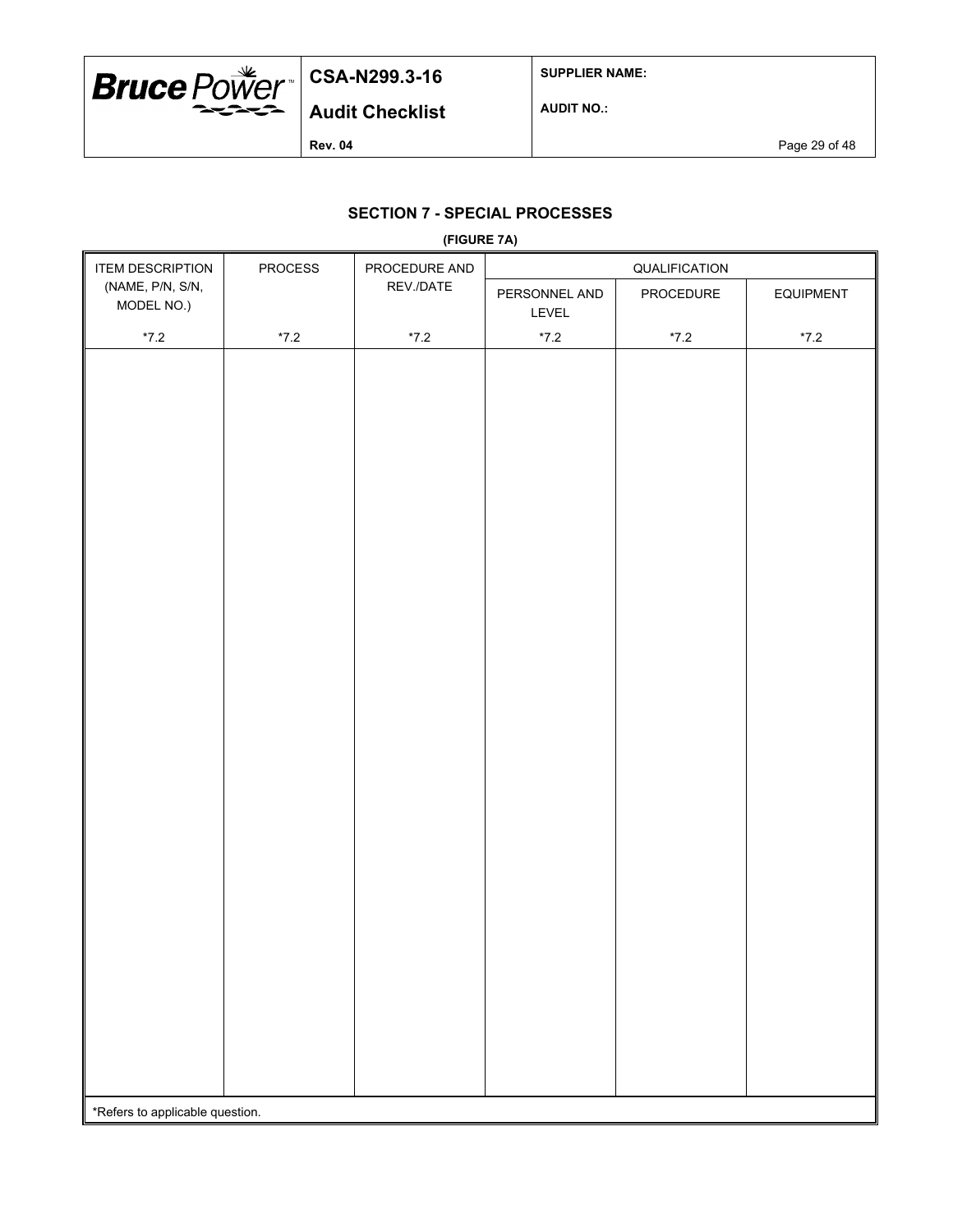

**SUPPLIER NAME:**

**Audit Checklist**

**AUDIT NO.:**

**Rev. 04** Page 30 of 48

## **SECTION 7 – SPECIAL PROCESSES**

#### **(FIGURE 7B WELDER/WELD OPERATOR)**

| NAME/STAMP                      | CERT. TYPE<br>(PROCESS & POSITIONS) | CODE QUALIFIED TO | <b>WELD PROCESS</b><br>SPECIFICATION (WPS)<br>AND REV./DATE | MAINTENANCE OF<br>QUALIFICATION |
|---------------------------------|-------------------------------------|-------------------|-------------------------------------------------------------|---------------------------------|
| $^{\star}7.2$                   | $^{\star}7.2$                       | $^{\star}7.2$     | $^{\star}7.2$                                               | $*7.2$                          |
|                                 |                                     |                   |                                                             |                                 |
|                                 |                                     |                   |                                                             |                                 |
|                                 |                                     |                   |                                                             |                                 |
|                                 |                                     |                   |                                                             |                                 |
|                                 |                                     |                   |                                                             |                                 |
|                                 |                                     |                   |                                                             |                                 |
|                                 |                                     |                   |                                                             |                                 |
|                                 |                                     |                   |                                                             |                                 |
|                                 |                                     |                   |                                                             |                                 |
|                                 |                                     |                   |                                                             |                                 |
|                                 |                                     |                   |                                                             |                                 |
|                                 |                                     |                   |                                                             |                                 |
|                                 |                                     |                   |                                                             |                                 |
|                                 |                                     |                   |                                                             |                                 |
|                                 |                                     |                   |                                                             |                                 |
|                                 |                                     |                   |                                                             |                                 |
|                                 |                                     |                   |                                                             |                                 |
|                                 |                                     |                   |                                                             |                                 |
|                                 |                                     |                   |                                                             |                                 |
|                                 |                                     |                   |                                                             |                                 |
|                                 |                                     |                   |                                                             |                                 |
|                                 |                                     |                   |                                                             |                                 |
|                                 |                                     |                   |                                                             |                                 |
|                                 |                                     |                   |                                                             |                                 |
|                                 |                                     |                   |                                                             |                                 |
|                                 |                                     |                   |                                                             |                                 |
|                                 |                                     |                   |                                                             |                                 |
|                                 |                                     |                   |                                                             |                                 |
|                                 |                                     |                   |                                                             |                                 |
|                                 |                                     |                   |                                                             |                                 |
| *Refers to applicable question. |                                     |                   |                                                             |                                 |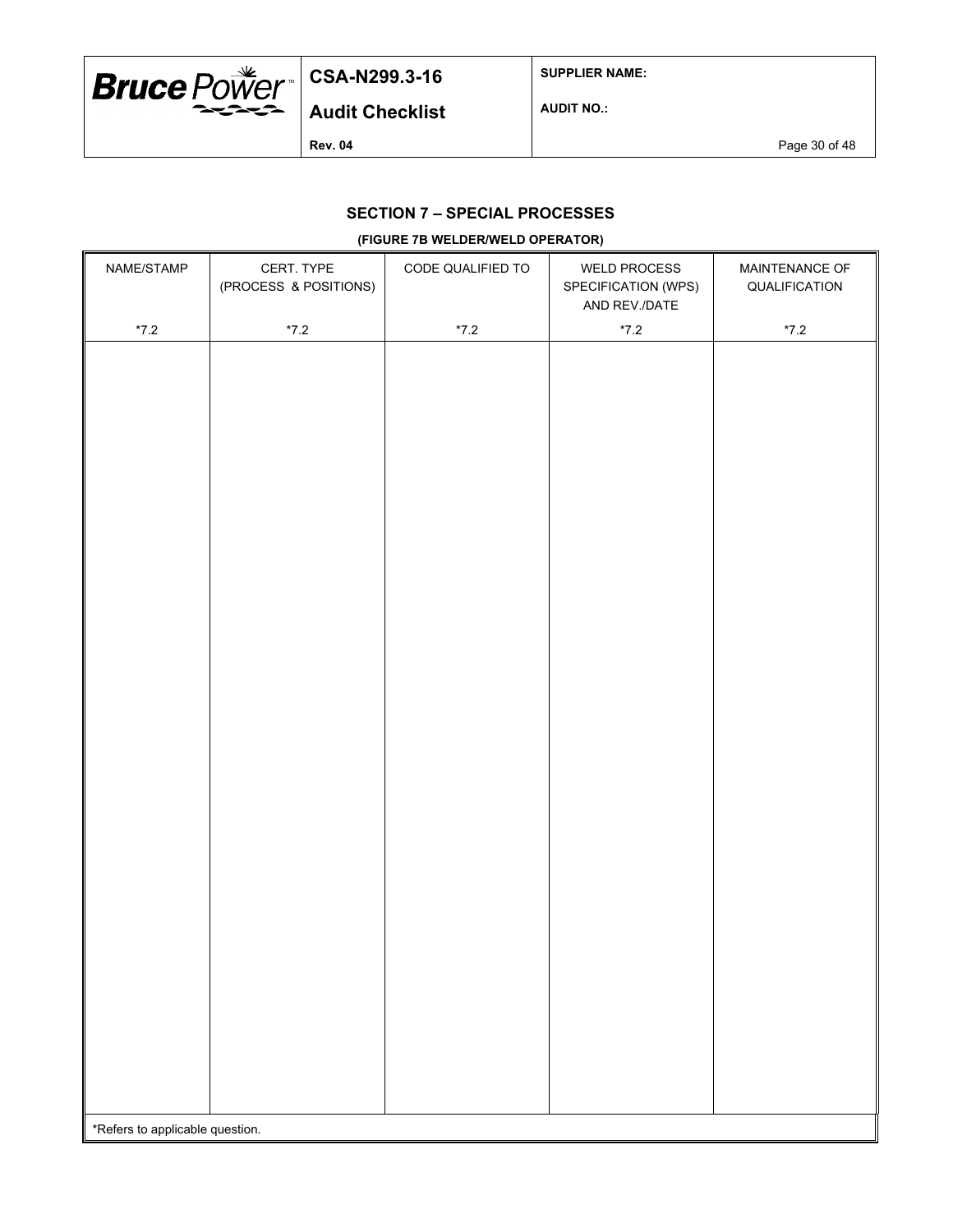

**SUPPLIER NAME:**

**AUDIT NO.:**

### **SECTION 8 – TESTS, INSPECTIONS, AND CALIBRATION**

|                                                                                       | <b>METHOD OF VERIFICATION</b>                                                                                                                                                                                                                                  |      |               |                                                                                                                                                                                                                                                                                                |  |
|---------------------------------------------------------------------------------------|----------------------------------------------------------------------------------------------------------------------------------------------------------------------------------------------------------------------------------------------------------------|------|---------------|------------------------------------------------------------------------------------------------------------------------------------------------------------------------------------------------------------------------------------------------------------------------------------------------|--|
| 8.1                                                                                   |                                                                                                                                                                                                                                                                |      |               | Within the assessment/summary section of each checklist question, record the procedures/instructions/drawings including the<br>revision/date used to verify implementation                                                                                                                     |  |
| 8.2                                                                                   | INSPECTION AND TEST                                                                                                                                                                                                                                            |      |               |                                                                                                                                                                                                                                                                                                |  |
|                                                                                       |                                                                                                                                                                                                                                                                |      |               | Verify that adequate measures are established and implemented for the inspection (incoming, in-process, and final) and testing of<br>materials, components, parts or services. Verify the following:                                                                                           |  |
|                                                                                       | (a)                                                                                                                                                                                                                                                            |      |               | Inspection and test activities for the constituent phases of work from receipt through delivery, are planned and documented in<br>an inspection and test planning document(s). The planning document(s) address the following:                                                                 |  |
|                                                                                       |                                                                                                                                                                                                                                                                | i)   |               | Approved by the supplier's representative primarily responsible for quality;                                                                                                                                                                                                                   |  |
|                                                                                       |                                                                                                                                                                                                                                                                | ii)  | requirements; | Submitted to the customer for acceptance, including subsequent revisions, in accordance with contract                                                                                                                                                                                          |  |
|                                                                                       |                                                                                                                                                                                                                                                                | iii) |               | Identify the following, where applicable:                                                                                                                                                                                                                                                      |  |
|                                                                                       |                                                                                                                                                                                                                                                                |      | 1)            | Products or services are to be subcontracted specifying QA programs applied;                                                                                                                                                                                                                   |  |
|                                                                                       |                                                                                                                                                                                                                                                                |      | 2)            | Verification of sub-supplier's conformance to specified requirements by one or more of the following<br>methods: sub-supplier inspection and test planning document; inspection and test by the supplier at the<br>sub-supplier's facility; surveillance by the supplier; incoming inspection; |  |
|                                                                                       |                                                                                                                                                                                                                                                                |      | 3)            | Location of each inspection and test point in the production cycle, including incoming inspection,<br>preservation of products, packaging, and on-site inspection and testing; performance of additional in-<br>process inspections and tests for evaluation of quality when applicable;       |  |
|                                                                                       |                                                                                                                                                                                                                                                                |      | 4)            | Characteristics to be inspected and tested at each point and applicable inspection and test procedures,<br>sampling plans, and acceptance criteria to be used;                                                                                                                                 |  |
|                                                                                       |                                                                                                                                                                                                                                                                |      | 5)            | Inspection and test points where a history of usage of measuring and test equipment is to be maintained;                                                                                                                                                                                       |  |
|                                                                                       |                                                                                                                                                                                                                                                                |      | 6)            | Customer hold and witness points, as applicable;                                                                                                                                                                                                                                               |  |
|                                                                                       |                                                                                                                                                                                                                                                                |      | 7)            | Where and how product acceptance to special production process procedures is to be accomplished and<br>documented;                                                                                                                                                                             |  |
|                                                                                       |                                                                                                                                                                                                                                                                |      | 8)            | Statistical process control techniques to be used for product acceptance and the technique/method to be<br>used;                                                                                                                                                                               |  |
|                                                                                       |                                                                                                                                                                                                                                                                |      | 9)            | The use of lots or batches; and,                                                                                                                                                                                                                                                               |  |
|                                                                                       |                                                                                                                                                                                                                                                                |      | 10)           | Final inspection to verify that all required inspections have been completed and accepted and that the<br>required quality records and certificates have been reviewed and accepted; and,                                                                                                      |  |
|                                                                                       | (b)                                                                                                                                                                                                                                                            |      |               | Personnel assigned to perform the inspection, witnessing, or monitoring of characteristics for acceptance are other than those<br>performing or directly supervising the work being accepted, unless otherwise accepted by the customer.                                                       |  |
|                                                                                       | NOTE:<br>Such personnel shall not report directly to immediate supervisors responsible for producing the work being accepted<br>(b)<br>unless it is specifically permitted by the inspection and test planning document and agreed in writing by the customer. |      |               |                                                                                                                                                                                                                                                                                                |  |
|                                                                                       |                                                                                                                                                                                                                                                                |      |               | N299.3: Clause 5.2.5; Clause 5.5.6; Clause 5.5.7.1 a)-i)-x), e), f), g), h), i); Clause 5.5.19                                                                                                                                                                                                 |  |
| <b>RESULTS:</b>                                                                       |                                                                                                                                                                                                                                                                |      |               |                                                                                                                                                                                                                                                                                                |  |
|                                                                                       |                                                                                                                                                                                                                                                                |      |               | <b>ASSESSMENT/SUMMARY: (Document observations on Figure 8)</b>                                                                                                                                                                                                                                 |  |
| List the supplier quality manual reference and implementing procedure(s) established: |                                                                                                                                                                                                                                                                |      |               |                                                                                                                                                                                                                                                                                                |  |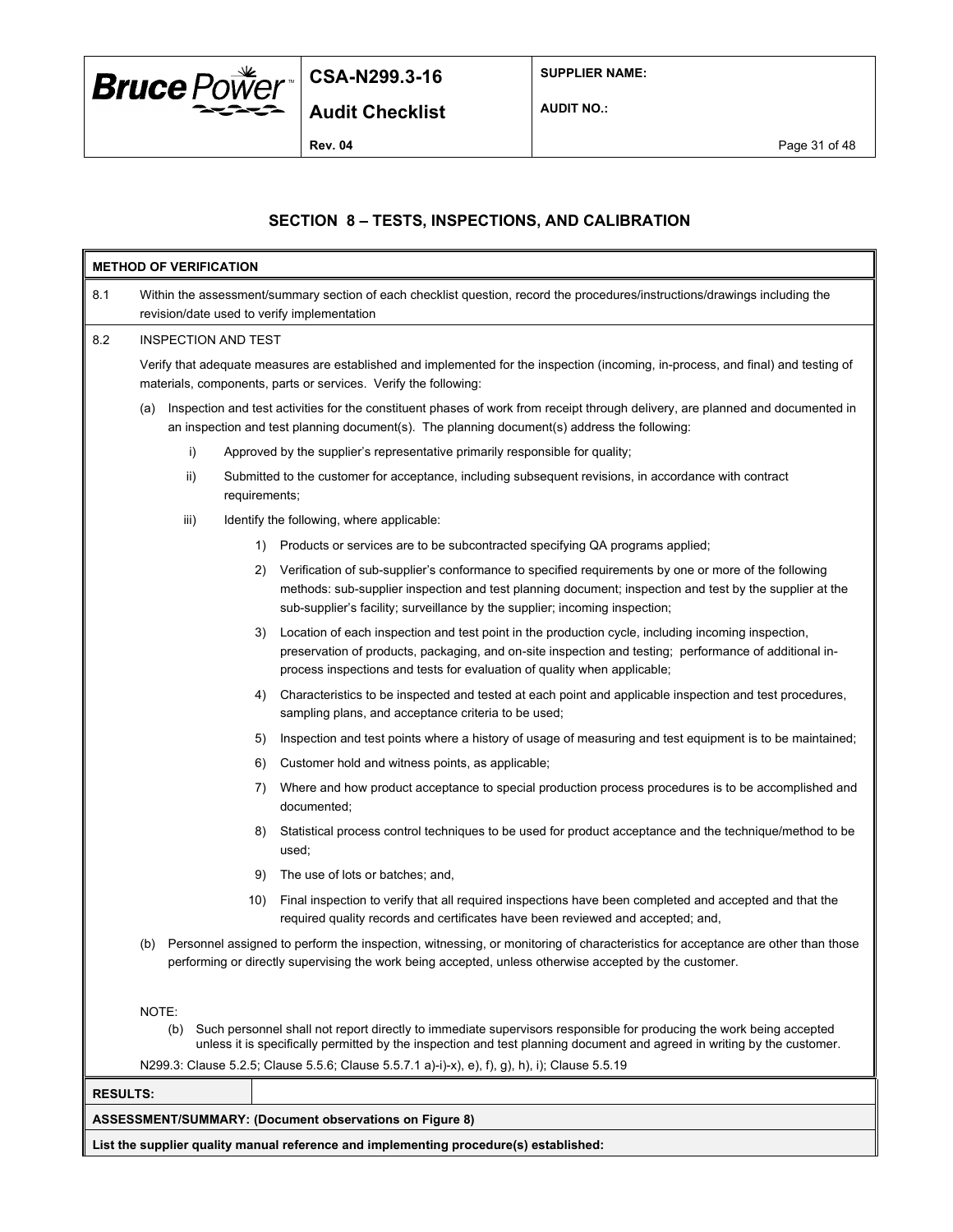

**Audit Checklist**

**SUPPLIER NAME:**

**AUDIT NO.:**

**Rev. 04** Page 32 of 48

### **SECTION 8 – TESTS, INSPECTIONS, AND CALIBRATION**

**Evaluate controls and implementation of supplier measures (who, what, how):**

**Are procedural controls adequate and effectively implemented and procedure revision current?**

Yes

□ No (describe the inadequacy above)

| <b>METHOD OF VERIFICATION</b> |                                                                                                                                                                                                                                                                                                                      |  |                                                                                       |  |  |  |
|-------------------------------|----------------------------------------------------------------------------------------------------------------------------------------------------------------------------------------------------------------------------------------------------------------------------------------------------------------------|--|---------------------------------------------------------------------------------------|--|--|--|
| 8.3                           | PURCHASED ITEMS/SERVICES VERIFICATION                                                                                                                                                                                                                                                                                |  |                                                                                       |  |  |  |
|                               | Verify that measures are established and implemented to assure that purchased material, items, equipment, software, services<br>(including engineering services, studies, and evaluations) conform to the procurement documents (i.e., incoming inspection, source<br>inspection, or testing). Verify the following: |  |                                                                                       |  |  |  |
|                               | Sub-supplier's inspection and test planning document(s) reviewed to ensure specified requirements were met, when<br>(a)<br>applicable;                                                                                                                                                                               |  |                                                                                       |  |  |  |
|                               | Source inspection performed at the sub-supplier's facility and the inspection results documented, when applicable; and,<br>(b)                                                                                                                                                                                       |  |                                                                                       |  |  |  |
|                               | Incoming inspections/tests performed in accordance with inspection and test planning document(s) to verify that items/services<br>(c)<br>received, including documentation, are free from damage and in accordance with the requirements of the purchase order and<br>applicable codes and specifications.           |  |                                                                                       |  |  |  |
|                               | N299.3: Clause 5.5.5.4; Clause 5.5.7.1 a)-i)-ii)-vii)-viii)-ix)                                                                                                                                                                                                                                                      |  |                                                                                       |  |  |  |
| <b>RESULTS:</b>               |                                                                                                                                                                                                                                                                                                                      |  |                                                                                       |  |  |  |
|                               |                                                                                                                                                                                                                                                                                                                      |  | ASSESSMENT/SUMMARY: (Document observations on Figure 8)                               |  |  |  |
|                               |                                                                                                                                                                                                                                                                                                                      |  | List the supplier quality manual reference and implementing procedure(s) established: |  |  |  |
|                               |                                                                                                                                                                                                                                                                                                                      |  |                                                                                       |  |  |  |
|                               |                                                                                                                                                                                                                                                                                                                      |  | Evaluate controls and implementation of supplier measures (who, what, how):           |  |  |  |
|                               |                                                                                                                                                                                                                                                                                                                      |  |                                                                                       |  |  |  |

**Are procedural controls adequate and effectively implemented and procedure revision current?**

Yes

□ No (describe the inadequacy above)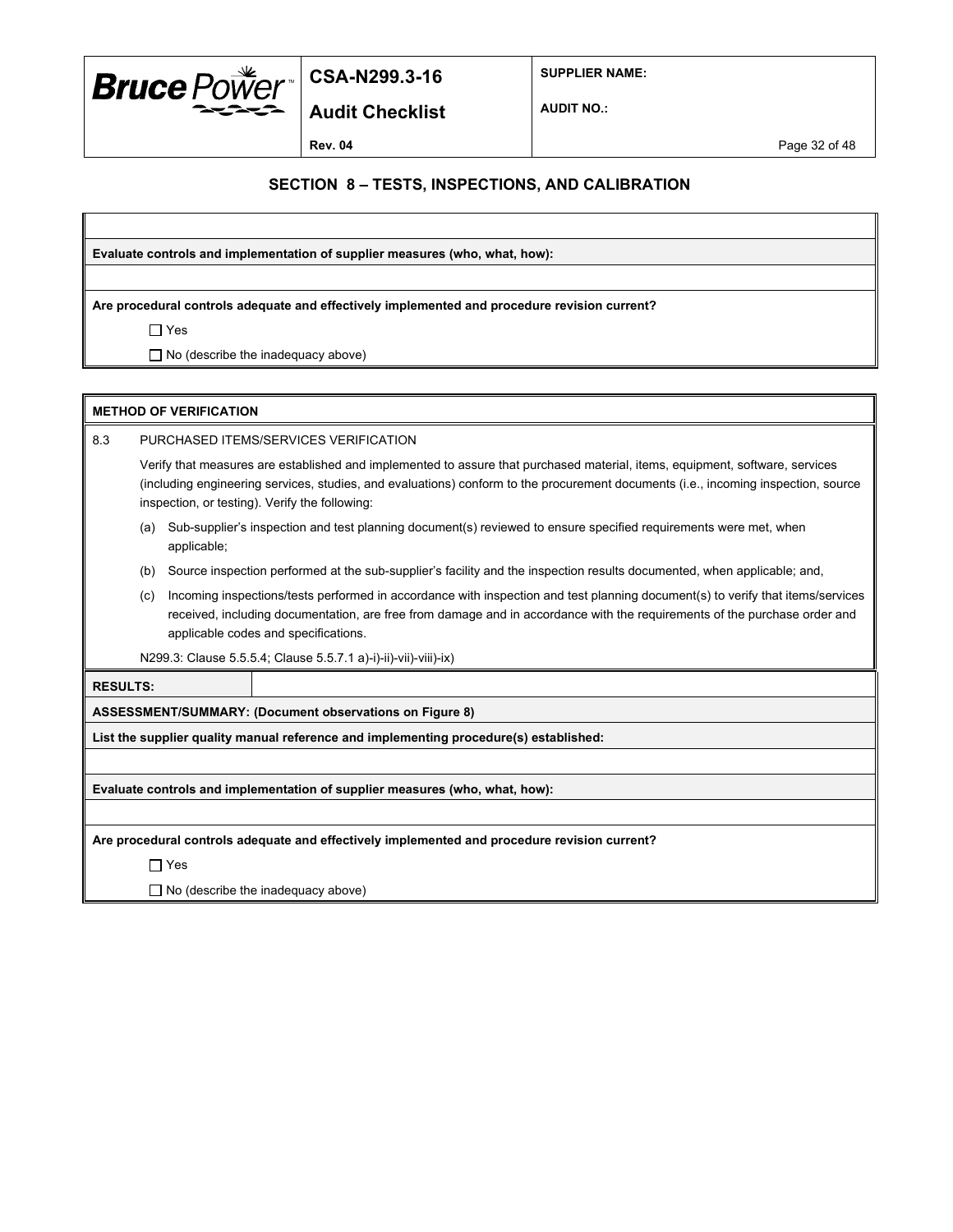

**SUPPLIER NAME:**

**Audit Checklist**

**AUDIT NO.:**

**Rev. 04** Page 33 of 48

#### **METHOD OF VERIFICATION**

8.4 COUNTERFEIT, FRAUDULENT, AND SUBSTANDARD ITEMS.

- (a) Verify that measures are established and implemented for the detection and prevention of Counterfeit, Fraudulent and Substandard Items (CFSI) to assure that genuine material, items, equipment, software and services are provided.
- (b) Verify that where CFSIs are identified, they are reported promptly to the customer and controlled as a nonconforming item.

N299.3: Clause 4.6 h); j); Clause 5.5.7.1 iii)

**RESULTS:**

**ASSESSMENT/SUMMARY:**

**List the supplier quality manual reference and implementing procedure(s) established:**

**Evaluate controls and implementation of supplier measures (who, what, how):**

**Are procedural controls adequate and effectively implemented and procedure revision current?**

Yes

 $\Box$  No (describe the inadequacy above)

| <b>METHOD OF VERIFICATION</b> |                                                                                                                                                                                                                                                                                                                                                         |                                                                                       |  |  |  |
|-------------------------------|---------------------------------------------------------------------------------------------------------------------------------------------------------------------------------------------------------------------------------------------------------------------------------------------------------------------------------------------------------|---------------------------------------------------------------------------------------|--|--|--|
| 8.5                           | <b>SAMPLING PLANS</b>                                                                                                                                                                                                                                                                                                                                   |                                                                                       |  |  |  |
|                               | Verify that sampling plan(s) (such as those used during receipt/in-process/final inspection) are controlled and acceptably<br>implemented and are in accordance with requirements identified in the inspection and test planning document(s). Verify that the<br>statistical techniques/sampling plans to be used have been identified to the customer. |                                                                                       |  |  |  |
|                               | N299.3: Clause 5.5.19                                                                                                                                                                                                                                                                                                                                   |                                                                                       |  |  |  |
| <b>RESULTS:</b>               |                                                                                                                                                                                                                                                                                                                                                         |                                                                                       |  |  |  |
|                               | <b>ASSESSMENT/SUMMARY:</b>                                                                                                                                                                                                                                                                                                                              |                                                                                       |  |  |  |
|                               |                                                                                                                                                                                                                                                                                                                                                         | List the supplier quality manual reference and implementing procedure(s) established: |  |  |  |
|                               |                                                                                                                                                                                                                                                                                                                                                         |                                                                                       |  |  |  |
|                               |                                                                                                                                                                                                                                                                                                                                                         | Evaluate controls and implementation of supplier measures (who, what, how):           |  |  |  |
|                               |                                                                                                                                                                                                                                                                                                                                                         |                                                                                       |  |  |  |
|                               | Are procedural controls adequate and effectively implemented and procedure revision current?                                                                                                                                                                                                                                                            |                                                                                       |  |  |  |
|                               | $\Box$ Yes                                                                                                                                                                                                                                                                                                                                              |                                                                                       |  |  |  |
|                               |                                                                                                                                                                                                                                                                                                                                                         | $\Box$ No (describe the inadequacy above)                                             |  |  |  |

#### **METHOD OF VERIFICATION**

8.6 MEASURING AND TEST EQUIPMENT

Verify that measures have been established and implemented for the selection, use, calibration, and control of M&TE. Verify the following:

(a) M&TE labelled/identified with its calibration status and the scheduled date of its next calibration and to identify it with its calibration record;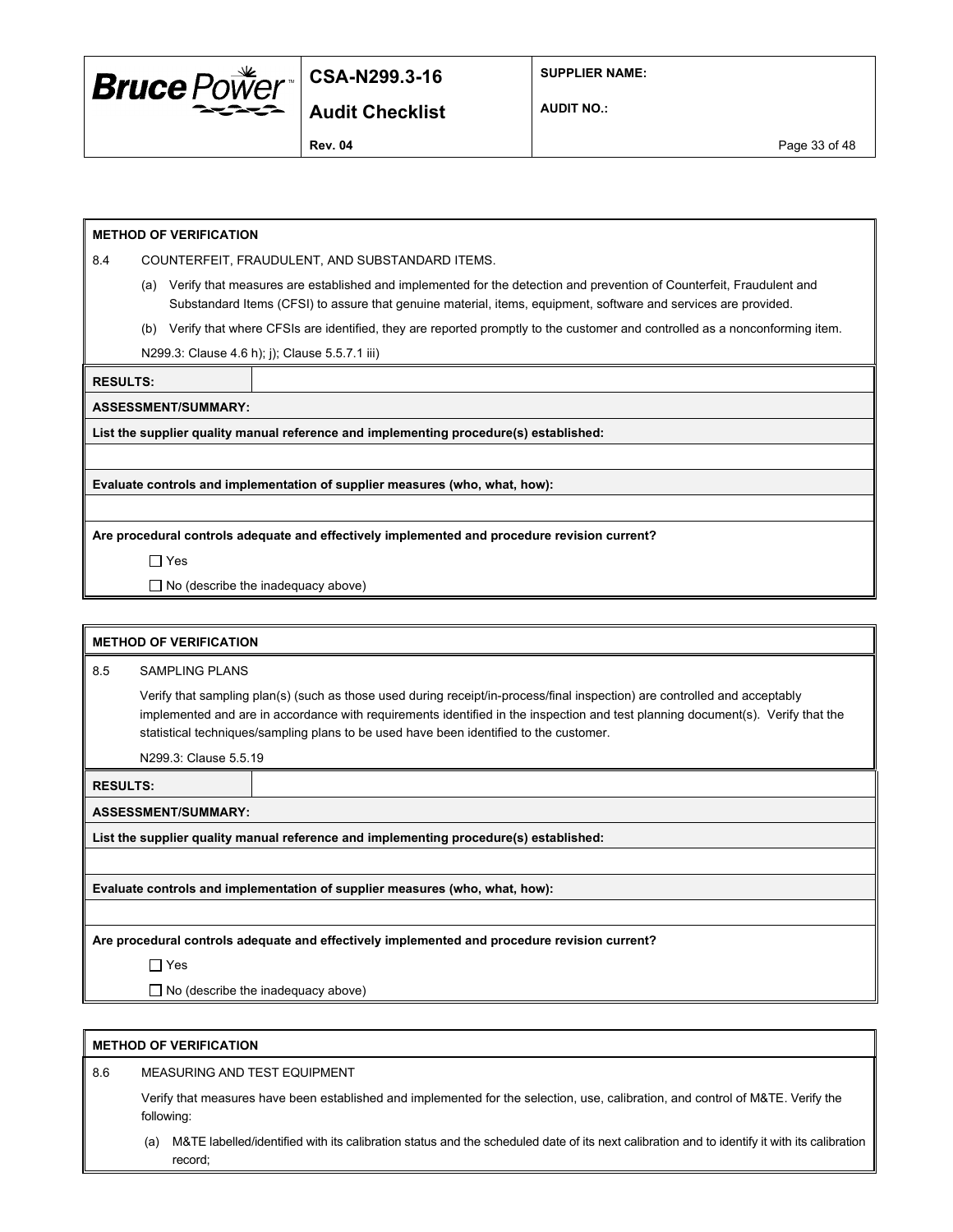

**AUDIT NO.:**

**Rev. 04** Page 34 of 48

|                 |                                           | (b) Access to adjustable devices on M&TE, which are fixed at the time of calibration, are sealed or otherwise safeguarded to prevent                                                                                                           |  |  |  |  |
|-----------------|-------------------------------------------|------------------------------------------------------------------------------------------------------------------------------------------------------------------------------------------------------------------------------------------------|--|--|--|--|
| (c)             | tampering;                                | Calibration of M&TE and standards are performed at periodic (recall) intervals;                                                                                                                                                                |  |  |  |  |
|                 |                                           |                                                                                                                                                                                                                                                |  |  |  |  |
| (d)             |                                           | Adequacy of standards to assure accuracy, stability, range, and resolution required for their intended use;                                                                                                                                    |  |  |  |  |
| (e)             |                                           | Reference (primary) and working (secondary) standards used are traceable to the National Institute of Standards and<br>Technology (NIST), other recognized standards, or natural law;                                                          |  |  |  |  |
| (f)             |                                           | Calibration record for each piece of M&TE maintained with a record of as-found and as-left measurements;                                                                                                                                       |  |  |  |  |
| (g)             |                                           | Control of M&TE found to be "damaged", "out-of tolerance", "out of calibration", and/or past due for calibration;                                                                                                                              |  |  |  |  |
| (h)             | nonconformance process;                   | An evaluation is performed when M&TE is found not conforming to requirements to determine validity of the previous<br>measurements and appropriate action taken on the M&TE and any item or services affected in accordance with the suppliers |  |  |  |  |
| (i)             |                                           | Calibration procedures have been established defining: equipment description, identification number, location, calibration interval,<br>calibration method, acceptance criteria, and action to take when results are unsatisfactory;           |  |  |  |  |
| (i)             |                                           | The ability of software used in the actual calibration of M&TE has been verified to satisfy the intended application prior to use (and<br>re-verified as necessary) and the results of the verification documented;                            |  |  |  |  |
| (k)             |                                           | M&TE is handled and stored to prevent abuse, misuse, damage, or change in dimensional or functional characteristics;                                                                                                                           |  |  |  |  |
| (1)             |                                           | M&TE observed to be in use was within current calibration; and,                                                                                                                                                                                |  |  |  |  |
| (m)             |                                           | M&TE is used, and is calibrated, in an environment that is controlled to the extent necessary to assure required accuracy.                                                                                                                     |  |  |  |  |
|                 | NOTE: Utilize data from Section 7         |                                                                                                                                                                                                                                                |  |  |  |  |
|                 | in Section 4                              | NOTE: Software used in M&TE that is qualified as part of calibration of the M&TE is not subject to the Software Quality Assurance                                                                                                              |  |  |  |  |
|                 |                                           | NOTE: Newly acquired M&TE must be calibrated to the extent necessary to ensure valid measurement prior to use.                                                                                                                                 |  |  |  |  |
|                 | N299.3: Clause 5.5.4                      |                                                                                                                                                                                                                                                |  |  |  |  |
| <b>RESULTS:</b> |                                           |                                                                                                                                                                                                                                                |  |  |  |  |
|                 |                                           | ASSESSMENT/SUMMARY: (Document observations on Figure 8)                                                                                                                                                                                        |  |  |  |  |
|                 |                                           | List the supplier quality manual reference and implementing procedure(s) established:                                                                                                                                                          |  |  |  |  |
|                 |                                           |                                                                                                                                                                                                                                                |  |  |  |  |
|                 |                                           | Evaluate controls and implementation of supplier measures (who, what, how):                                                                                                                                                                    |  |  |  |  |
|                 |                                           |                                                                                                                                                                                                                                                |  |  |  |  |
|                 |                                           | Are procedural controls adequate and effectively implemented and procedure revision current?                                                                                                                                                   |  |  |  |  |
|                 | $\Box$ Yes                                |                                                                                                                                                                                                                                                |  |  |  |  |
|                 | $\Box$ No (describe the inadequacy above) |                                                                                                                                                                                                                                                |  |  |  |  |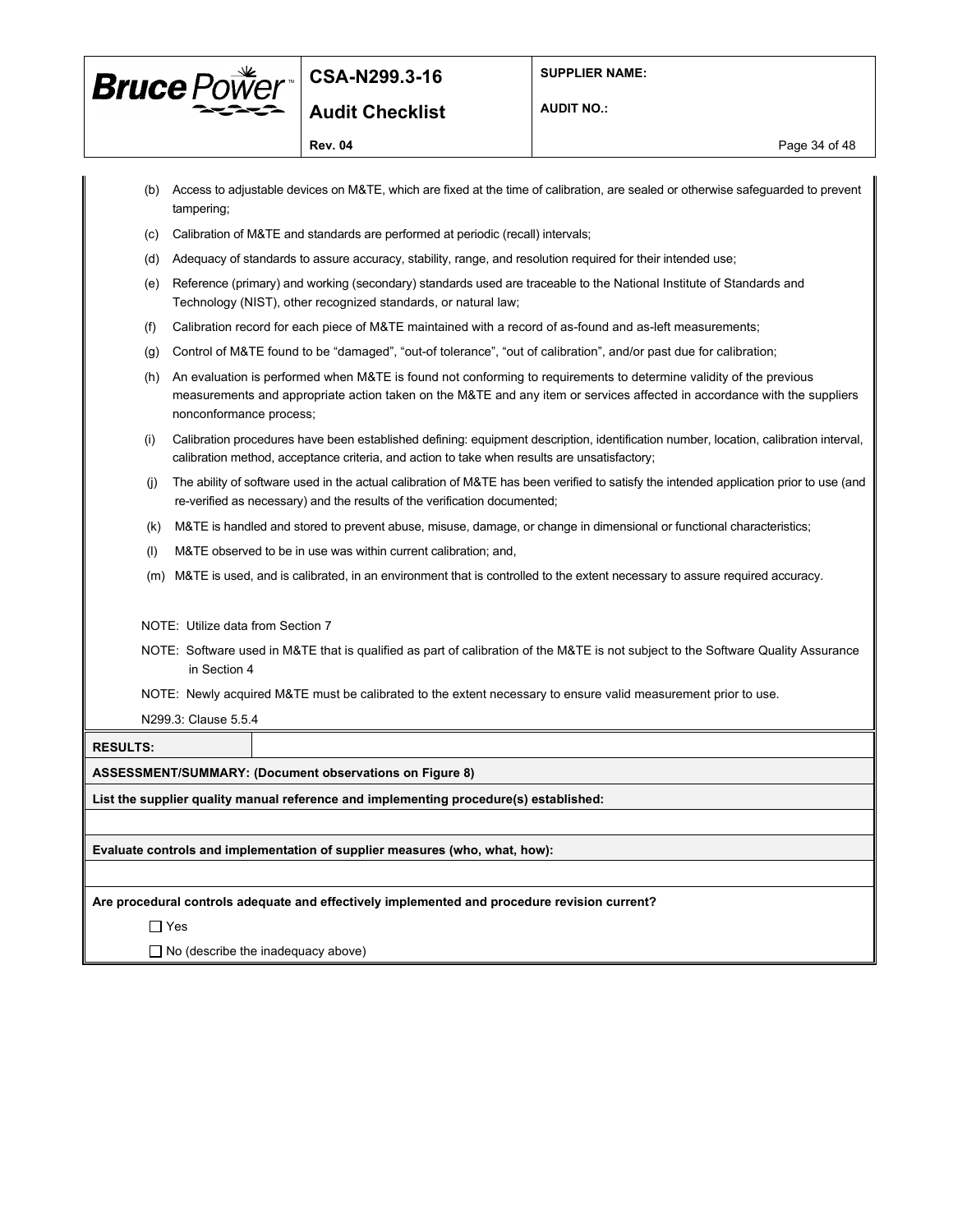

**SUPPLIER NAME:**

**Audit Checklist**

**AUDIT NO.:**

**Rev. 04** Page 35 of 48

### **SECTION 8 – TESTS, INSPECTIONS, AND CALIBRATION**

|                                                                |                                              | (FIGURE 8)                                                                                |                                           |                                                                                   |                                                                               |
|----------------------------------------------------------------|----------------------------------------------|-------------------------------------------------------------------------------------------|-------------------------------------------|-----------------------------------------------------------------------------------|-------------------------------------------------------------------------------|
| <b>ITEM</b><br><b>DESCRIPTION</b><br>(NAME, P/N, S/N,<br>ETC.) | TEST/INSPECTION<br>ACTIVITY TYPE AND<br>DATE | CONTROLLING<br><b>TEST/INSPECTION</b><br><b>DOCUMENT</b><br>TITLE/NUMBER AND<br>REV./DATE | INSPECTOR/<br><b>TESTER</b><br>NAME/STAMP | ID NUMBER OF<br><b>M&amp;TE USED</b><br>CALIBRATION<br><b>CURRENT</b><br>(Yes/No) | RESULTS SAT.<br>OR UNSAT. IF<br>UNSAT.,<br>RECORD NCR<br>NO. IF<br>APPLICABLE |
| $*8.2, 8.3$                                                    | $*8.2.8.3$                                   | $*8.2, 8.3$                                                                               | $*8.2, 8.3$                               | $*8.6$                                                                            | $*8.2, 8.3$                                                                   |
|                                                                |                                              |                                                                                           |                                           |                                                                                   |                                                                               |
| *Refers to applicable question.                                |                                              |                                                                                           |                                           |                                                                                   |                                                                               |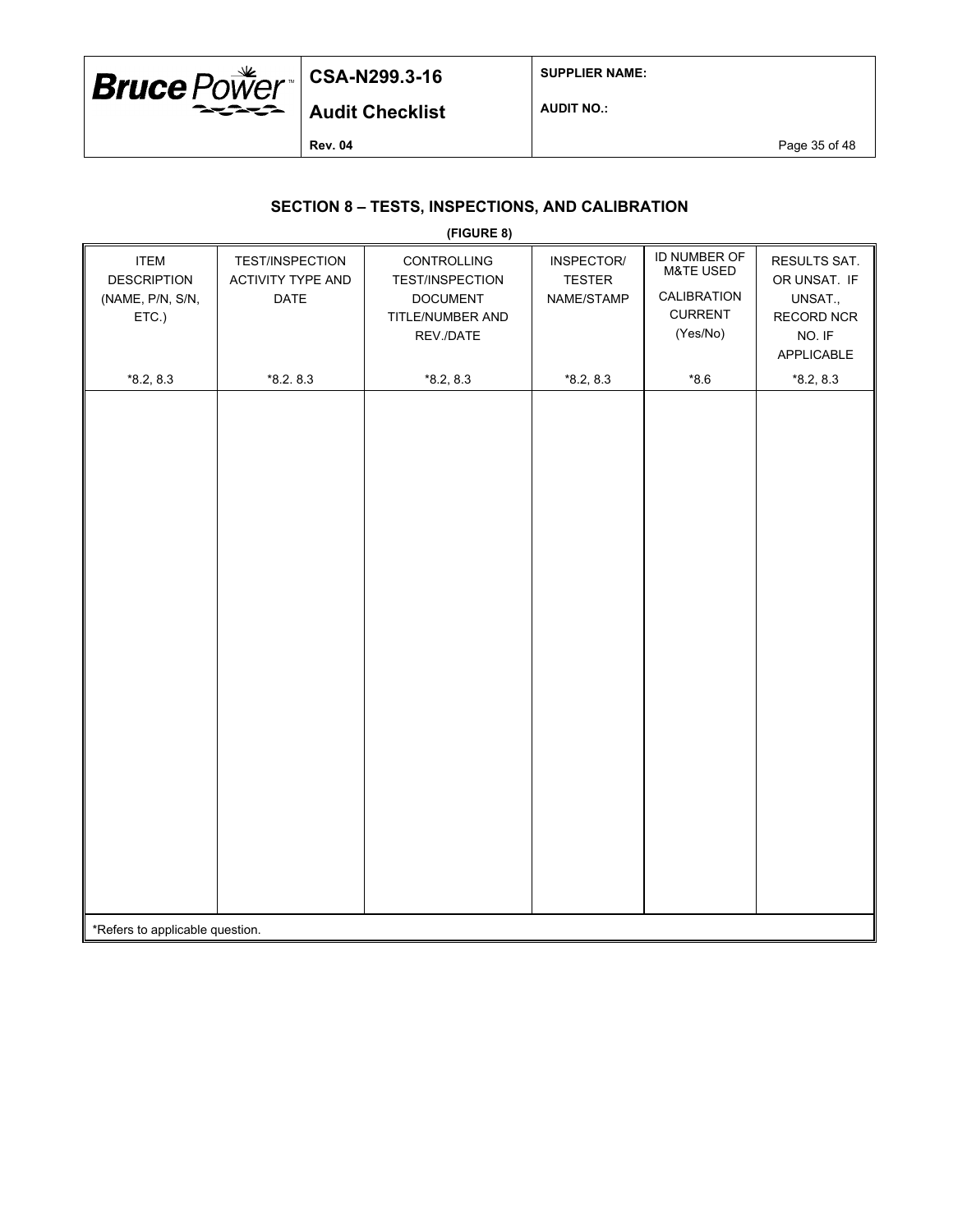

**SUPPLIER NAME:**

**AUDIT NO.:**

**Rev. 04** Page 36 of 48

### **SECTION 9 – DOCUMENT CONTROL/ADEQUACY**

| <b>METHOD OF VERIFICATION</b> |                                                                                                                                                                                                      |                                                                                                                                                                                                            |  |  |  |  |  |  |
|-------------------------------|------------------------------------------------------------------------------------------------------------------------------------------------------------------------------------------------------|------------------------------------------------------------------------------------------------------------------------------------------------------------------------------------------------------------|--|--|--|--|--|--|
| 9.1                           | Within the assessment/summary section of this checklist question, record the procedures/instructions/drawings including the<br>revision/date used to verify implementation.                          |                                                                                                                                                                                                            |  |  |  |  |  |  |
| 9.2                           | DOCUMENT CONTROL/ADEQUACY                                                                                                                                                                            |                                                                                                                                                                                                            |  |  |  |  |  |  |
|                               | Verify that measures are established and implemented to control the issuance of documents (i.e., procedures, instructions,<br>drawings, work orders, etc.) including changes. Verify that following: |                                                                                                                                                                                                            |  |  |  |  |  |  |
|                               | Documents are:<br>(a)                                                                                                                                                                                |                                                                                                                                                                                                            |  |  |  |  |  |  |
|                               | i)                                                                                                                                                                                                   | Reviewed for adequacy;                                                                                                                                                                                     |  |  |  |  |  |  |
|                               | ii)                                                                                                                                                                                                  | Approved for release by authorized personnel;                                                                                                                                                              |  |  |  |  |  |  |
|                               | iii)                                                                                                                                                                                                 | Distributed to applicable workstation;                                                                                                                                                                     |  |  |  |  |  |  |
|                               | iv)                                                                                                                                                                                                  | Adequately controlled if maintained electronically; and,                                                                                                                                                   |  |  |  |  |  |  |
|                               | (b)                                                                                                                                                                                                  | Forms are maintained and controlled.                                                                                                                                                                       |  |  |  |  |  |  |
|                               |                                                                                                                                                                                                      | NOTE: Program descriptions (i.e. procedures) should document as applicable; purpose and scope; who is responsible for what;<br>and the actions to be taken to fulfill the program requirements.            |  |  |  |  |  |  |
|                               |                                                                                                                                                                                                      | NOTE: The application of external documents (e.g. codes, standards, and customer prescribed procedures) determined to be<br>necessary for the planning and operation of the QA program should be reviewed. |  |  |  |  |  |  |
|                               |                                                                                                                                                                                                      | Evidence obtained from Sections 1- 16 shall be evaluated when assessing this item.                                                                                                                         |  |  |  |  |  |  |
|                               |                                                                                                                                                                                                      | N299.3: Clause 5.4; Clause 5.5.3                                                                                                                                                                           |  |  |  |  |  |  |
| <b>RESULTS:</b>               |                                                                                                                                                                                                      |                                                                                                                                                                                                            |  |  |  |  |  |  |
|                               | <b>ASSESSMENT/SUMMARY:</b>                                                                                                                                                                           |                                                                                                                                                                                                            |  |  |  |  |  |  |
|                               |                                                                                                                                                                                                      | List the supplier quality manual reference and implementing procedure(s) established:                                                                                                                      |  |  |  |  |  |  |
|                               |                                                                                                                                                                                                      |                                                                                                                                                                                                            |  |  |  |  |  |  |
|                               |                                                                                                                                                                                                      | Evaluate controls and implementation of supplier measures (who, what, how):                                                                                                                                |  |  |  |  |  |  |
|                               |                                                                                                                                                                                                      |                                                                                                                                                                                                            |  |  |  |  |  |  |
|                               |                                                                                                                                                                                                      | Are procedural controls adequate and effectively implemented and procedure revision current?                                                                                                               |  |  |  |  |  |  |
|                               | $\Box$ Yes                                                                                                                                                                                           |                                                                                                                                                                                                            |  |  |  |  |  |  |
|                               |                                                                                                                                                                                                      |                                                                                                                                                                                                            |  |  |  |  |  |  |

□ No (describe the inadequacy above)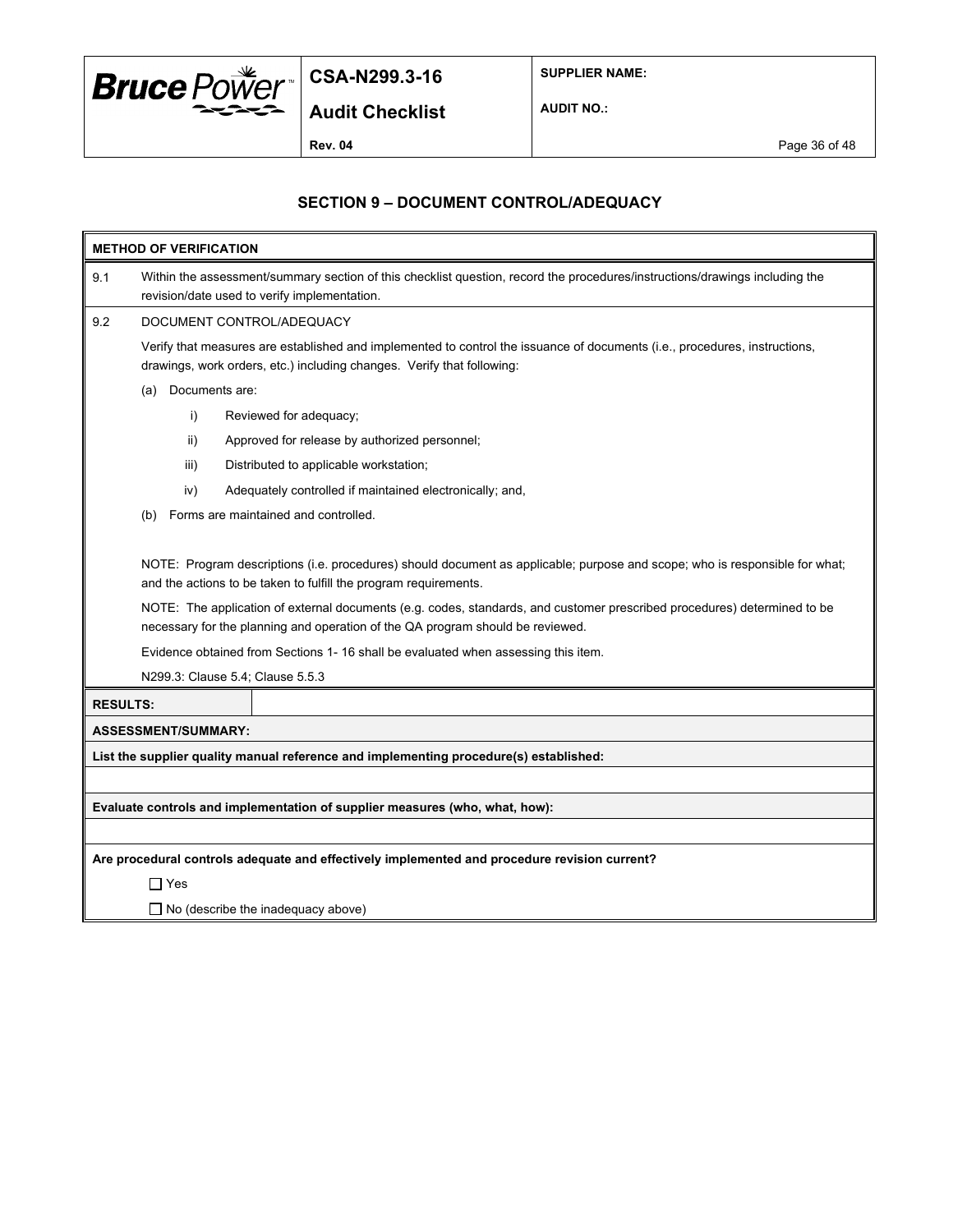

**SUPPLIER NAME:**

**Audit Checklist**

**AUDIT NO.:**

**Rev. 04** Page 37 of 48

#### **SECTION 10 – ORGANIZATION/PROGRAM**

## **METHOD OF VERIFICATION** 10.1 Within the assessment/summary section of each checklist question, record the procedures/instructions/drawings including the revision/date used to verify implementation. 10.2 MANAGEMENT RESPONSIBILITIES/ORGANIZATION MANAGEMENT GENERAL: (a) Verify that top management's commitment to the development and implementation of the QA program has been documented. MANAGEMENT REPRESENTATIVE: (b) Verify that a representative has been assigned with the authority and responsibility for establishing, implementing, maintaining, and assuring effective execution of all portions of the QA program; who has the authority and responsibility to resolve quality matters. Verify that the representative has direct access to senior management at a level which ensures that quality assurance requirements are not subordinated to design, procurement, production or delivery. Verify the appointment of the representative has been documented in the QA Manual.

#### MANAGEMENT REVIEW:

(c) Verify that the Management Review process is documented and that top management conduct reviews at sufficient frequency (typically annually) to ensure their continuing suitability and effectiveness in meeting the requirements of the QA program. The management review process must specify actions required and assignment of personnel to implement and verify the effectiveness of the action taken. The QA Manual should state the process for the review of status and adequacy of the QA program. The review includes an analysis of appropriate data to demonstrate the suitability and effectiveness of the QA program in meeting the requirements of the Standard and evaluation where continual improvements in QA program effectiveness can be made.

#### ORGANIZATIONAL AUTHORITY:

(d) Verify that the responsibility and authority of personnel primarily responsible for quality assurance activities has been defined and documented in QA Manual. Such activities shall include, but not be limited to verification of corrective actions and the control of further processing of nonconforming items until disposition has been obtained.

#### NOTE:

- (d) Management review must include results of internal/external audits; sub-supplier performance; verification of effectiveness of sub-suppliers working under the supplier's QA program when applicable; customer feedback; process performance and item and service conformity; status of corrective actions; follow-up actions from previous management reviews; the need for changes to the QA program; and, the results of trend analysis of nonconformances.
- N299.3: Clause 4.6 a),c) ; Clause 5.2.1; Clause 5.2.2; Clause 5.2.3; Clause 5.2.4

**RESULTS:**

#### **ASSESSMENT/SUMMARY:**

**List the supplier quality manual reference and implementing procedure(s) established:**

**Evaluate controls and implementation of supplier measures (who, what, how):**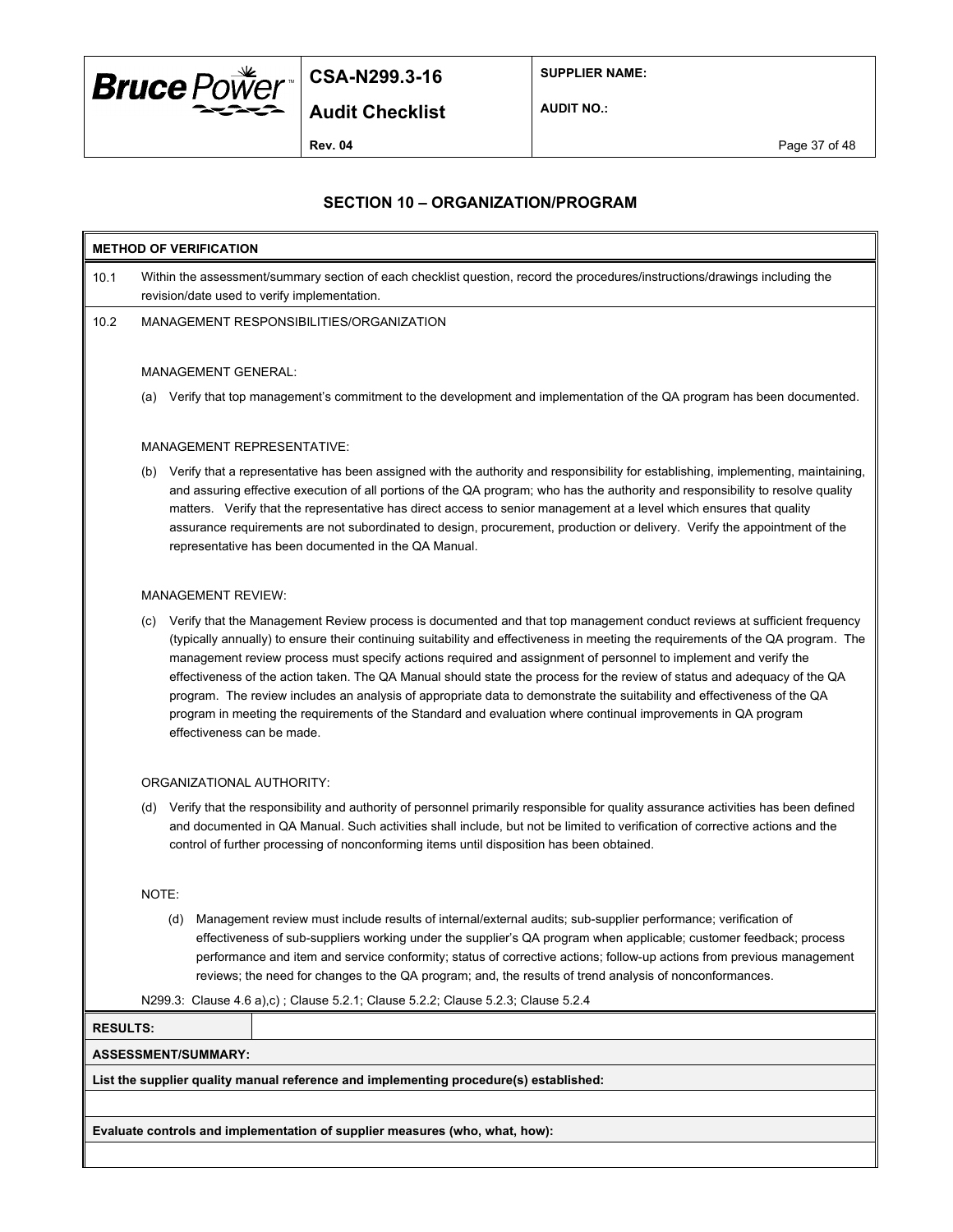

**Audit Checklist**

**SUPPLIER NAME:**

**AUDIT NO.:**

**Rev. 04** Page 38 of 48

#### **SECTION 10 – ORGANIZATION/PROGRAM**

**Are procedural controls adequate and effectively implemented and procedure revision current?**

Yes

 $\Box$  No (describe the inadequacy above)

| <b>METHOD OF VERIFICATION</b> |                                                                                              |                            |                                                                                                                                                                                                                            |
|-------------------------------|----------------------------------------------------------------------------------------------|----------------------------|----------------------------------------------------------------------------------------------------------------------------------------------------------------------------------------------------------------------------|
| 10.3                          | <b>QA MANUAL</b>                                                                             |                            |                                                                                                                                                                                                                            |
|                               | (e)                                                                                          |                            | Verify the QA Manual:                                                                                                                                                                                                      |
|                               |                                                                                              | i)                         | Is signed by top management;                                                                                                                                                                                               |
|                               |                                                                                              | ii)                        | Submitted to the customer for evaluation, unless otherwise agreed to by the customer;                                                                                                                                      |
|                               |                                                                                              | iii)                       | Identifies the business, facility (ies), and items or services covered by the QA program;                                                                                                                                  |
|                               |                                                                                              | iv)                        | Documents management policies, objectives and responsibilities for quality;                                                                                                                                                |
|                               |                                                                                              | v)                         | Includes a statement for the periodic review, updating, and controlling of the QA manual;                                                                                                                                  |
|                               |                                                                                              | vi)                        | Defines the organization, roles and responsibilities, including organizational charts for the following:                                                                                                                   |
|                               |                                                                                              |                            | Quality organization, including independent inspection personnel:<br>i.                                                                                                                                                    |
|                               |                                                                                              |                            | Interrelationship between the quality organization and functions managing and performing the work; and,<br>ii.                                                                                                             |
|                               |                                                                                              |                            | Interrelationship within a multidivisional business;<br>iii.                                                                                                                                                               |
|                               |                                                                                              | vii)                       | Defines the process for sub-supplier participation within the QA program and/or the process for delegation to others<br>the execution of any part of the work scope under the supplier's QA program, when applicable; and, |
|                               |                                                                                              | viii)                      | Cross references procedures or a reason identified for those that are not applicable.                                                                                                                                      |
|                               |                                                                                              |                            | N299.3: Clause 4.2; Clause 4.6 d), e); Clause 5.2.1; Clause 5.3; Clause 5.4                                                                                                                                                |
| <b>RESULTS:</b>               |                                                                                              |                            |                                                                                                                                                                                                                            |
|                               |                                                                                              | <b>ASSESSMENT/SUMMARY:</b> |                                                                                                                                                                                                                            |
|                               |                                                                                              |                            | List the supplier quality manual reference and implementing procedure(s) established:                                                                                                                                      |
|                               |                                                                                              |                            |                                                                                                                                                                                                                            |
|                               |                                                                                              |                            | Evaluate controls and implementation of supplier measures (who, what, how):                                                                                                                                                |
|                               |                                                                                              |                            |                                                                                                                                                                                                                            |
|                               | Are procedural controls adequate and effectively implemented and procedure revision current? |                            |                                                                                                                                                                                                                            |
|                               |                                                                                              | $\Box$ Yes                 |                                                                                                                                                                                                                            |
|                               |                                                                                              |                            | $\Box$ No (describe the inadequacy above)                                                                                                                                                                                  |

|      | <b>METHOD OF VERIFICATION</b> |  |  |  |
|------|-------------------------------|--|--|--|
| 10.4 | <b>SAFETY CULTURE</b>         |  |  |  |

Verify that management uses the QA program to understand and promote a safety culture by:

- (a) Issuing a statement committing workers to adherence to the QA program;
- (b) Defining and implementing practices that contribute to excellence in worker performance that includes the necessary means for workers to perform their jobs safely and successfully; and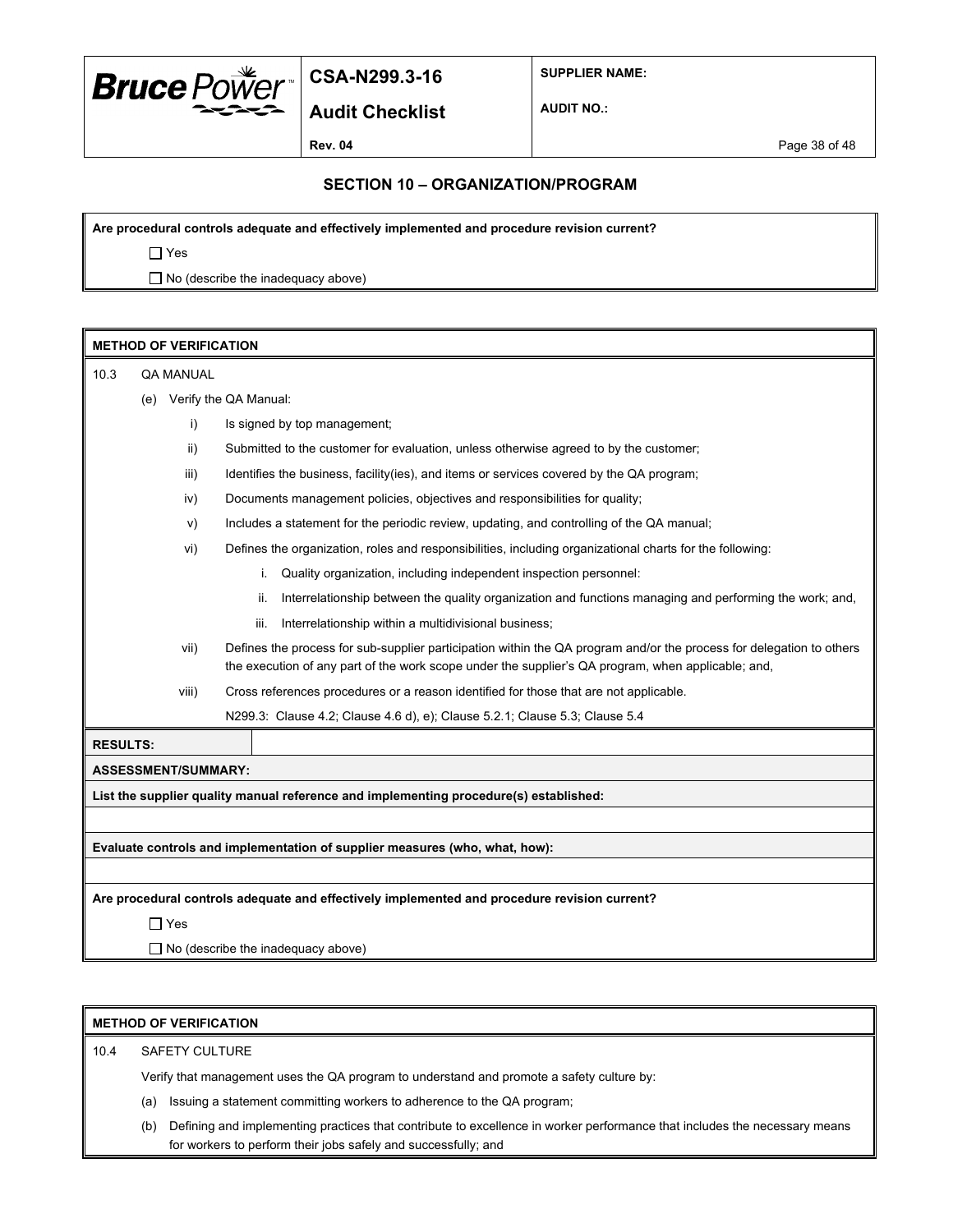

**Audit Checklist**

**SUPPLIER NAME:**

**AUDIT NO.:**

**Rev. 04** Page 39 of 48

(c) Monitoring to understand and improve the culture.

NOTE: Refer to N299.3 Annex E for guidance and reference documents on safety culture

N299.3: Clause 4.7

**RESULTS:**

**ASSESSMENT/SUMMARY:**

**List the supplier quality manual reference and implementing procedure(s) established:**

**Evaluate controls and implementation of supplier measures (who, what, how):**

**Are procedural controls adequate and effectively implemented and procedure revision current?**

□ Yes

 $\Box$  No (describe the inadequacy above)

#### **METHOD OF VERIFICATION**

10.5 USE OF EXPERIENCE

Verify that measures are established and implemented to identify and collect experience gained within the supplier's business, by other suppliers and by customers and that such information is:

(a) Reviewed for relevance and significance;

(b) Incorporated into work planning and execution activities to prevent recurrence of significant industry problem.

NOTE: Experience within the supplier's business should be made available to others based on its sensitivity.

N299.3: Clause 4.6 k); Clause 5.5.17

**RESULTS:**

**ASSESSMENT/SUMMARY:**

**List the supplier quality manual reference and implementing procedure(s) established:**

**Evaluate controls and implementation of supplier measures (who, what, how):**

**Are procedural controls adequate and effectively implemented and procedure revision current?**

□ Yes

 $\Box$  No (describe the inadequacy above)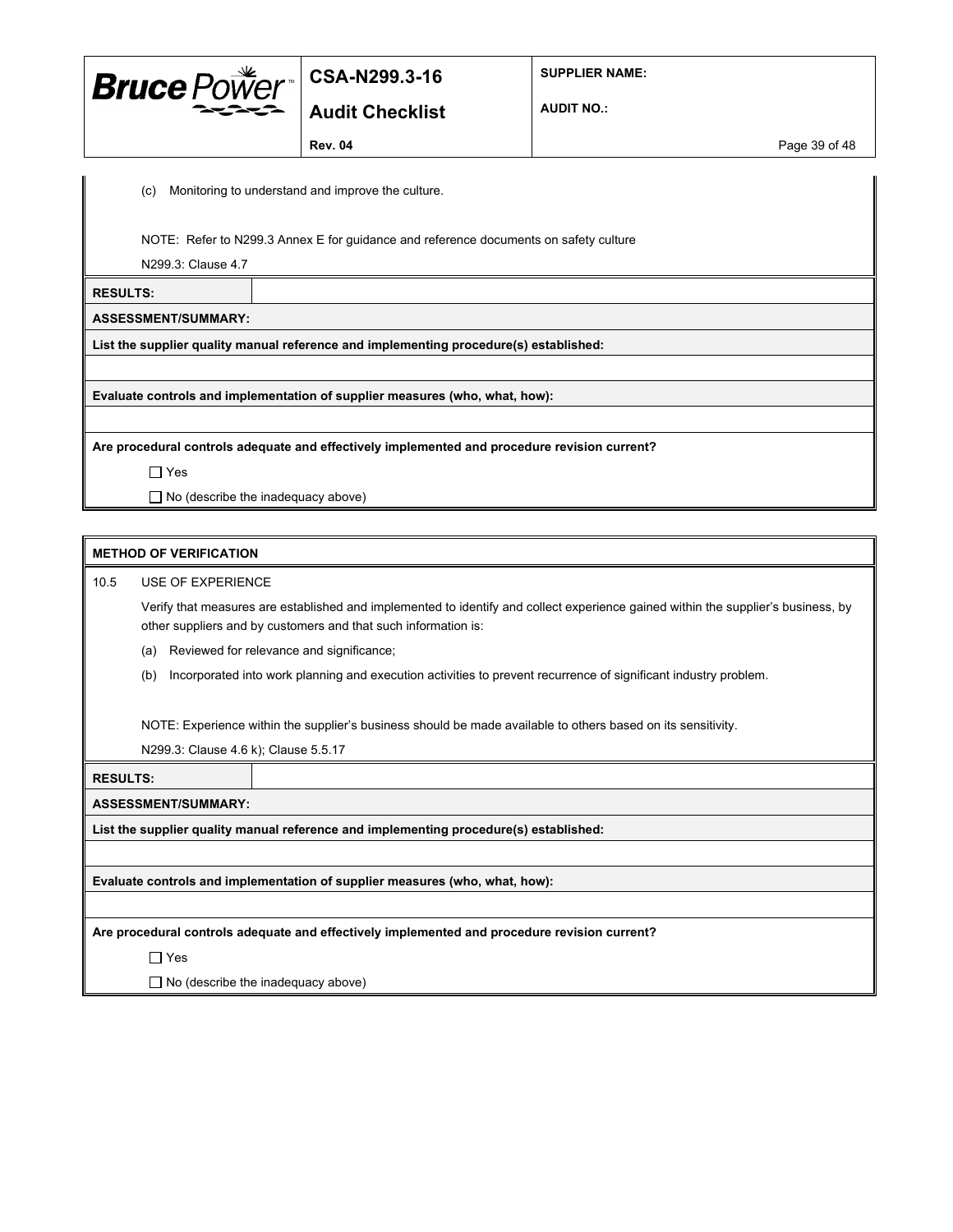

**SUPPLIER NAME:**

**AUDIT NO.:**

**Rev. 04** Page 40 of 48

### **SECTION 11 – NONCONFORMING ITEMS**

| <b>METHOD OF VERIFICATION</b>                                                                |                                                                                                                                                                             |                                                                                                                                          |  |  |
|----------------------------------------------------------------------------------------------|-----------------------------------------------------------------------------------------------------------------------------------------------------------------------------|------------------------------------------------------------------------------------------------------------------------------------------|--|--|
| 11.1                                                                                         | Within the assessment/summary section of this checklist question, record the procedures/instructions/drawings including the<br>revision/date used to verify implementation. |                                                                                                                                          |  |  |
| 11.2                                                                                         |                                                                                                                                                                             | <b>IDENTIFICATION/CONTROL OF NONCONFORMANCES</b>                                                                                         |  |  |
|                                                                                              | (a)                                                                                                                                                                         | For items and services, verify that measures are established and implemented to:                                                         |  |  |
|                                                                                              | i)                                                                                                                                                                          | Identify and segregate nonconforming items (or utilize positive means of identification where physical segregation is<br>not practical); |  |  |
|                                                                                              | ii)                                                                                                                                                                         | Ensure that responsibility and authority for review/disposition is identified;                                                           |  |  |
|                                                                                              | iii)                                                                                                                                                                        | Control further processing, delivery and installation of items until disposition is completed; and                                       |  |  |
|                                                                                              | iv)                                                                                                                                                                         | Notification to the customer of nonconforming conditions when required by customer P.O./Contract.                                        |  |  |
|                                                                                              |                                                                                                                                                                             | N299.3: Clause 5.5.15.1; Clause 5.5.15.2; Clause 5.5.15.3                                                                                |  |  |
| <b>RESULTS:</b>                                                                              |                                                                                                                                                                             |                                                                                                                                          |  |  |
|                                                                                              | <b>ASSESSMENT/SUMMARY:</b>                                                                                                                                                  |                                                                                                                                          |  |  |
| List the supplier quality manual reference and implementing procedure(s) established:        |                                                                                                                                                                             |                                                                                                                                          |  |  |
|                                                                                              |                                                                                                                                                                             |                                                                                                                                          |  |  |
| Evaluate controls and implementation of supplier measures (who, what, how):                  |                                                                                                                                                                             |                                                                                                                                          |  |  |
|                                                                                              |                                                                                                                                                                             |                                                                                                                                          |  |  |
| Are procedural controls adequate and effectively implemented and procedure revision current? |                                                                                                                                                                             |                                                                                                                                          |  |  |
|                                                                                              | $\Box$ Yes                                                                                                                                                                  |                                                                                                                                          |  |  |
|                                                                                              | $\Box$ No (describe the inadequacy above)                                                                                                                                   |                                                                                                                                          |  |  |

#### **METHOD OF VERIFICATION**

11.3 DISPOSITION OF NONCONFORMANCES

Verify that measures are established and implemented to ensure that the nonconforming items/services are reviewed and dispositioned such that:

- (a) The disposition is identified;
- (b) Documented justification is provided verifying the acceptability of the nonconforming items which are dispositioned repair or use-as-is. Concurrence of all responsible parties is obtained for repair or use-as-is dispositions, including customer approval;
- (c) Procedures or instructions for repair and rework are provided;
- (d) Repaired and reworked items are re-inspected or retested;
- (e) Items dispositioned as scrap are conspicuously identified, controlled and rendered unusable, and access is restricted to authorized personnel;
- (f) Closeout is adequate;
- (g) Nonconformances are reviewed to determine if they are systematic and corrective action identified. Results are reported to management for inclusion in the Management Review;
- (h) Customer is notified promptly if a nonconformance which might impact the design or functionality of an item or service is detected after delivery of an item; and,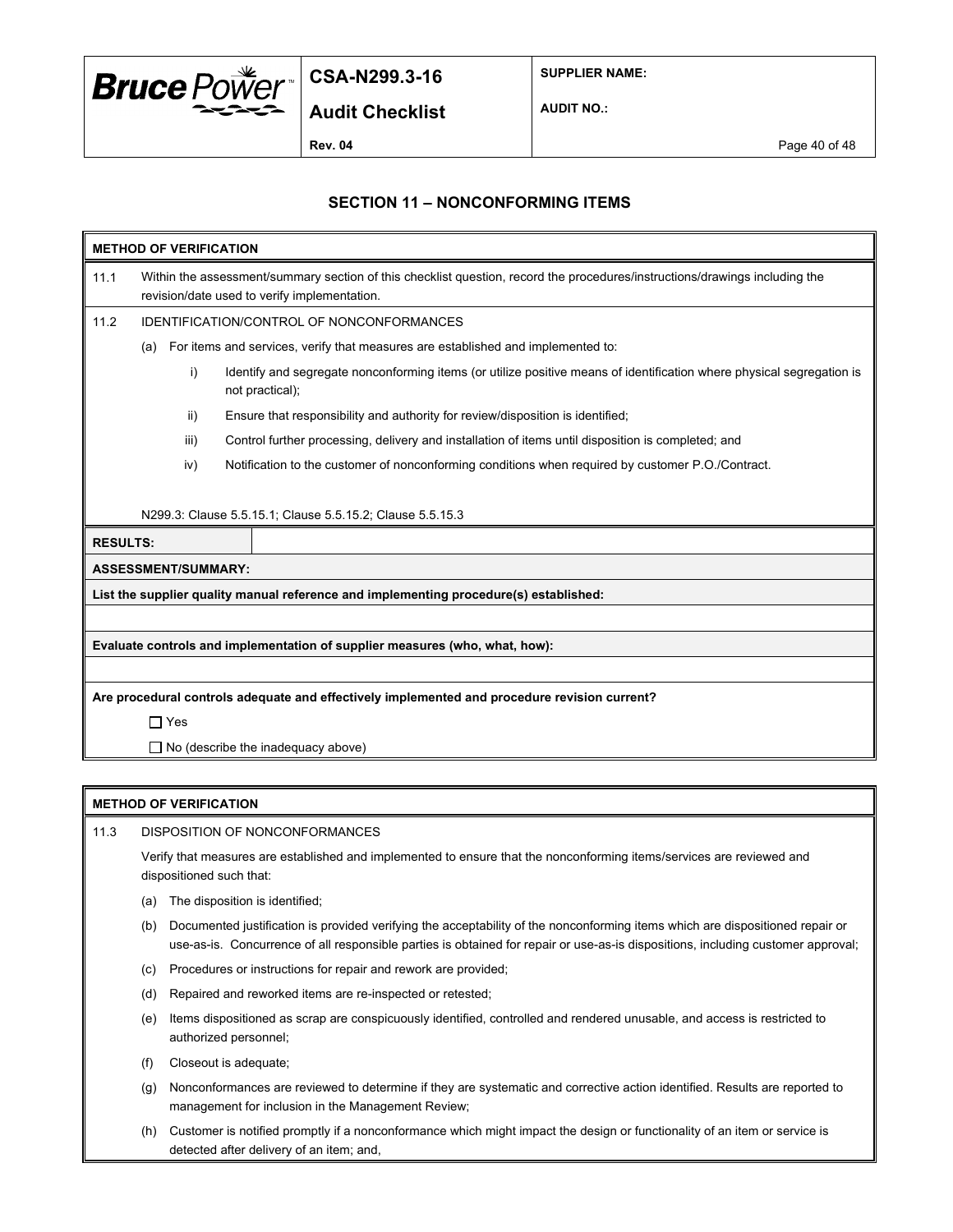

**SUPPLIER NAME:**

**Audit Checklist**

**AUDIT NO.:**

**Rev. 04** Page 41 of 48

#### **SECTION 11 – NONCONFORMING ITEMS**

(i) Where a nonconformance is due to a sub-supplier, the sub-supplier is notified and corrective action taken. Evaluate and obtain agreement on the sub-supplier's proposed disposition and corrective actions taken where required by the purchase order/contract.

NOTE: Technical reviews for disposition involve representatives from all pertinent functions, including the QA function.

NOTE: Document NCR Numbers of items reviewed under the Assessment/Summary.

N299.3: Clause 5.5.5.2 d); Clause 5.5.5.4 d); Clause 5.5.7.1 c), d); Clause 5.5.15.1; Clause 5.5.15.2; Clause 5.5.15.3

#### **RESULTS:**

**ASSESSMENT/SUMMARY:**

**List the supplier quality manual reference and implementing procedure(s) established:**

**Evaluate controls and implementation of supplier measures (who, what, how):**

**Are procedural controls adequate and effectively implemented and procedure revision current?**

Yes

 $\Box$  No (describe the inadequacy above)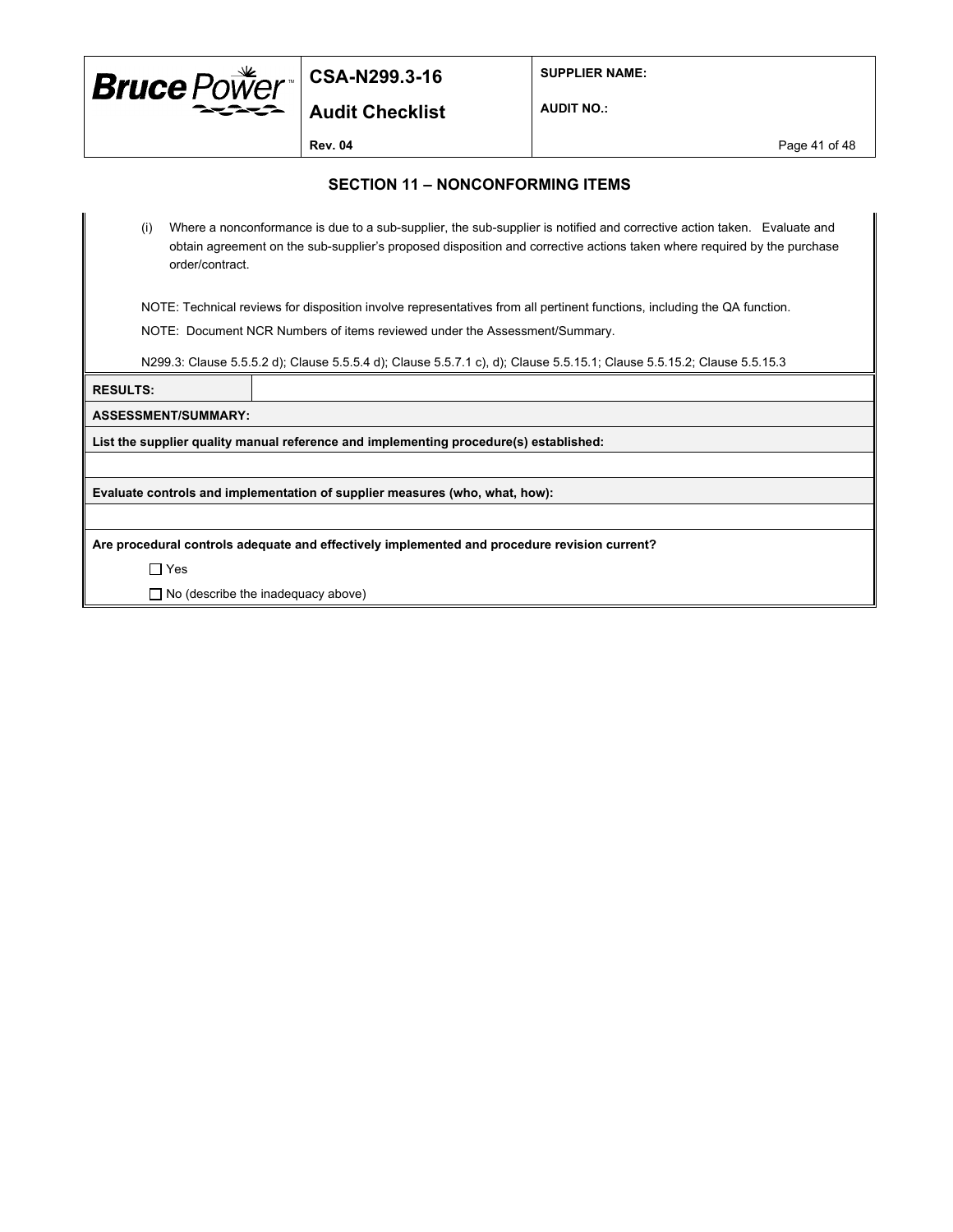

**Audit Checklist**

**SUPPLIER NAME:**

**AUDIT NO.:**

#### **SECTION 12 – INTERNAL AUDITS**

#### **Note: Internal Audits are not applicable to Category 3**

#### **SECTION 13 – CORRECTIVE ACTION**

| <b>METHOD OF VERIFICATION</b>                                                                |                                                                                                                                                                             |                                                                                                                        |  |
|----------------------------------------------------------------------------------------------|-----------------------------------------------------------------------------------------------------------------------------------------------------------------------------|------------------------------------------------------------------------------------------------------------------------|--|
| 13.1                                                                                         | Within the assessment/summary section of this checklist question, record the procedures/instructions/drawings including the<br>revision/date used to verify implementation. |                                                                                                                        |  |
| 13.2                                                                                         | <b>CORRECTIVE ACTIONS</b>                                                                                                                                                   |                                                                                                                        |  |
|                                                                                              | Verify that measures are established and implemented to assure that conditions adverse to quality are promptly identified and<br>corrected. Verify the following:           |                                                                                                                        |  |
|                                                                                              | (a)                                                                                                                                                                         | Conditions adverse to quality are identified and documented;                                                           |  |
|                                                                                              | (b)                                                                                                                                                                         | The need for prompt actions to mitigate risk and implement corrective actions is determined;                           |  |
|                                                                                              | (c)                                                                                                                                                                         | Corrective actions to eliminate the condition are planned and completed;                                               |  |
|                                                                                              | (d)                                                                                                                                                                         | Follow-up performed to verify that corrective actions taken are effective; and,                                        |  |
|                                                                                              | (e)<br>customer.                                                                                                                                                            | The causes of the conditions and the corrective actions are reported regularly to management, and if requested, to the |  |
|                                                                                              | N299.3: Clause 5.5.16                                                                                                                                                       | NOTE: Document CAR Numbers of items under the Assessment/Summary.                                                      |  |
|                                                                                              | <b>RESULTS:</b>                                                                                                                                                             |                                                                                                                        |  |
|                                                                                              | <b>ASSESSMENT/SUMMARY:</b>                                                                                                                                                  |                                                                                                                        |  |
|                                                                                              |                                                                                                                                                                             | List the supplier quality manual reference and implementing procedure(s) established:                                  |  |
|                                                                                              |                                                                                                                                                                             |                                                                                                                        |  |
|                                                                                              |                                                                                                                                                                             | Evaluate controls and implementation of supplier measures (who, what, how):                                            |  |
|                                                                                              |                                                                                                                                                                             |                                                                                                                        |  |
| Are procedural controls adequate and effectively implemented and procedure revision current? |                                                                                                                                                                             |                                                                                                                        |  |
|                                                                                              | $\Box$ Yes                                                                                                                                                                  |                                                                                                                        |  |
|                                                                                              | $\Box$ No (describe the inadequacy above)                                                                                                                                   |                                                                                                                        |  |

#### **METHOD OF VERIFICATION**

13.3 CUSTOMER IDENTIFIED DEFICIENCIES

Verify that deficiencies identified/reported by customers (e.g. Supplier Corrective Action Requests, receipt inspection rejections, site non-conformances, etc.) are adequately addressed and documented in the supplier's corrective action program.

NOTE: Document CAR numbers of items reviewed under the Assessment/Summary.

N299.3: Clause 5.5.16 (b)

**RESULTS:**

**ASSESSMENT/SUMMARY:**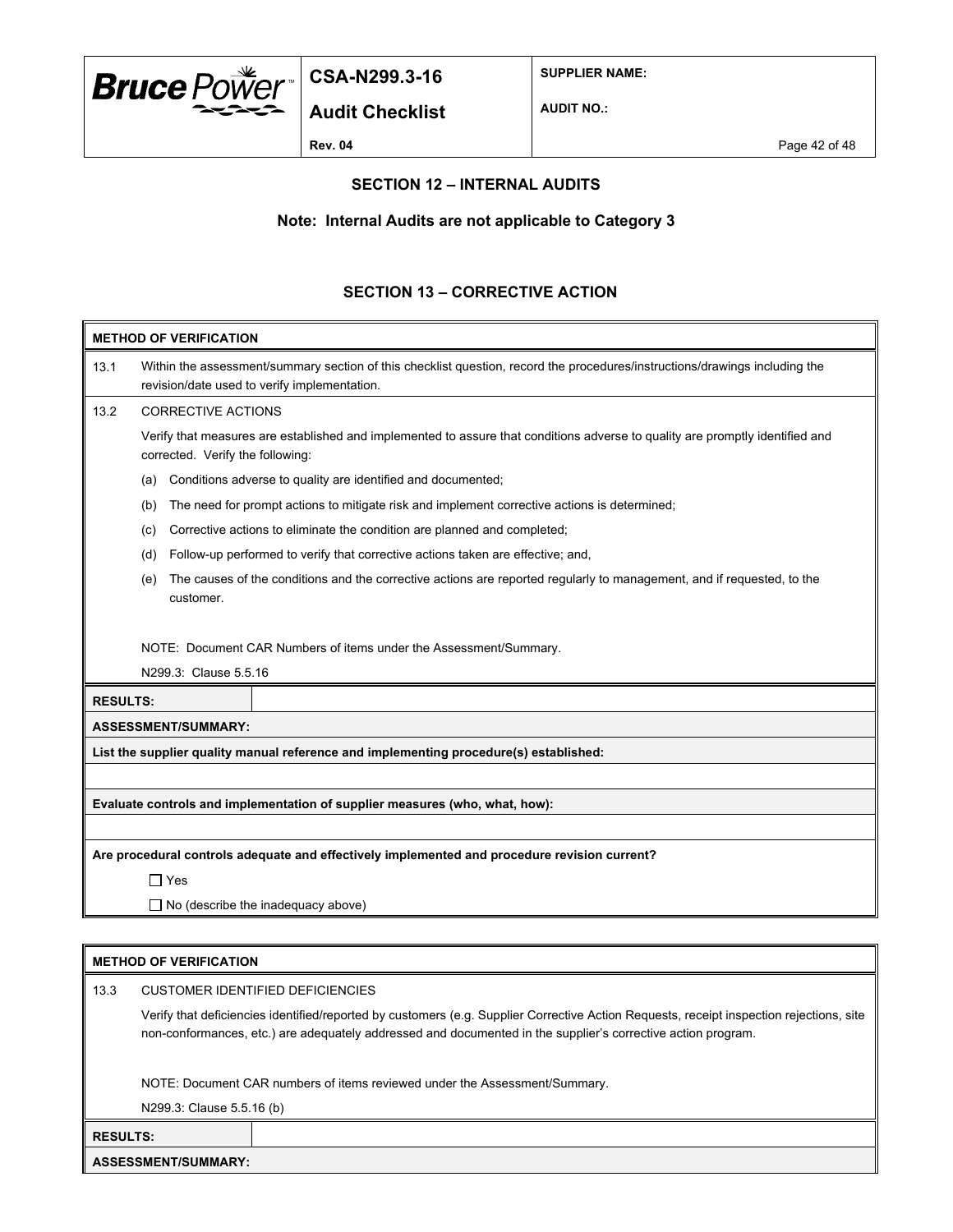

**SUPPLIER NAME:**

**Audit Checklist**

**AUDIT NO.:**

**Rev. 04** Page 43 of 48

#### **SECTION 13 – CORRECTIVE ACTION**

**List the supplier quality manual reference and implementing procedure(s) established:**

**Evaluate controls and implementation of supplier measures (who, what, how):**

**Are procedural controls adequate and effectively implemented and procedure revision current?**

Yes

□ No (describe the inadequacy above)

| <b>METHOD OF VERIFICATION</b>                                                                |                                                                                             |                                                                                                                                                                                        |  |
|----------------------------------------------------------------------------------------------|---------------------------------------------------------------------------------------------|----------------------------------------------------------------------------------------------------------------------------------------------------------------------------------------|--|
| 13.4                                                                                         | CORRECTIVE ACTION PROGRAM EFFECTIVENESS                                                     |                                                                                                                                                                                        |  |
|                                                                                              | Verify the overall effectiveness of the corrective action process based upon the following: |                                                                                                                                                                                        |  |
|                                                                                              | (a)                                                                                         | Evaluate the adequacy of actions taken to prevent recurrence for any previously identified nonconformance; and,                                                                        |  |
|                                                                                              | (b)                                                                                         | Review the adequacy of corrective actions taken as a result of the issues identified during the last Bruce Power audit (if<br>applicable) to determine if there are any repeat issues. |  |
|                                                                                              |                                                                                             |                                                                                                                                                                                        |  |
|                                                                                              | N299.3 Clause 5.5.16                                                                        |                                                                                                                                                                                        |  |
|                                                                                              | <b>RESULTS:</b>                                                                             |                                                                                                                                                                                        |  |
|                                                                                              | <b>ASSESSMENT/SUMMARY:</b>                                                                  |                                                                                                                                                                                        |  |
| List the supplier quality manual reference and implementing procedure(s) established:        |                                                                                             |                                                                                                                                                                                        |  |
|                                                                                              |                                                                                             |                                                                                                                                                                                        |  |
| Evaluate controls and implementation of supplier measures (who, what, how):                  |                                                                                             |                                                                                                                                                                                        |  |
|                                                                                              |                                                                                             |                                                                                                                                                                                        |  |
| Are procedural controls adequate and effectively implemented and procedure revision current? |                                                                                             |                                                                                                                                                                                        |  |
|                                                                                              | $\Box$ Yes                                                                                  |                                                                                                                                                                                        |  |
|                                                                                              | $\Box$ No (describe the inadequacy above)                                                   |                                                                                                                                                                                        |  |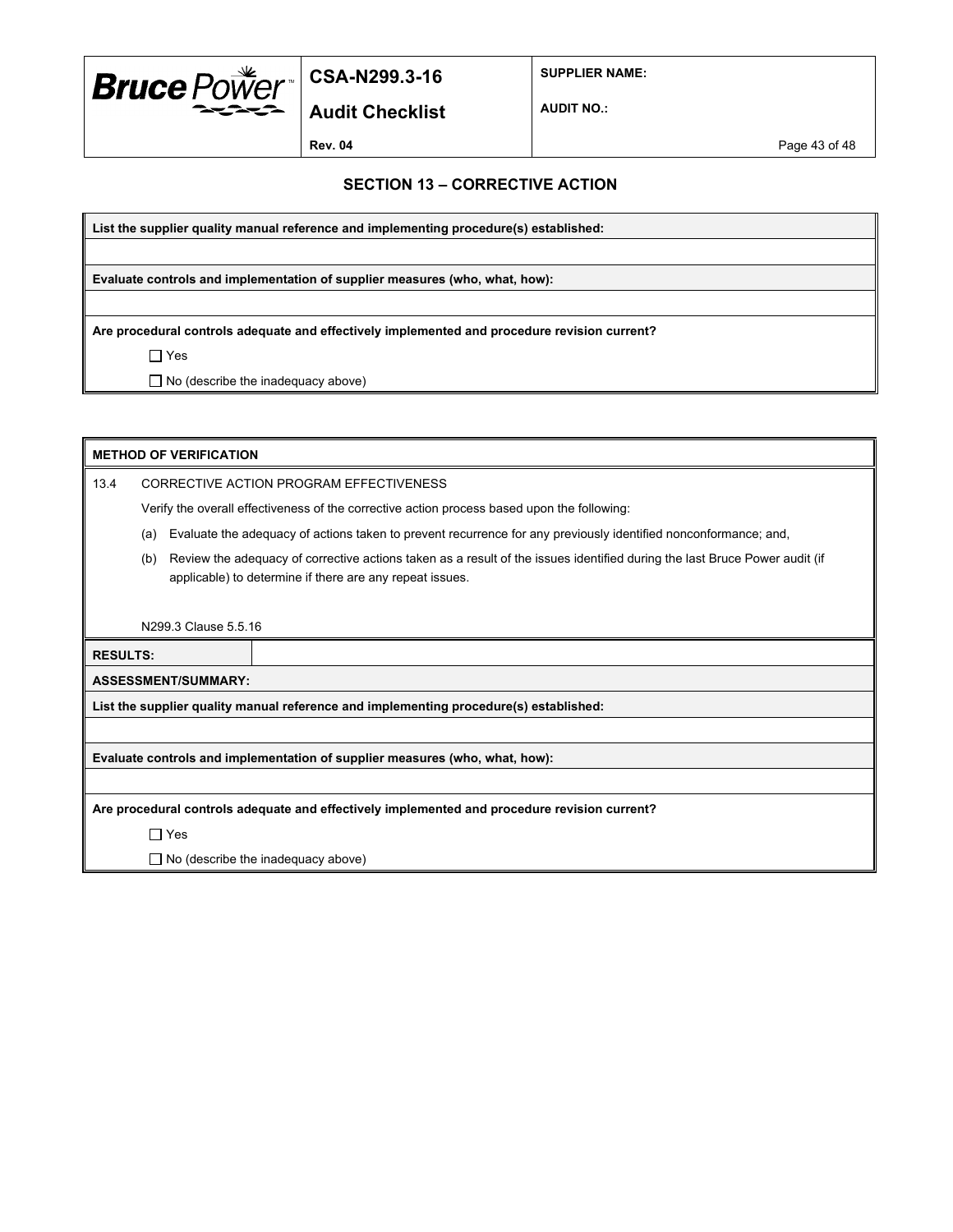

**SUPPLIER NAME:**

**AUDIT NO.:**

### **SECTION 14 - TRAINING/CERTIFICATION**

| <b>METHOD OF VERIFICATION</b> |                                                                                                                                                                                                                                                                                                                                                                       |  |  |
|-------------------------------|-----------------------------------------------------------------------------------------------------------------------------------------------------------------------------------------------------------------------------------------------------------------------------------------------------------------------------------------------------------------------|--|--|
| 14.1                          | Within the assessment/summary section of this checklist question, record the procedures/instructions/drawings including the<br>revision/date used to verify implementation.                                                                                                                                                                                           |  |  |
| 14.2                          | <b>GENERAL PERSONNEL TRAINING/QUALIFICATION</b>                                                                                                                                                                                                                                                                                                                       |  |  |
|                               | Verify that measures are established and implemented to ensure that personnel who perform activities affecting quality are aware of<br>their general responsibilities and been indoctrinated in their job responsibilities, authority, safety culture (with respect to their roles in<br>the QA program, and company policies and procedures). Verify that following: |  |  |
|                               | General indoctrination of the QA program to personnel has been provided; and,<br>(a)                                                                                                                                                                                                                                                                                  |  |  |
|                               | Personnel have been evaluated to determine their knowledge of the training objectives and requirements of applicable codes,<br>(b)<br>standards, specifications and on-the-job training provided if direct hands-on applications or experience is needed to achieve<br>and maintain proficiency.                                                                      |  |  |
|                               | NOTE:<br>Evidence to be obtained from Sections 2, 5, 7, 8 and 12                                                                                                                                                                                                                                                                                                      |  |  |
|                               | NOTE: The training program must be documented and the process and methods that will be utilized for training identified and<br>training provided commensurate with the scope, complexity and importance of the activities.                                                                                                                                            |  |  |
|                               | N299.3: Clause 5.2.6.1; Clause 5.2.6.2                                                                                                                                                                                                                                                                                                                                |  |  |
|                               | <b>RESULTS:</b>                                                                                                                                                                                                                                                                                                                                                       |  |  |
|                               | ASSESSMENT/SUMMARY: (Document observations on Figure 14)                                                                                                                                                                                                                                                                                                              |  |  |
|                               | List the supplier quality manual reference and implementing procedure(s) established:                                                                                                                                                                                                                                                                                 |  |  |
|                               |                                                                                                                                                                                                                                                                                                                                                                       |  |  |
|                               | Evaluate controls and implementation of supplier measures (who, what, how):                                                                                                                                                                                                                                                                                           |  |  |
|                               |                                                                                                                                                                                                                                                                                                                                                                       |  |  |
|                               | Are procedural controls adequate and effectively implemented and procedure revision current?                                                                                                                                                                                                                                                                          |  |  |
|                               | $\Box$ Yes                                                                                                                                                                                                                                                                                                                                                            |  |  |
|                               | $\Box$ No (describe the inadequacy above)                                                                                                                                                                                                                                                                                                                             |  |  |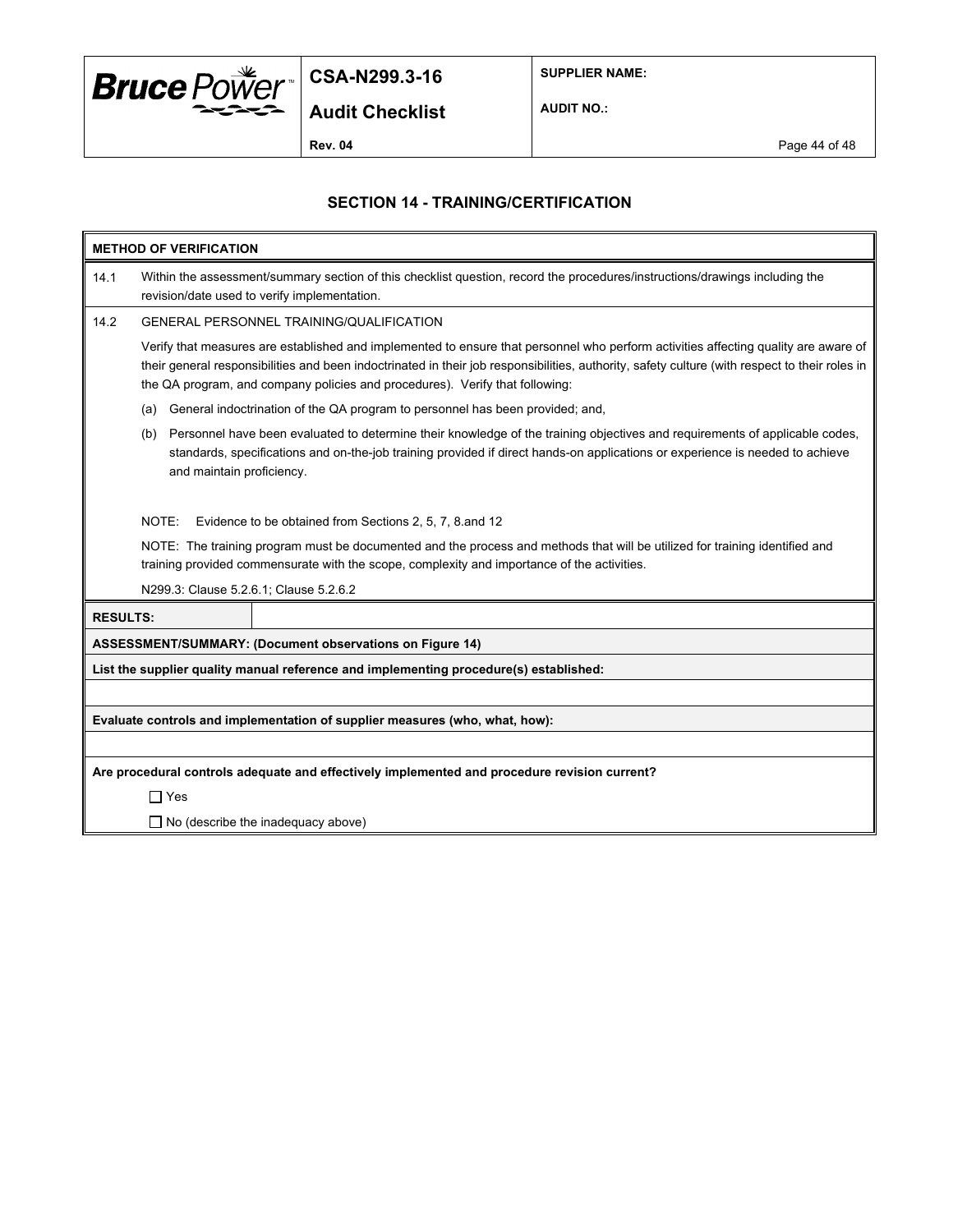

**SUPPLIER NAME:**

**AUDIT NO.:**

**Rev. 04** Page 45 of 48

| <b>METHOD OF VERIFICATION</b>                                                         |                                                                                                                                                                                                                                                                                                                                                                   |  |  |
|---------------------------------------------------------------------------------------|-------------------------------------------------------------------------------------------------------------------------------------------------------------------------------------------------------------------------------------------------------------------------------------------------------------------------------------------------------------------|--|--|
| 14.3                                                                                  | SPECIALIST PERSONNEL QUALIFICATION/CERTIFICATION                                                                                                                                                                                                                                                                                                                  |  |  |
|                                                                                       | Verify that personnel that require specialized qualifications and competencies (i.e., inspection/test personnel, auditors, calibration,<br>repair personnel, engineers) are qualified in accordance with requirements, and have certifications, as applicable, on file in<br>accordance with industry and/or supplier program requirements. Verify the following: |  |  |
|                                                                                       | Qualification and requalification requirements are defined and documented;<br>(a)                                                                                                                                                                                                                                                                                 |  |  |
|                                                                                       | Personnel are qualified prior to performing work; and,<br>(b)                                                                                                                                                                                                                                                                                                     |  |  |
|                                                                                       | Qualifications are maintained.<br>(c)                                                                                                                                                                                                                                                                                                                             |  |  |
|                                                                                       | NOTE: Evidence to be obtained from Section 2, 8, and 12.                                                                                                                                                                                                                                                                                                          |  |  |
|                                                                                       | NOTE: Qualification of special process (i.e. welding/NDE) personnel is evaluated in Section 7                                                                                                                                                                                                                                                                     |  |  |
|                                                                                       | NOTE: Personnel performing receipt/in-process/final inspections and tests have been provided the necessary training to perform<br>CFSI detection.                                                                                                                                                                                                                 |  |  |
|                                                                                       | N299.3: Clause 4.6 i); Clause 5.2.6.3                                                                                                                                                                                                                                                                                                                             |  |  |
| <b>RESULTS:</b>                                                                       |                                                                                                                                                                                                                                                                                                                                                                   |  |  |
|                                                                                       | <b>ASSESSMENT/SUMMARY: (Document observations on Figure 14)</b>                                                                                                                                                                                                                                                                                                   |  |  |
| List the supplier quality manual reference and implementing procedure(s) established: |                                                                                                                                                                                                                                                                                                                                                                   |  |  |
|                                                                                       |                                                                                                                                                                                                                                                                                                                                                                   |  |  |
| Evaluate controls and implementation of supplier measures (who, what, how):           |                                                                                                                                                                                                                                                                                                                                                                   |  |  |
|                                                                                       |                                                                                                                                                                                                                                                                                                                                                                   |  |  |
|                                                                                       | Are procedural controls adequate and effectively implemented and procedure revision current?                                                                                                                                                                                                                                                                      |  |  |
|                                                                                       | $\Box$ Yes                                                                                                                                                                                                                                                                                                                                                        |  |  |
|                                                                                       | $\Box$ No (describe the inadequacy above)                                                                                                                                                                                                                                                                                                                         |  |  |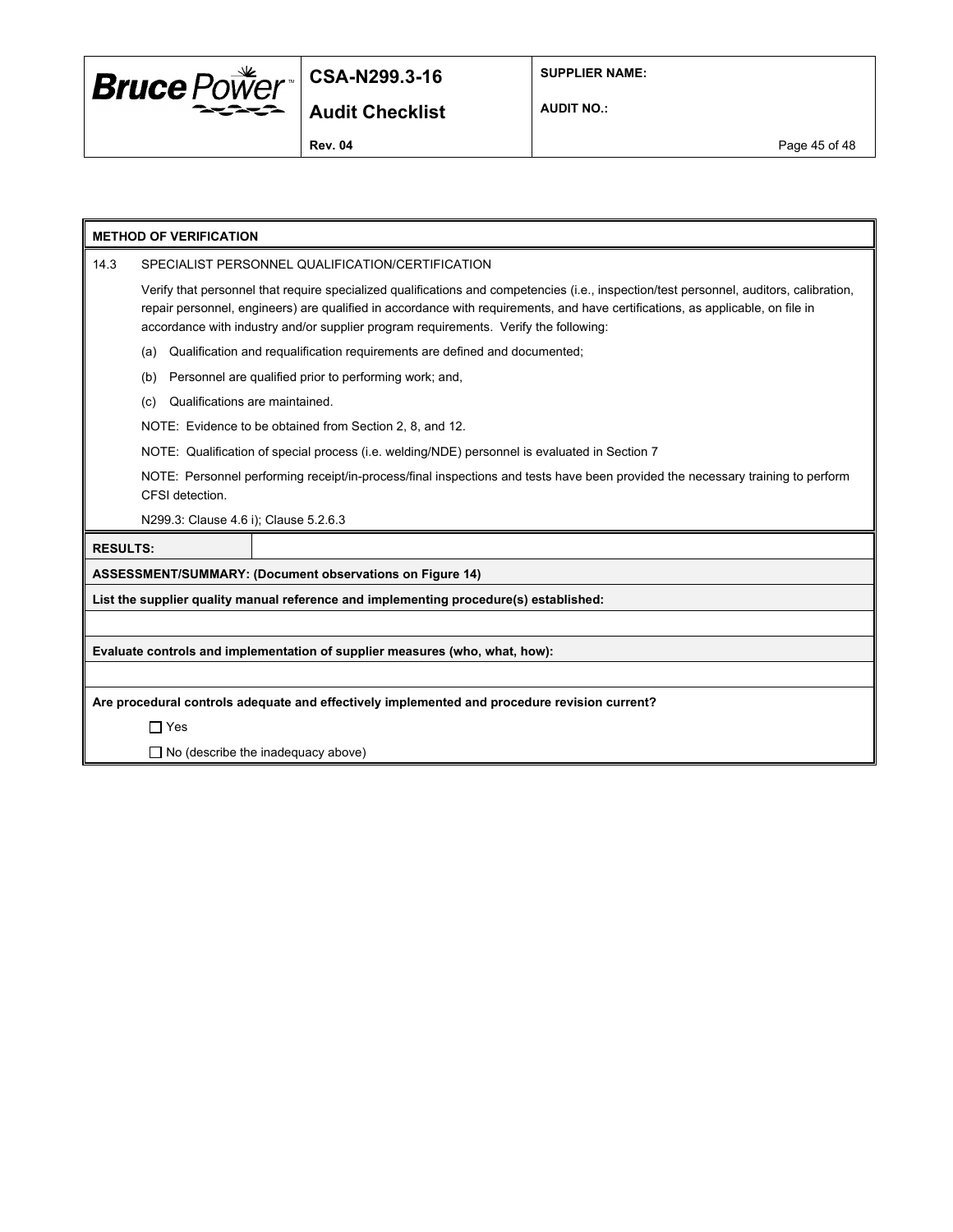

**SUPPLIER NAME:**

**AUDIT NO.:**

**Audit Checklist**

**Rev. 04** Page 46 of 48

### **SECTION 14 – TRAINING/CERTIFICATION**

### **(FIGURE 14 PERSONNEL INDOCTRINATION/TRAINING/QUALIFICATION)**

| NAME, AND JOB TITLE             | INDOCTRINATION AND TRAINING<br>COMPLETED? (Yes/No) | QUALIFICATION/CERTIFICATION<br>CERT. TYPE AND LEVEL |
|---------------------------------|----------------------------------------------------|-----------------------------------------------------|
| $*14.2, 14.3$                   | $*14.2$                                            | $*14.3$                                             |
|                                 |                                                    |                                                     |
|                                 |                                                    |                                                     |
|                                 |                                                    |                                                     |
|                                 |                                                    |                                                     |
|                                 |                                                    |                                                     |
|                                 |                                                    |                                                     |
|                                 |                                                    |                                                     |
|                                 |                                                    |                                                     |
|                                 |                                                    |                                                     |
|                                 |                                                    |                                                     |
|                                 |                                                    |                                                     |
|                                 |                                                    |                                                     |
|                                 |                                                    |                                                     |
|                                 |                                                    |                                                     |
|                                 |                                                    |                                                     |
|                                 |                                                    |                                                     |
|                                 |                                                    |                                                     |
|                                 |                                                    |                                                     |
|                                 |                                                    |                                                     |
|                                 |                                                    |                                                     |
|                                 |                                                    |                                                     |
|                                 |                                                    |                                                     |
|                                 |                                                    |                                                     |
|                                 |                                                    |                                                     |
|                                 |                                                    |                                                     |
|                                 |                                                    |                                                     |
|                                 |                                                    |                                                     |
|                                 |                                                    |                                                     |
| *Refers to applicable question. |                                                    |                                                     |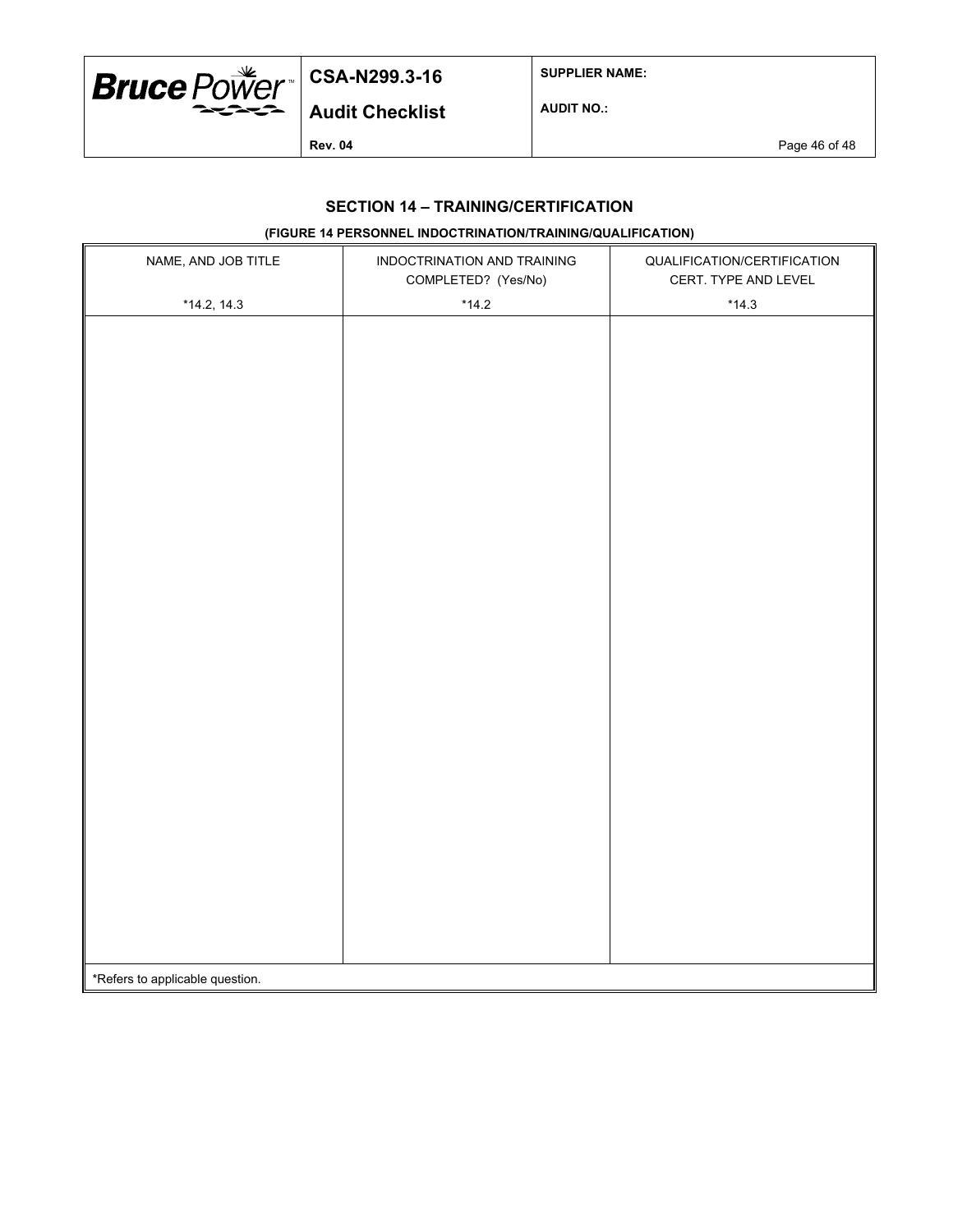

**SUPPLIER NAME:**

**Audit Checklist**

**AUDIT NO.:**

**Rev. 04** Page 47 of 48

#### **SECTION 15 – FIELD SERVICES**

### **METHOD OF VERIFICATION**

15.1 FIELD SERVICES

(a) Describe the field services provided by the supplier and the quality program(s) under which the services are provided.

(b) Verify the controls for these services have been evaluated in the appropriate sections of the checklist.

N299.3: Clause 5.3.1(a)(a)

| <b>RESULTS:</b>                                                                              |                                                                                       |  |  |  |
|----------------------------------------------------------------------------------------------|---------------------------------------------------------------------------------------|--|--|--|
| <b>ASSESSMENT/SUMMARY:</b>                                                                   |                                                                                       |  |  |  |
|                                                                                              | List the supplier quality manual reference and implementing procedure(s) established: |  |  |  |
|                                                                                              |                                                                                       |  |  |  |
| Evaluate controls and implementation of supplier measures (who, what, how):                  |                                                                                       |  |  |  |
|                                                                                              |                                                                                       |  |  |  |
| Are procedural controls adequate and effectively implemented and procedure revision current? |                                                                                       |  |  |  |

□ Yes

 $\Box$  No (describe the inadequacy above)